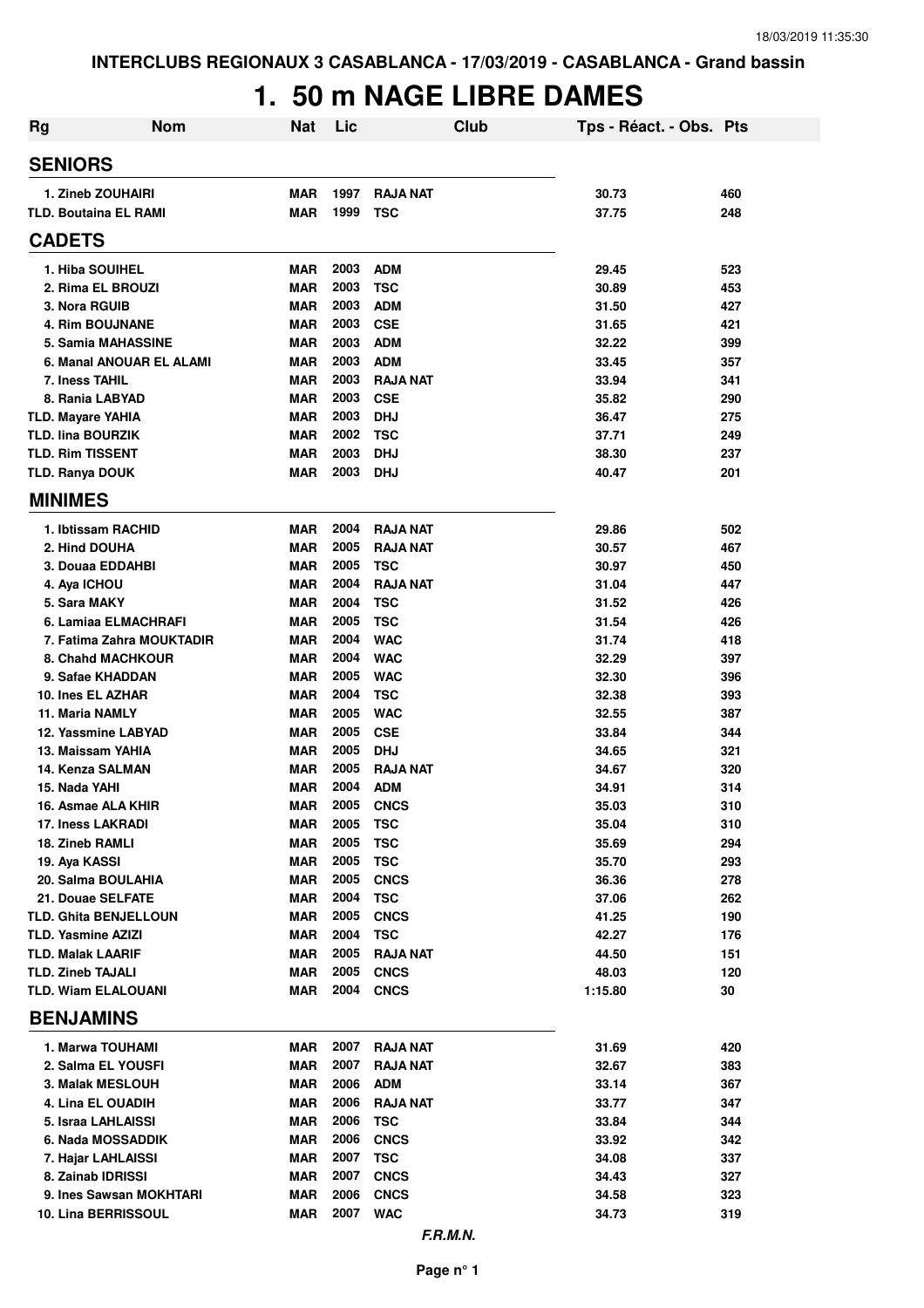# **1. 50 m NAGE LIBRE DAMES**

| Rg | <b>Nom</b>                  | <b>Nat</b> | Lic  | Club            | Tps - Réact. - Obs. Pts |     |
|----|-----------------------------|------------|------|-----------------|-------------------------|-----|
|    | <b>BENJAMINS</b>            |            |      |                 |                         |     |
|    | 11. Salma ZAID              | <b>MAR</b> | 2007 | <b>CSE</b>      | 35.05                   | 310 |
|    | <b>12. Ghita GHETREFF</b>   | <b>MAR</b> | 2006 | <b>ADM</b>      | 36.15                   | 282 |
|    | 13. Inas MJIDI              | <b>MAR</b> | 2007 | <b>CNCS</b>     | 36.41                   | 276 |
|    | 14. Aya LAALA               | <b>MAR</b> | 2007 | <b>TSC</b>      | 36.54                   | 274 |
|    | 15. Kamilia ATIF            | <b>MAR</b> | 2007 | <b>TSC</b>      | 36.81                   | 268 |
|    | <b>16. Rihab ZARGANI</b>    | <b>MAR</b> | 2006 | <b>CNCS</b>     | 36.86                   | 266 |
|    | 16. Kawtar MIRHLAMI         | <b>MAR</b> | 2007 | DHJ             | 36.86                   | 266 |
|    | 18. Yassmine BENGHEDIFA     | <b>MAR</b> | 2007 | <b>ADM</b>      | 37.07                   | 262 |
|    | <b>19. Acil BARGAOUI</b>    | <b>MAR</b> | 2006 | <b>ADM</b>      | 37.15                   | 260 |
|    | 20. Rita BENLOULID          | <b>MAR</b> | 2006 | <b>RAJA NAT</b> | 37.38                   | 255 |
|    | 21. Alaa SAOUT EL HAK       | <b>MAR</b> | 2006 | <b>CNCS</b>     | 37.62                   | 251 |
|    | <b>22. Nisrine MOUKASSI</b> | <b>MAR</b> | 2006 | <b>TSC</b>      | 37.86                   | 246 |
|    | 23. Ryhab CHIKER            | <b>MAR</b> | 2007 | <b>ADM</b>      | 37.98                   | 244 |
|    | 24. Salma AZIZI             | <b>MAR</b> | 2007 | <b>TSC</b>      | 38.02                   | 243 |
|    | 25. Marwa ELBASSITY         | <b>MAR</b> | 2007 | <b>TSC</b>      | 38.40                   | 236 |
|    | 26. Malak BAROUDI           | <b>MAR</b> | 2007 | <b>RAJA NAT</b> | 38.44                   | 235 |
|    | 27. Douaa TAWSSI            | <b>MAR</b> | 2006 | <b>TSC</b>      | 38.52                   | 233 |
|    | 28. Imane EDDADSY           | <b>MAR</b> | 2007 | <b>RAJA NAT</b> | 38.79                   | 229 |
|    | 29. Rania AOUAM             | <b>MAR</b> | 2006 | <b>CNCS</b>     | 39.22                   | 221 |
|    | 30. Sara ELHAIMI            | <b>MAR</b> | 2006 | <b>TSC</b>      | 39.42                   | 218 |
|    | 31. Sara GOUMRI             | <b>MAR</b> | 2007 | <b>CNCS</b>     | 39.49                   | 217 |
|    | 32. Bassma RAZIQ            | <b>MAR</b> | 2006 | <b>CNCS</b>     | 39.57                   | 215 |
|    | 33. Imane ENNASSIRI         | <b>MAR</b> | 2007 | <b>TSC</b>      | 40.23                   | 205 |
|    | 34. Khadija MENBEH          | <b>MAR</b> | 2007 | <b>CNCS</b>     | 40.78                   | 197 |
|    | 35. Soulafa CHAKIB          | <b>MAR</b> | 2006 | <b>TSC</b>      | 41.19                   | 191 |
|    | 36. Hafssa OULACHBAR        | <b>MAR</b> | 2006 | <b>WAC</b>      | 41.87                   | 182 |
|    | 37. Hiba MAKBOULI           | <b>MAR</b> | 2007 | <b>DHJ</b>      | 42.55                   | 173 |
|    | <b>38. Alae DAHOUNI</b>     | <b>MAR</b> | 2007 | <b>CNCS</b>     | 42.76                   | 170 |
|    | 39. Kenza GHAZI             | <b>MAR</b> | 2007 | <b>ADM</b>      | 43.19                   | 165 |
|    | 40. Fatimazahra DAMI        | <b>MAR</b> | 2006 | <b>TSC</b>      | 43.91                   | 157 |
|    | 41. Khadija BADAINE         | <b>MAR</b> | 2007 | <b>ADM</b>      | 44.00                   | 156 |
|    | 42. Yara EL MAQRI           | <b>MAR</b> | 2007 | <b>CNCS</b>     | 44.13                   | 155 |
|    | 43. Aya ZEJLI               | <b>MAR</b> | 2007 | <b>CNCS</b>     | 44.45                   | 152 |
|    | 44. Zineb LAZRAK            | <b>MAR</b> | 2007 | <b>CNCS</b>     | 45.24                   | 144 |
|    | 45. Amira SEHLI             | <b>MAR</b> | 2007 | <b>ADM</b>      | 45.60                   | 140 |
|    | 46. Hiba HILALI             | <b>MAR</b> | 2007 | <b>ADM</b>      | 46.20                   | 135 |
|    | 47. Ghita AFRIAD            | <b>MAR</b> | 2007 | <b>CSE</b>      | 49.44                   | 110 |
|    | 48. Assia TAWSSI            | <b>MAR</b> | 2007 | <b>TSC</b>      | 52.23                   | 93  |
|    | 49. Hafsa MAHIR             | <b>MAR</b> | 2007 | <b>RAJA NAT</b> | 52.34                   | 93  |
|    | 50. Yasmine RAZIQ           | <b>MAR</b> | 2007 | <b>CNCS</b>     | 53.29                   | 88  |
|    | 51. Roa ELALAMA             | <b>MAR</b> | 2007 | <b>CNCS</b>     | 1:03.07                 | 53  |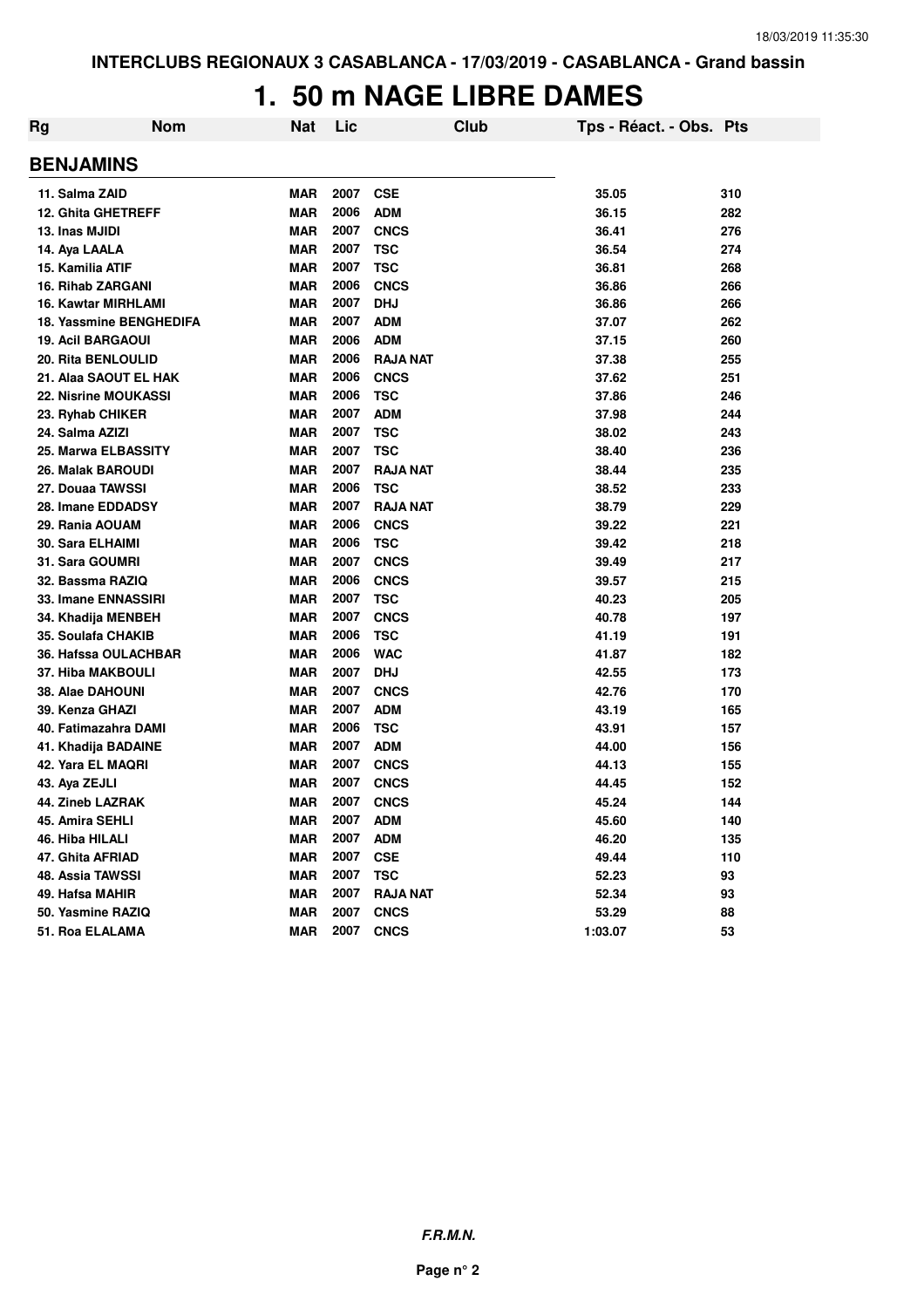| <b>Rg</b>      | <b>Nom</b>                                          | <b>Nat</b> | Lic          |                               | Club | Tps - Réact. - Obs. Pts |            |
|----------------|-----------------------------------------------------|------------|--------------|-------------------------------|------|-------------------------|------------|
| <b>SENIORS</b> |                                                     |            |              |                               |      |                         |            |
|                | 1. Mehdi EL HAZZAZ                                  | <b>MAR</b> | 1991         | <b>ADM</b>                    |      | 24.37                   | 632        |
|                | 2. Ayman HARRATH                                    | <b>MAR</b> | 1997         | <b>RAJA NAT</b>               |      | 25.11                   | 577        |
|                | 3. Mohamed OUAHMID                                  | <b>MAR</b> | 1998         | <b>ADM</b>                    |      | 25.31                   | 564        |
|                | 4. Abdelkrim ESSABIHI EDDAFALI                      | <b>MAR</b> | 1999         | <b>ADM</b>                    |      | 26.14                   | 512        |
|                | 5. Zouhair EL KHALFI                                | <b>MAR</b> | 1993         | <b>RAJA NAT</b>               |      | 26.42                   | 496        |
|                | 6. Hamza EZZAHER                                    | <b>MAR</b> | 1998         | <b>ADM</b>                    |      | 27.16                   | 456        |
|                | 7. Almehdi EL BOUHTOURI                             | <b>MAR</b> | 1995         | <b>RAJA NAT</b>               |      | 27.22                   | 453        |
|                | 8. Badr HASSOUNI                                    | <b>MAR</b> | 1998         | <b>ADM</b>                    |      | 27.41                   | 444        |
|                | 9. Driss SNIKY                                      | <b>MAR</b> | 1999         | <b>WAC</b>                    |      | 27.48                   | 440        |
|                | <b>10. Mohamed NEMSI</b>                            | <b>MAR</b> | 1996         | <b>RAJA NAT</b>               |      | 29.18                   | 368        |
| <b>JUNIORS</b> |                                                     |            |              |                               |      |                         |            |
|                | 1. Omar HASSOUNI                                    | <b>MAR</b> | 2001         | <b>ADM</b>                    |      | 26.92                   | 468        |
|                | 2. Reyane ENNABTY                                   | <b>MAR</b> | 2001         | <b>ADM</b>                    |      | 28.18                   | 408        |
|                | 3. Mohammed HAFIANE                                 | <b>MAR</b> | 2000         | <b>DHJ</b>                    |      | 28.85                   | 380        |
|                | 4. Mohamed ELOUKKAIL                                | <b>MAR</b> | 2000         | <b>OUM RABII</b>              |      | 30.93                   | 309        |
| <b>CADETS</b>  |                                                     |            |              |                               |      |                         |            |
|                | 1. Younes REDA                                      | <b>MAR</b> | 2002         | <b>WAC</b>                    |      | 26.07                   | 516        |
|                | 2. Idriss AZHAR                                     | <b>MAR</b> | 2003         | <b>RAJA NAT</b>               |      | 26.64                   | 483        |
|                | 3. Adam ZIANE                                       | <b>MAR</b> | 2002         | <b>WAC</b>                    |      | 26.72                   | 479        |
|                | 4. Sami KIBAL                                       | <b>MAR</b> | 2002         | <b>WAC</b>                    |      | 27.15                   | 457        |
|                | 5. Aymen TAJEDDINE                                  | <b>MAR</b> | 2003         | <b>WAC</b>                    |      | 27.55                   | 437        |
|                | 6. Saad LAKHLALKI                                   | <b>MAR</b> | 2002         | <b>CSE</b>                    |      | 27.61                   | 434        |
|                | 7. Aymane MESLOUH                                   | <b>MAR</b> | 2002         | <b>ADM</b>                    |      | 27.68                   | 431        |
|                | 8. El Mehdi LAANAYA                                 | <b>MAR</b> | 2003         | <b>TSC</b>                    |      | 27.77                   | 427        |
|                | 9. Youssef BENJELLOUN<br><b>10. Ilias ELHAOUARI</b> | MAR<br>MAR | 2003<br>2003 | <b>ADM</b><br><b>RAJA NAT</b> |      | 27.93                   | 419<br>350 |
|                | <b>11. Khalil BAKADOUR</b>                          | MAR        | 2003         | <b>DHJ</b>                    |      | 29.67<br>29.74          | 347        |
|                | <b>12. Ghali IRAQUI HOUSSEINI</b>                   | MAR        | 2003         | <b>RAJA NAT</b>               |      | 29.88                   | 342        |
|                | 13. Daoud HAYDADI                                   | <b>MAR</b> | 2003         | <b>DHJ</b>                    |      | 30.00                   | 338        |
|                | 14. Abderrahmane BENJARY                            | MAR        | 2003         | <b>CSE</b>                    |      | 30.62                   | 318        |
|                | <b>15. Fahd LAHMIDI</b>                             | <b>MAR</b> | 2003         | <b>DHJ</b>                    |      | 30.97                   | 307        |
|                | 16. Sami DEFAA                                      | MAR        | 2003         | <b>RAJA NAT</b>               |      | 31.21                   | 300        |
|                | 17. Zakaria NADIR                                   | <b>MAR</b> | 2003         | <b>ADM</b>                    |      | 32.61                   | 263        |
|                | <b>TLD. Younesse AKIL</b>                           | MAR        | 2002         | <b>OUM RABII</b>              |      | 39.09                   | 153        |
|                | <b>TLD. Mouad BOUSLAMTI</b>                         | MAR        | 2003         | <b>TSC</b>                    |      | 40.62                   | 136        |
| <b>MINIMES</b> |                                                     |            |              |                               |      |                         |            |
|                | 1. Mohamed Badr OUAMMOU                             | MAR        | 2004         | <b>WAC</b>                    |      | 27.38                   | 445        |
|                | 2. Ismail EL YOUSFI                                 | MAR        | 2004         | <b>RAJA NAT</b>               |      | 27.48                   | 440        |
|                | 3. Yassine HASSOUNE                                 | MAR        | 2004         | <b>CNCS</b>                   |      | 29.08                   | 371        |
|                | <b>4. Amr BENATMANE</b>                             | MAR        | 2005         | <b>TSC</b>                    |      | 29.19                   | 367        |
|                | 5. Mohamed EL BOUZKRI                               | MAR        | 2005         | <b>CNCS</b>                   |      | 29.41                   | 359        |
|                | 6. Ilyas LARABI                                     | MAR        | 2004         | <b>TSC</b>                    |      | 29.45                   | 358        |
|                | 7. Younes LAALA                                     | MAR        | 2004         | <b>TSC</b>                    |      | 29.63                   | 351        |
|                | 8. Mehdi BOUIRIG                                    | MAR        | 2004         | <b>ADM</b>                    |      | 30.20                   | 332        |
|                | 9. Akram AYOUCHI                                    | MAR        | 2004         | <b>TSC</b>                    |      | 30.33                   | 327        |
|                | 10. Soulaymane MOUJI                                | MAR        | 2004         | <b>ADM</b>                    |      | 30.61                   | 318        |
|                | 11. Souhail SLILI                                   | MAR        | 2004         | <b>CSEJL</b>                  |      | 31.12                   | 303        |
|                | 12. Adam KHALLAD                                    | <b>MAR</b> | 2004         | <b>TSC</b>                    |      | 31.20                   | 301        |
|                | 13. Mohamed Aymen HARRABIDA                         | <b>MAR</b> | 2005         | <b>RAJA NAT</b>               |      | 31.21                   | 300        |
|                | 14. Abdellatif HIMMECH                              | <b>MAR</b> | 2004         | <b>TSC</b>                    |      | 31.30                   | 298        |
|                | 15. Abderrahmane EL KAOUTI                          | MAR        | 2004         | <b>DHJ</b>                    |      | 31.36                   | 296        |
|                | 16. Ilyass BOUCHTI                                  | <b>MAR</b> | 2004         | <b>TSC</b>                    |      | 31.37                   | 296        |
|                | 17. Achraf AOUAM                                    | MAR        | 2004         | <b>CNCS</b>                   |      | 31.51                   | 292        |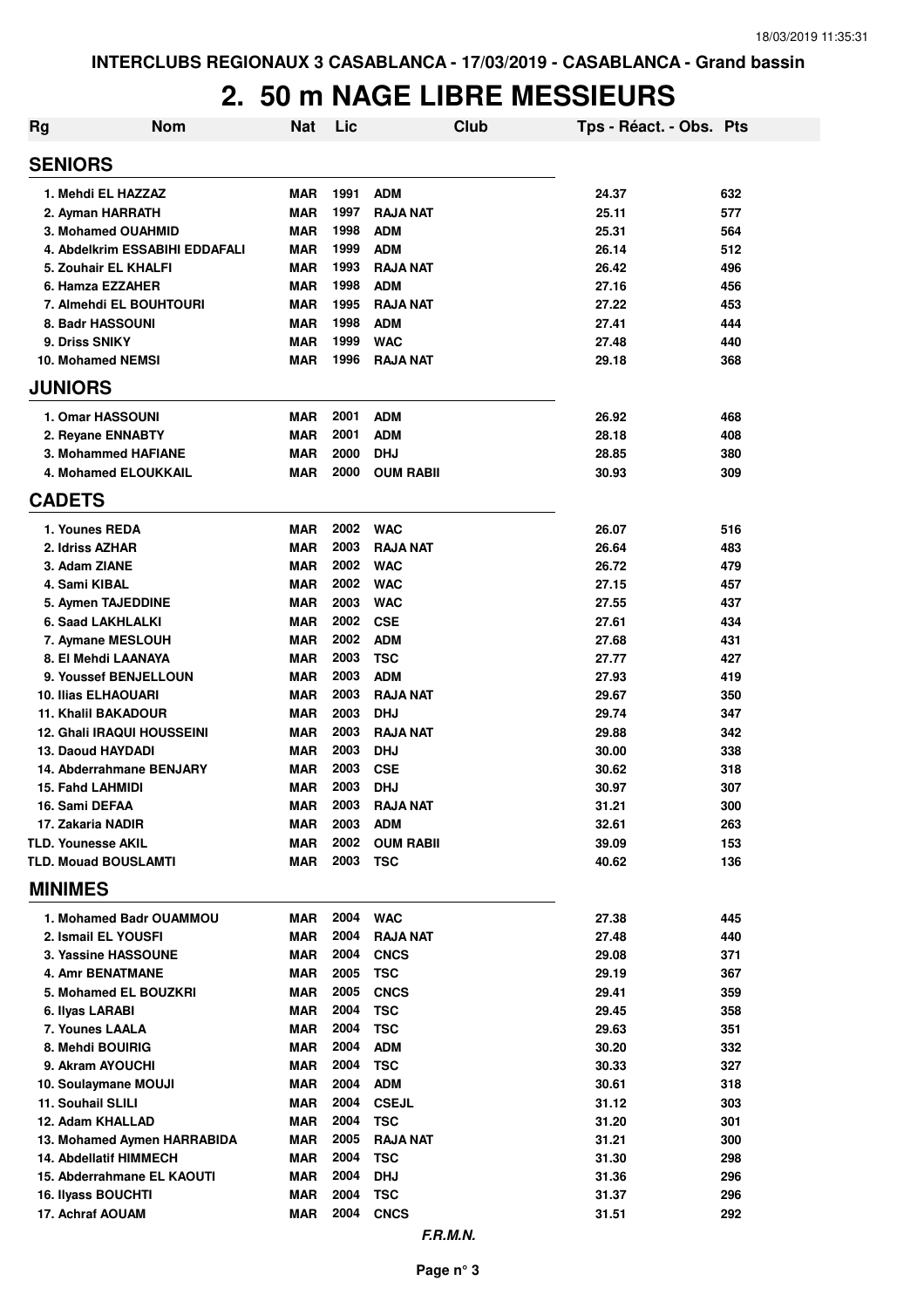| <b>Rg</b>                       | <b>Nom</b>                 | <b>Nat</b> | Lic  | Club            | Tps - Réact. - Obs. Pts |     |
|---------------------------------|----------------------------|------------|------|-----------------|-------------------------|-----|
| <b>MINIMES</b>                  |                            |            |      |                 |                         |     |
| 18. Idris Rayane MJIDI          |                            | MAR        | 2005 | <b>CNCS</b>     | 31.62                   | 289 |
| 19. Wahb EL ATLASSI             |                            | <b>MAR</b> | 2004 | <b>CNCS</b>     | 31.81                   | 284 |
| 20. Mohammed MEDIANE            |                            | <b>MAR</b> | 2005 | <b>ADM</b>      | 32.32                   | 270 |
| 21. Mehdi ZEHNOUNI              |                            | <b>MAR</b> | 2005 | <b>DHJ</b>      | 32.47                   | 267 |
| 22. Ismail KASSI                |                            | <b>MAR</b> | 2004 | <b>TSC</b>      | 32.59                   | 264 |
| 23. Abdelkoddous BOUBKERI       |                            | <b>MAR</b> | 2004 | <b>TSC</b>      | 32.74                   | 260 |
| 24. Hamza MAHJOUBI              |                            | <b>MAR</b> | 2005 | <b>CNCS</b>     | 32.85                   | 258 |
| 25. Othmane CHADIDE             |                            | <b>MAR</b> | 2005 | <b>CSE</b>      | 32.86                   | 257 |
| 26. Amine EL BOUZAIDI           |                            | <b>MAR</b> | 2004 | <b>TSC</b>      | 33.34                   | 246 |
| 27. Taha MAFTAH EL KASSIMY      |                            | <b>MAR</b> | 2005 | <b>ADM</b>      | 33.53                   | 242 |
| 28. Ayman BOUAKIL EL IDRISSI    |                            | <b>MAR</b> | 2005 | <b>CNCS</b>     | 33.58                   | 241 |
| 29. Hamdi LAGHJIBLI             |                            | <b>MAR</b> | 2005 | <b>RAJA NAT</b> | 33.67                   | 239 |
| 30. Ayman ZERHOUN               |                            | <b>MAR</b> | 2004 | <b>CNCS</b>     | 33.72                   | 238 |
| 31. Mouhssine FALIH             |                            | <b>MAR</b> | 2005 | <b>CSEJL</b>    | 33.81                   | 236 |
| 32. Yassine IFASSIOUEN          |                            | <b>MAR</b> | 2004 | <b>RAJA NAT</b> | 33.98                   | 233 |
| <b>33. Ismail AIT MOUMAD</b>    |                            | <b>MAR</b> | 2005 | <b>ADM</b>      | 34.22                   | 228 |
| <b>34. Mohammed REGRAGUI</b>    |                            | <b>MAR</b> | 2005 | <b>CSEJL</b>    | 34.73                   | 218 |
| <b>35. Firass BELHOUJI</b>      |                            | <b>MAR</b> | 2005 | <b>TSC</b>      | 35.46                   | 205 |
| 36. Mohamed EL BAKILI           |                            | <b>MAR</b> | 2005 | <b>TSC</b>      | 35.63                   | 202 |
| 37. Youssef AJELLABI            |                            | <b>MAR</b> | 2004 | <b>RAJA NAT</b> | 35.91                   | 197 |
| <b>TLD. Mohamed QUITAR</b>      |                            | <b>MAR</b> | 2005 | <b>ADM</b>      | 36.14                   | 193 |
| <b>TLD. Othmane TAHIRI</b>      |                            | <b>MAR</b> | 2005 | <b>TSC</b>      | 36.15                   | 193 |
| <b>TLD. Ziad HOUARI</b>         |                            | <b>MAR</b> | 2005 | <b>TSC</b>      | 36.20                   | 192 |
| <b>TLD. Ilyass NORY</b>         |                            | <b>MAR</b> | 2004 | <b>CNCS</b>     | 36.63                   | 186 |
| <b>TLD. Otmane ABERCHANE</b>    |                            | MAR        | 2004 | <b>CSEJL</b>    | 37.00                   | 180 |
| TLD. Neil SAIH                  |                            | <b>MAR</b> | 2005 | <b>CNCS</b>     | 37.53                   | 173 |
| TLD. Abdelkrim EL AZDI          |                            | <b>MAR</b> | 2004 | <b>CSEJL</b>    | 37.91                   | 167 |
| <b>TLD. Adam CHAFII</b>         |                            | <b>MAR</b> | 2004 | <b>CSEJL</b>    | 40.40                   | 138 |
| <b>TLD. Mohamed Amine KASMI</b> |                            | MAR        | 2004 | <b>CCC</b>      | 40.99                   | 132 |
| TLD. Aymen MOUZAKKI             |                            | <b>MAR</b> | 2004 | <b>CCC</b>      | 41.94                   | 123 |
| TLD. Sami BRU                   |                            | <b>MAR</b> | 2005 | <b>CSE</b>      | 42.73                   | 117 |
| <b>TLD. Amine NACIF</b>         |                            | <b>MAR</b> | 2005 | <b>CNCS</b>     | 46.98                   | 88  |
| <b>BENJAMINS</b>                |                            |            |      |                 |                         |     |
| 1. Saif Eddine CHOUAIBI         |                            | MAR        | 2006 | <b>ADM</b>      | 29.95                   | 340 |
| 2. Abdarahman SERHIR            |                            | MAR        | 2006 | <b>RAJA NAT</b> | 30.76                   | 314 |
| 3. Fadi ZOUGGARI                |                            | <b>MAR</b> | 2007 | <b>DHJ</b>      | 32.24                   | 272 |
| 4. Ahmed Rayane NAMLY           |                            | <b>MAR</b> | 2007 | <b>WAC</b>      | 32.34                   | 270 |
| 5. Saad SLIM                    |                            | MAR        | 2006 | <b>RAJA NAT</b> | 32.66                   | 262 |
| 6. Yacine MINSAF                |                            | <b>MAR</b> | 2006 | <b>CNCS</b>     | 32.86                   | 257 |
| 7. Yahya ZAGRI                  |                            | <b>MAR</b> | 2006 | <b>ADM</b>      | 32.87                   | 257 |
| 8. Mohamed Amine ENNHAILI       |                            | MAR        | 2007 | <b>WAC</b>      | 33.35                   | 246 |
| 9. Ismail EL BOUZKRI            |                            | MAR        | 2007 | <b>CNCS</b>     | 33.70                   | 238 |
| <b>10. Youssef HABBANE</b>      |                            | MAR        | 2006 | <b>WAC</b>      | 33.81                   | 236 |
| 11. Elmehdi HOUIRICH            |                            | MAR        | 2007 | <b>DHJ</b>      | 33.85                   | 235 |
| 12. Achraf AKIL                 |                            | <b>MAR</b> | 2006 | <b>CSEJL</b>    | 34.12                   | 230 |
|                                 | 13. Mohammed Amine ASHIMDA | <b>MAR</b> | 2006 | <b>ADM</b>      | 34.48                   | 223 |
| 14. Yassir BAZZINE              |                            | <b>MAR</b> | 2007 | <b>CNCS</b>     | 34.65                   | 219 |
| 15. Mehdi KAMIL                 |                            | <b>MAR</b> | 2006 | <b>WAC</b>      | 34.66                   | 219 |
| <b>16. Ziad BOURAOUD</b>        |                            | <b>MAR</b> | 2007 | <b>RAJA NAT</b> | 34.71                   | 218 |
| 17. Rayane M'GHARI              |                            | <b>MAR</b> | 2007 | <b>DHJ</b>      | 34.80                   | 217 |
| 18. Adam TIMOUYASSE             |                            | <b>MAR</b> | 2006 | <b>DHJ</b>      | 35.00                   | 213 |
| 19. Mohamed Taha BOUCHANE       |                            | <b>MAR</b> | 2006 | <b>ADM</b>      | 35.04                   | 212 |
| 20. Ahmed NIDAOUI               |                            | <b>MAR</b> | 2007 | <b>WAC</b>      | 35.16                   | 210 |
| 21. Ibrahim AIT ZOULET          |                            | <b>MAR</b> | 2006 | <b>CSEJL</b>    | 35.22                   | 209 |
| 22. Mohamed Amine MOKRINI       |                            | MAR        | 2006 | <b>TSC</b>      | 35.25                   | 208 |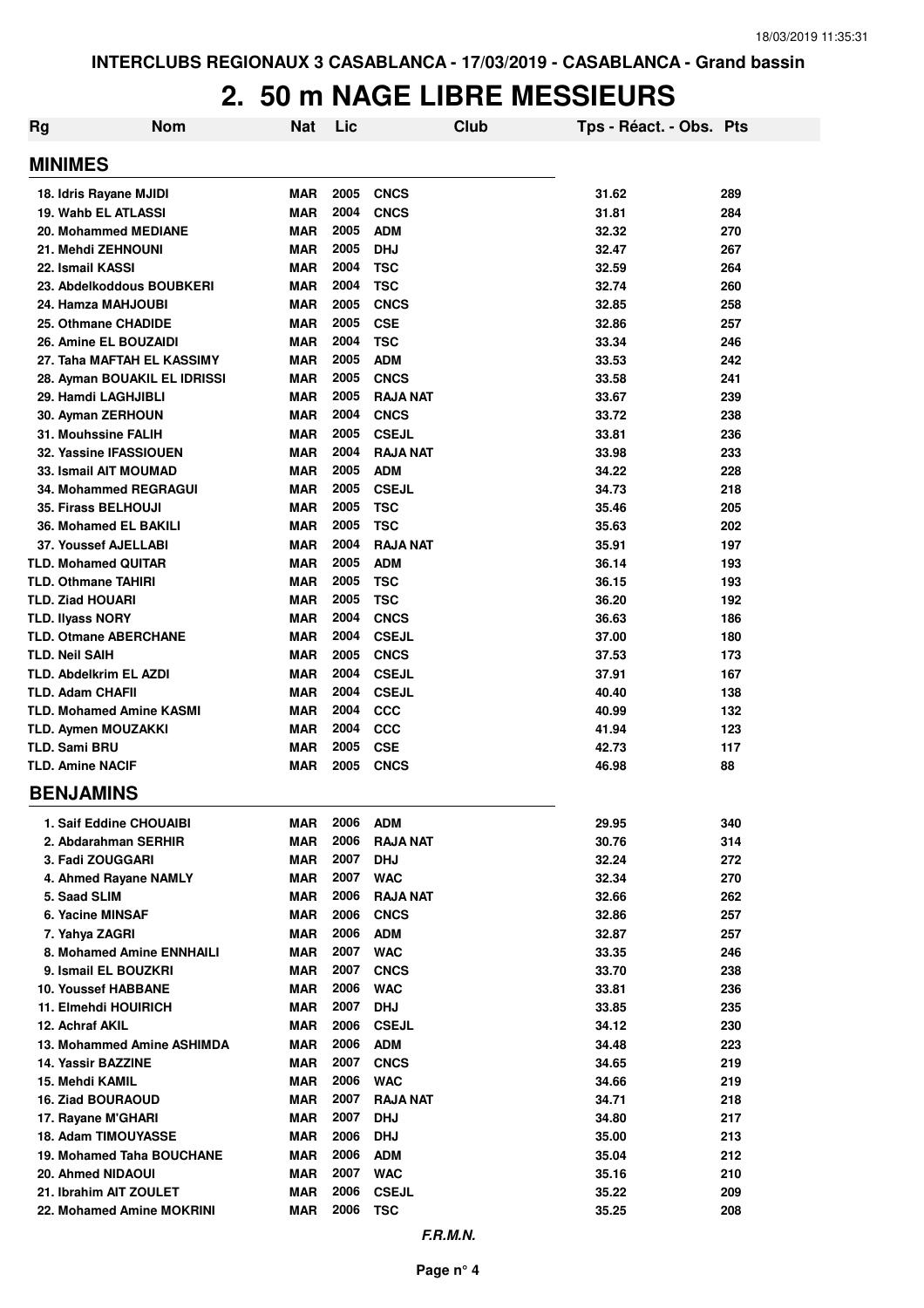| Rg                     | <b>Nom</b>                      | <b>Nat</b> | Lic  | Club            | Tps - Réact. - Obs. Pts |     |
|------------------------|---------------------------------|------------|------|-----------------|-------------------------|-----|
| <b>BENJAMINS</b>       |                                 |            |      |                 |                         |     |
| 23. Saad ELYOUSFI      |                                 | <b>MAR</b> | 2006 | <b>ADM</b>      | 35.39                   | 206 |
|                        | 24. Ghali Brahim SENTISSI       | <b>MAR</b> | 2007 | <b>WAC</b>      | 35.55                   | 203 |
| <b>25. Ali MAAROUF</b> |                                 | <b>MAR</b> | 2006 | <b>RAJA NAT</b> | 35.69                   | 201 |
|                        | 26. Adam BENMAAZOUZ             | <b>MAR</b> | 2006 | <b>WAC</b>      | 35.78                   | 199 |
|                        | 27. Mohamed Ghali KHADRAOUI     | <b>MAR</b> | 2006 | <b>CSE</b>      | 35.91                   | 197 |
| 28. Yasser MAHLI       |                                 | <b>MAR</b> | 2006 | <b>RAJA NAT</b> | 35.98                   | 196 |
|                        | 29. Ahmed Amine BELABBES        | <b>MAR</b> | 2006 | <b>DHJ</b>      | 36.10                   | 194 |
|                        | <b>30. Zakaria ELKHATIBI</b>    | <b>MAR</b> | 2007 | <b>DHJ</b>      | 36.16                   | 193 |
| 31. Ali EZZAKY         |                                 | <b>MAR</b> | 2007 | <b>CNCS</b>     | 36.23                   | 192 |
|                        | 32. Hachem EL HACHIMI EL ALAOUI | <b>MAR</b> | 2007 | <b>WAC</b>      | 36.48                   | 188 |
|                        | 33. Yahya ELKHATIBI             | <b>MAR</b> | 2006 | <b>DHJ</b>      | 36.59                   | 186 |
|                        | <b>34. Achraf BOUJNANE</b>      | <b>MAR</b> | 2006 | <b>CSE</b>      | 36.76                   | 184 |
| 35. Haitam KHIALI      |                                 | <b>MAR</b> | 2006 | <b>CNCS</b>     | 36.77                   | 183 |
|                        | 36. Mohamed Amine SAADOUD       | <b>MAR</b> | 2006 | <b>CSE</b>      | 36.92                   | 181 |
|                        | 37. Ismail LAGSSAIBI            | <b>MAR</b> | 2007 | <b>RAJA NAT</b> | 37.05                   | 179 |
| 38. Hamza KOHAILA      |                                 | <b>MAR</b> | 2007 | <b>ADM</b>      | 37.41                   | 174 |
| 39. Adam SAMMANI       |                                 | <b>MAR</b> | 2006 | <b>CSE</b>      | 37.49                   | 173 |
|                        | <b>40. Soufiane MENBEH</b>      | <b>MAR</b> | 2006 | <b>CNCS</b>     | 37.54                   | 172 |
|                        | <b>41. Mohamed ZOUBAIDI</b>     | <b>MAR</b> | 2006 | <b>ADM</b>      | 37.61                   | 171 |
|                        | 42. Mohamed KELLA               | <b>MAR</b> | 2007 | <b>ADM</b>      | 37.67                   | 171 |
|                        | 43. Mohammed Reda DAKOUANE      | <b>MAR</b> | 2006 | <b>CSE</b>      | 37.72                   | 170 |
|                        | 44. Mohamed ELALAOUI            | <b>MAR</b> | 2006 | <b>CNCS</b>     | 37.84                   | 168 |
|                        | 45. Yasser REGRAGUI             | <b>MAR</b> | 2006 | <b>CSEJL</b>    | 37.94                   | 167 |
|                        | <b>46. Mohamed OUBENAMI</b>     | <b>MAR</b> | 2006 | <b>TSC</b>      | 38.02                   | 166 |
| 47. Ilyas KARAM        |                                 | <b>MAR</b> | 2007 | <b>CSEJL</b>    | 38.57                   | 159 |
|                        | 48. Abderrazak ZOUHAIR          | <b>MAR</b> | 2007 | <b>RAJA NAT</b> | 38.70                   | 157 |
| 49. Badr BICHARA       |                                 | <b>MAR</b> | 2007 | <b>RAJA NAT</b> | 38.83                   | 156 |
|                        | 50. Mohamed Taha BOUTAMA        | <b>MAR</b> | 2007 | <b>CNCS</b>     | 38.84                   | 156 |
|                        | 51. Abderrahman CHAKIR          | <b>MAR</b> | 2007 | <b>TSC</b>      | 38.93                   | 155 |
|                        | 52. Othmane TAJEDDINE           | <b>MAR</b> | 2007 | <b>CNCS</b>     | 38.97                   | 154 |
| 52. Diyaa LAFKIHI      |                                 | <b>MAR</b> | 2007 | <b>TSC</b>      | 38.97                   | 154 |
| 54. Rayane LARABI      |                                 | <b>MAR</b> | 2007 | <b>TSC</b>      | 39.11                   | 152 |
|                        | 55. Abderrahmane RAID           | <b>MAR</b> | 2007 | <b>ADM</b>      | 39.13                   | 152 |
|                        | 56. Rayane REGRAGUI             | <b>MAR</b> | 2007 | <b>ADM</b>      | 39.24                   | 151 |
| 57. Adam FALIH         |                                 | <b>MAR</b> | 2007 | <b>CSEJL</b>    | 39.67                   | 146 |
| 58. Omar EZZOUBI       |                                 | <b>MAR</b> | 2006 | <b>CNCS</b>     | 40.10                   | 141 |
|                        | 59. Abdelghafour ZOJAJI         | <b>MAR</b> | 2007 | <b>CSEJL</b>    | 40.48                   | 137 |
|                        | 60. Abdelmouiz FADEL            | MAR        | 2007 | <b>CNCS</b>     | 40.65                   | 136 |
|                        | 61. Yassine ENNASSER            | <b>MAR</b> | 2007 | <b>WAC</b>      | 40.92                   | 133 |
| 62. Moslim SAGHIR      |                                 | <b>MAR</b> | 2007 | <b>CNCS</b>     | 41.32                   | 129 |
|                        | 63. Sohaib ARSALANE             | <b>MAR</b> | 2007 | <b>CSEJL</b>    | 42.28                   | 121 |
|                        | 64. Omar KERBOUCH               | <b>MAR</b> | 2007 | <b>RAJA NAT</b> | 42.78                   | 116 |
|                        | 65. Adam ENNAAMANI              | <b>MAR</b> | 2006 | <b>CSE</b>      | 43.00                   | 115 |
|                        | 66. Mustapha ASHIMDA            | <b>MAR</b> | 2007 | <b>ADM</b>      | 43.21                   | 113 |
|                        | 67. Salmane EL ADILI            | <b>MAR</b> | 2007 | <b>CSEJL</b>    | 43.24                   | 113 |
| 68. Ayoub MOUFDI       |                                 | <b>MAR</b> | 2006 | <b>CNCS</b>     | 43.41                   | 111 |
| 69. Oussama JMEL       |                                 | <b>MAR</b> | 2007 | <b>RAJA NAT</b> | 43.61                   | 110 |
|                        | 70. Mohamed Amine DALILI        | <b>MAR</b> | 2007 | <b>RAJA NAT</b> | 43.62                   | 110 |
|                        | 71. Othmane ALAOUI              | <b>MAR</b> | 2007 | TSC             | 43.81                   | 108 |
|                        | 72. Abdessamad BIHOUSBANE       | <b>MAR</b> | 2006 | <b>TSC</b>      | 43.84                   | 108 |
| 73. Imad ZOUAKI        |                                 | MAR        | 2007 | <b>DHJ</b>      | 44.84                   | 101 |
| 74. Jad EL KHAYAT      |                                 | <b>MAR</b> | 2007 | <b>CNCS</b>     | 45.03                   | 100 |
|                        | 75. Nouh BENTOUILA              | <b>MAR</b> | 2007 | <b>CSEJL</b>    | 46.25                   | 92  |
| 76. Zakaria FRANE      |                                 | <b>MAR</b> | 2006 | <b>CNCS</b>     | 46.92                   | 88  |
|                        | 77. Haytham BENKARROUM          | <b>MAR</b> | 2007 | <b>TSC</b>      | 49.30                   | 76  |
|                        | 78. Othmane TOUHAFI             | <b>MAR</b> | 2006 | <b>CNCS</b>     | 50.72                   | 70  |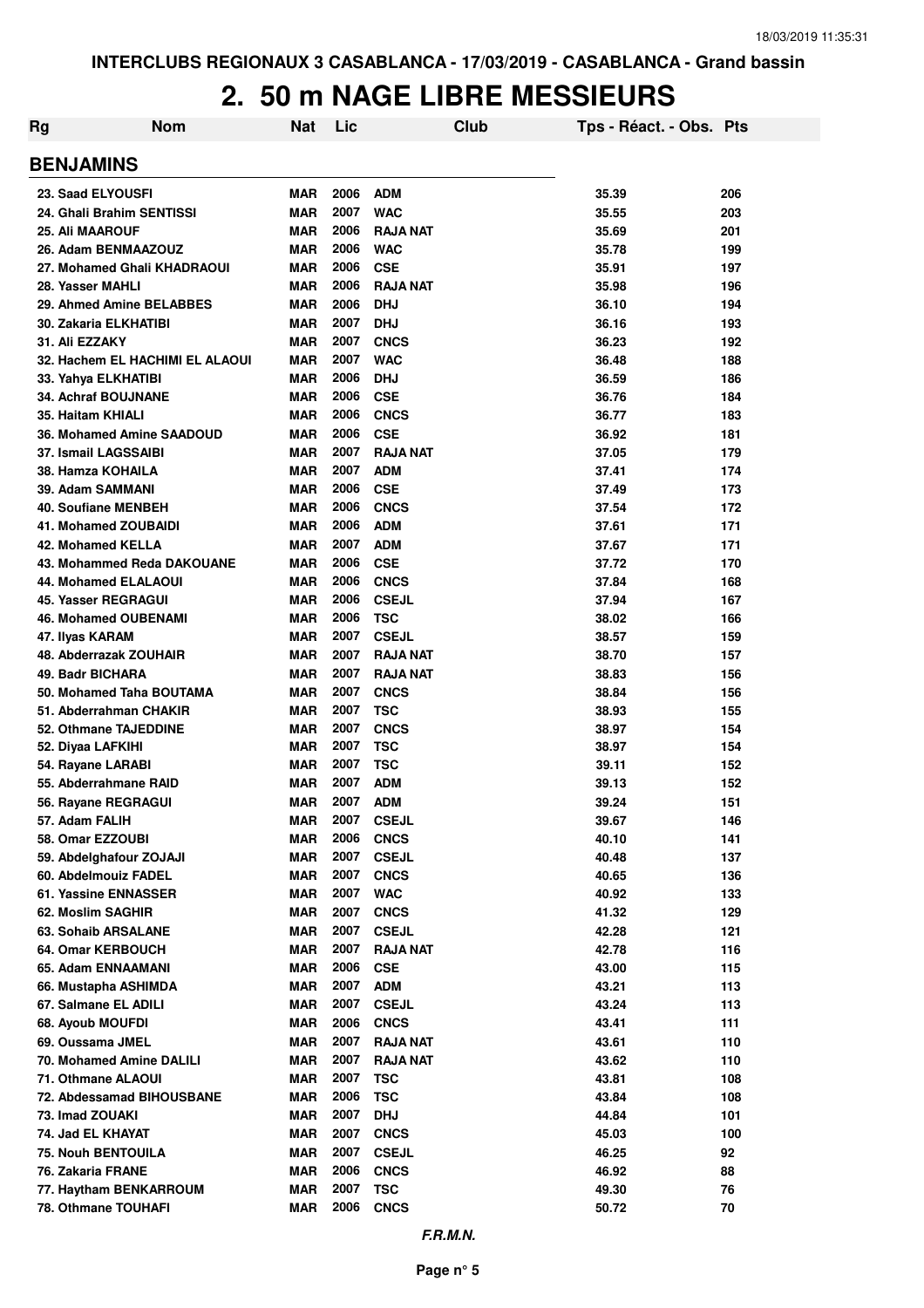| Rg               | <b>Nom</b>                | <b>Nat</b> | <b>Lic</b> | Club        | Tps - Réact. - Obs. Pts |    |
|------------------|---------------------------|------------|------------|-------------|-------------------------|----|
| <b>BENJAMINS</b> |                           |            |            |             |                         |    |
|                  | 79. Mehdi BELMOKADEM      | <b>MAR</b> | 2007       | <b>TSC</b>  | 51.71                   | 66 |
|                  | 80. Anas IDHAMOU          | <b>MAR</b> | 2006       | <b>CNCS</b> | 52.96                   | 61 |
| 81. Sami RIFKI   |                           | <b>MAR</b> | 2007       | <b>CNCS</b> | 54.40                   | 56 |
|                  | 82. Omar TOUHAFI          | MAR        | 2006       | <b>CNCS</b> | 55.41                   | 53 |
|                  | 83. Zakaria CHEBBAK       | <b>MAR</b> | 2007       | <b>CNCS</b> | 55.61                   | 53 |
| 84. Taha FARSI   |                           | <b>MAR</b> | 2006       | <b>CNCS</b> | 1:00.48                 | 41 |
| 85. Anas FARSI   |                           | MAR        | 2007       | <b>CNCS</b> | 1:01.19                 | 39 |
|                  | 86. Adam KHAYNOUS         | <b>MAR</b> | 2007       | <b>CNCS</b> | 1:02.45                 | 37 |
|                  | 87. Mohamed Amine CHAHID  | <b>MAR</b> | 2007       | <b>CNCS</b> | 1:02.50                 | 37 |
|                  | 88. Anas MAAROUFI MELIANI | <b>MAR</b> | 2006       | <b>CNCS</b> | 1:14.26                 | 22 |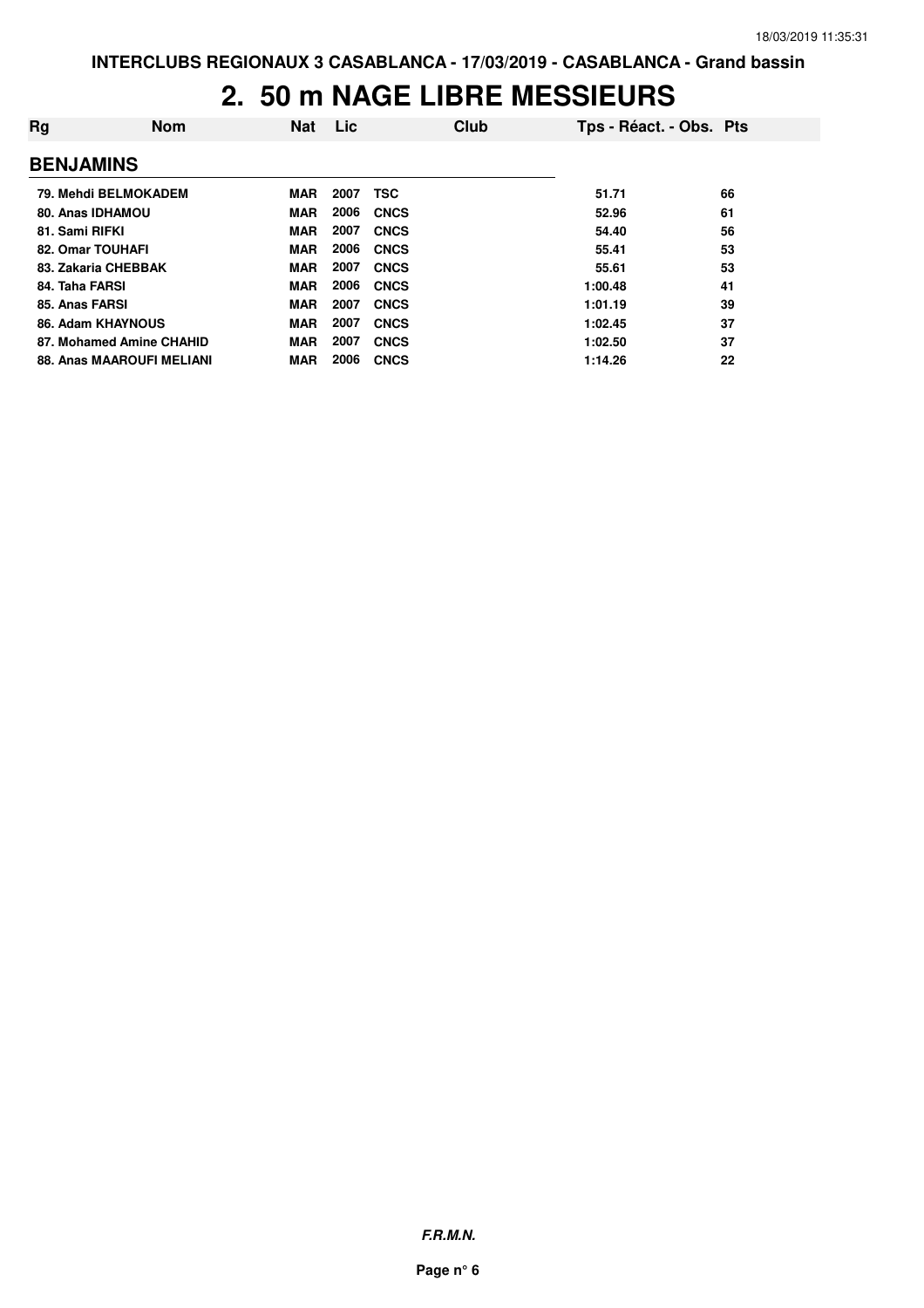# **3. 100 m NAGE LIBRE DAMES**

| <b>Rg</b>      | <b>Nom</b>                                       | <b>Nat</b>               | Lic          | <b>Club</b>                   | Tps - Réact. - Obs. Pts |            |
|----------------|--------------------------------------------------|--------------------------|--------------|-------------------------------|-------------------------|------------|
| <b>CADETS</b>  |                                                  |                          |              |                               |                         |            |
|                | 1. Rima EL BROUZI                                | <b>MAR</b>               | 2003         | <b>TSC</b>                    | 1:10.05                 | 410        |
|                | 2. Nora RGUIB                                    | <b>MAR</b>               | 2003         | <b>ADM</b>                    | 1:10.34                 | 405        |
|                | <b>TLD. Rim TISSENT</b>                          | <b>MAR</b>               | 2003         | <b>DHJ</b>                    | 1:25.51                 | 225        |
| <b>MINIMES</b> |                                                  |                          |              |                               |                         |            |
|                | 1. Ibtissam RACHID                               | <b>MAR</b>               | 2004         | <b>RAJA NAT</b>               | 1:04.48                 | 526        |
|                | 2. Douaa EDDAHBI                                 | <b>MAR</b>               | 2005         | <b>TSC</b>                    | 1:06.16                 | 487        |
|                | <b>3. IIII BELHOCINE</b>                         | <b>MAR</b>               | 2005         | <b>WAC</b>                    | 1:06.92                 | 471        |
|                | 4. Sara MAKY                                     | <b>MAR</b>               | 2004         | <b>TSC</b>                    | 1:07.93                 | 450        |
|                | 5. Kamilia MAALOUF                               | <b>MAR</b>               | 2004         | <b>RAJA NAT</b>               | 1:09.40                 | 422        |
|                | 6. Ines EL AZHAR                                 | <b>MAR</b>               | 2004         | <b>TSC</b>                    | 1:10.22                 | 407        |
|                | 7. Maria NAMLY                                   | <b>MAR</b>               | 2005         | <b>WAC</b>                    | 1:13.33                 | 358        |
|                | 8. Yassmine LABYAD                               | <b>MAR</b>               | 2005         | <b>CSE</b>                    | 1:15.84                 | 323        |
|                | 9. Kenza SALMAN                                  | <b>MAR</b>               | 2005         | <b>RAJA NAT</b>               | 1:16.62                 | 313        |
|                | 10. Iness LAKRADI                                | <b>MAR</b>               | 2005         | <b>TSC</b>                    | 1:17.49                 | 303        |
|                | 11. Salma BOULAHIA                               | <b>MAR</b>               | 2005         | <b>CNCS</b>                   | 1:17.52                 | 303        |
|                | 12. Asmae ALA KHIR                               | <b>MAR</b>               | 2005         | <b>CNCS</b>                   | 1:18.07                 | 296        |
|                | 13. Zineb RAMLI                                  | <b>MAR</b>               | 2005         | <b>TSC</b>                    | 1:19.10                 | 285        |
|                | <b>TLD. Aya KASSI</b>                            | <b>MAR</b>               | 2005         | <b>TSC</b>                    | 1:20.80                 | 267        |
|                | <b>TLD. Rim SAMMANI</b>                          | <b>MAR</b>               | 2004         | <b>CSE</b>                    | 1:21.67                 | 259        |
|                | <b>TLD. Douae SELFATE</b>                        | <b>MAR</b>               | 2004         | <b>TSC</b>                    | 1:23.14                 | 245        |
|                | <b>TLD. Douaa HANAFI</b>                         | <b>MAR</b>               | 2005         | <b>CNCS</b>                   | 1:32.12                 | 180        |
|                | <b>BENJAMINS</b>                                 |                          |              |                               |                         |            |
|                | 1. Yasmine YOUSRI                                | <b>MAR</b>               | 2006         | <b>RAJA NAT</b>               | 1:07.55                 | 458        |
|                | 2. Marwa TOUHAMI                                 | <b>MAR</b>               | 2007         | <b>RAJA NAT</b>               | 1:10.86                 | 396        |
|                | 3. Salma EL YOUSFI                               | <b>MAR</b>               | 2007         | <b>RAJA NAT</b>               | 1:11.69                 | 383        |
|                | 4. Zainab IDRISSI                                | <b>MAR</b>               | 2007         | <b>CNCS</b>                   | 1:12.24                 | 374        |
|                | 5. Malak MESLOUH                                 | <b>MAR</b>               | 2006         | <b>ADM</b>                    | 1:13.07                 | 361        |
|                | 6. Israa LAHLAISSI<br>7. Lina EL OUADIH          | <b>MAR</b><br><b>MAR</b> | 2006<br>2006 | <b>TSC</b><br><b>RAJA NAT</b> | 1:13.41<br>1:15.57      | 356<br>327 |
|                | 8. Salma ZAID                                    | <b>MAR</b>               | 2007         | <b>CSE</b>                    | 1:15.62                 | 326        |
|                | 9. Nada MOSSADDIK                                | <b>MAR</b>               | 2006         | <b>CNCS</b>                   | 1:17.66                 | 301        |
|                | 10. Lina BERRISSOUL                              | <b>MAR</b>               | 2007         | <b>WAC</b>                    | 1:17.77                 | 300        |
|                | <b>11. Ghita GHETREFF</b>                        | <b>MAR</b>               | 2006         | <b>ADM</b>                    | 1:18.24                 | 294        |
|                | 12. Ines Sawsan MOKHTARI                         | <b>MAR</b>               | 2006         | <b>CNCS</b>                   | 1:19.68                 | 279        |
|                | 13. Salma AZIZI                                  | <b>MAR</b>               | 2007         | <b>TSC</b>                    | 1:21.01                 | 265        |
|                | 14. Kamilia ATIF                                 | <b>MAR</b>               | 2007         | <b>TSC</b>                    | 1:21.88                 | 257        |
|                | <b>15. Malak BAROUDI</b>                         | <b>MAR</b>               | 2007         | <b>RAJA NAT</b>               | 1:22.33                 | 253        |
|                | <b>16. Nisrine MOUKASSI</b>                      | <b>MAR</b>               | 2006         | <b>TSC</b>                    | 1:23.39                 | 243        |
|                | 17. Aya LAALA                                    | <b>MAR</b>               | 2007         | <b>TSC</b>                    | 1:24.14                 | 237        |
|                | 18. Alaa SAOUT EL HAK                            | <b>MAR</b>               | 2006         | <b>CNCS</b>                   | 1:24.99                 | 230        |
|                | 19. Ryhab CHIKER                                 | <b>MAR</b>               | 2007         | <b>ADM</b>                    | 1:26.33                 | 219        |
|                | 20. Douaa TAWSSI                                 | <b>MAR</b>               | 2006         | <b>TSC</b>                    | 1:26.88                 | 215        |
|                | 21. Marwa ELBASSITY                              | <b>MAR</b>               | 2007         | <b>TSC</b>                    | 1:27.17                 | 213        |
|                | 22. Acil BARGAOUI                                | <b>MAR</b>               | 2006         | <b>ADM</b>                    | 1:28.34                 | 204        |
|                | 23. Sara ELHAIMI                                 | <b>MAR</b>               | 2006<br>2006 | <b>TSC</b>                    | 1:28.67                 | 202        |
|                | 24. Chaimaa MAFTAH EL KASSIMY<br>25. Rania AOUAM | <b>MAR</b><br><b>MAR</b> | 2006         | <b>ADM</b><br><b>CNCS</b>     | 1:29.19                 | 199<br>195 |
|                | 26. Abir RADELLAH                                | <b>MAR</b>               | 2007         | <b>CNCS</b>                   | 1:29.66<br>1:32.16      | 180        |
|                | 27. Khadija MENBEH                               | <b>MAR</b>               | 2007         | <b>CNCS</b>                   | 1:34.46                 | 167        |
|                | 28. Khadija BADAINE                              | <b>MAR</b>               | 2007         | <b>ADM</b>                    | 1:35.25                 | 163        |
|                | 29. Alae DAHOUNI                                 | <b>MAR</b>               | 2007         | <b>CNCS</b>                   | 1:35.43                 | 162        |
|                | 30. Soulafa CHAKIB                               | <b>MAR</b>               | 2006         | <b>TSC</b>                    | 1:35.76                 | 160        |
|                | 31. Kenza GHAZI                                  | <b>MAR</b>               | 2007         | <b>ADM</b>                    | 1:36.29                 | 158        |
|                | 32. Hiba MAKBOULI                                | <b>MAR</b>               | 2007         | <b>DHJ</b>                    | 1:37.38                 | 152        |
|                |                                                  |                          |              | F.R.M.N.                      |                         |            |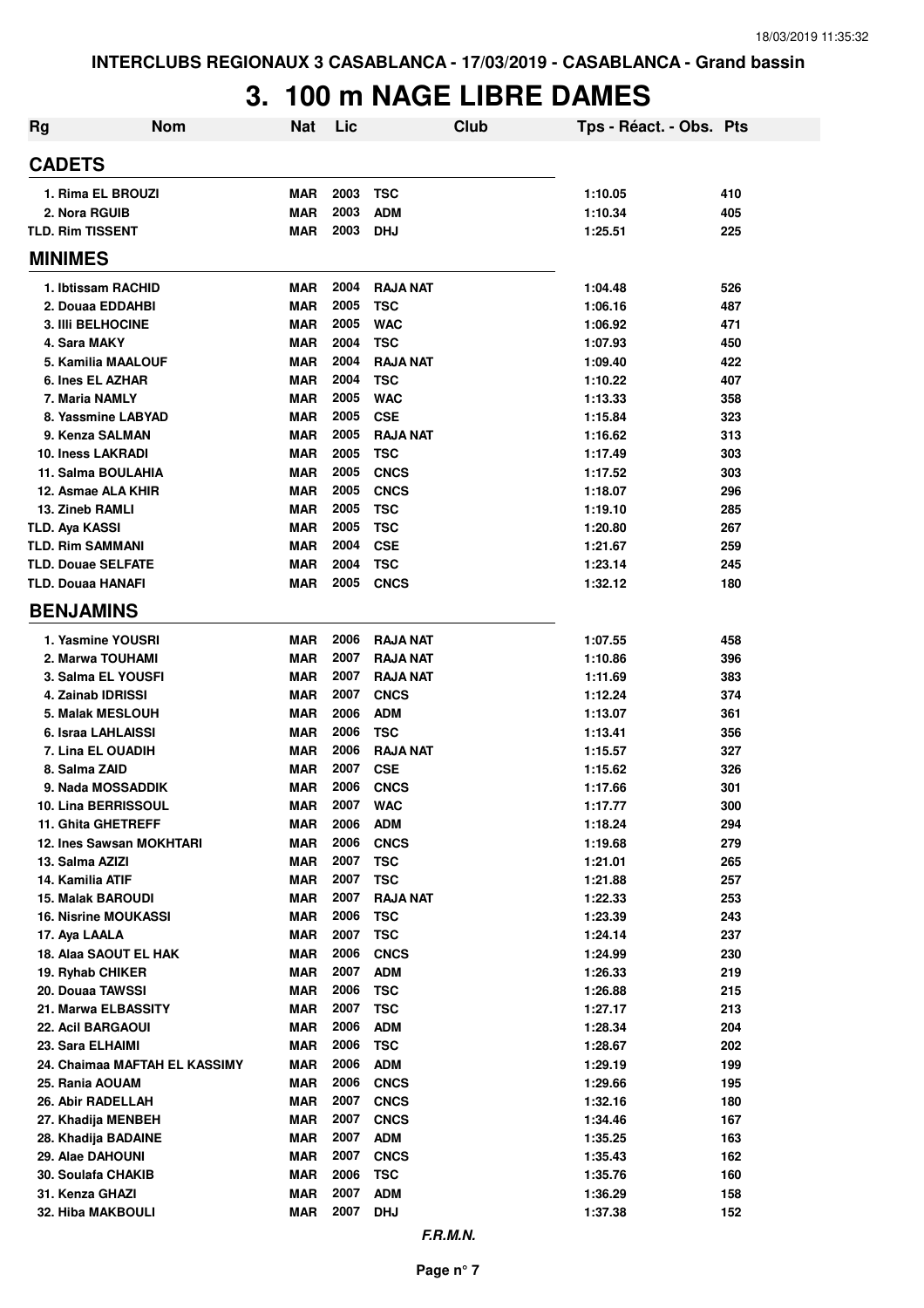## **3. 100 m NAGE LIBRE DAMES**

| Rg                | <b>Nom</b> | <b>Nat</b> | <b>Lic</b> |             | Club | Tps - Réact. - Obs. Pts |     |
|-------------------|------------|------------|------------|-------------|------|-------------------------|-----|
| <b>BENJAMINS</b>  |            |            |            |             |      |                         |     |
| 33. Hajar RAISSE  |            | <b>MAR</b> | 2006 CSE   |             |      | 1:39.53                 | 143 |
| 34. Zineb LAZRAK  |            | <b>MAR</b> | 2007       | <b>CNCS</b> |      | 1:40.70                 | 138 |
| 35. Yara EL MAQRI |            | <b>MAR</b> | 2007       | <b>CNCS</b> |      | 1:41.52                 | 134 |
| 36. Hiba HILALI   |            | <b>MAR</b> | 2007       | <b>ADM</b>  |      | 1:42.07                 | 132 |
| 37. Ghita AFRIAD  |            | MAR        | 2007       | <b>CSE</b>  |      | 1:42.54                 | 130 |

**F.R.M.N.**

**Page n° 8**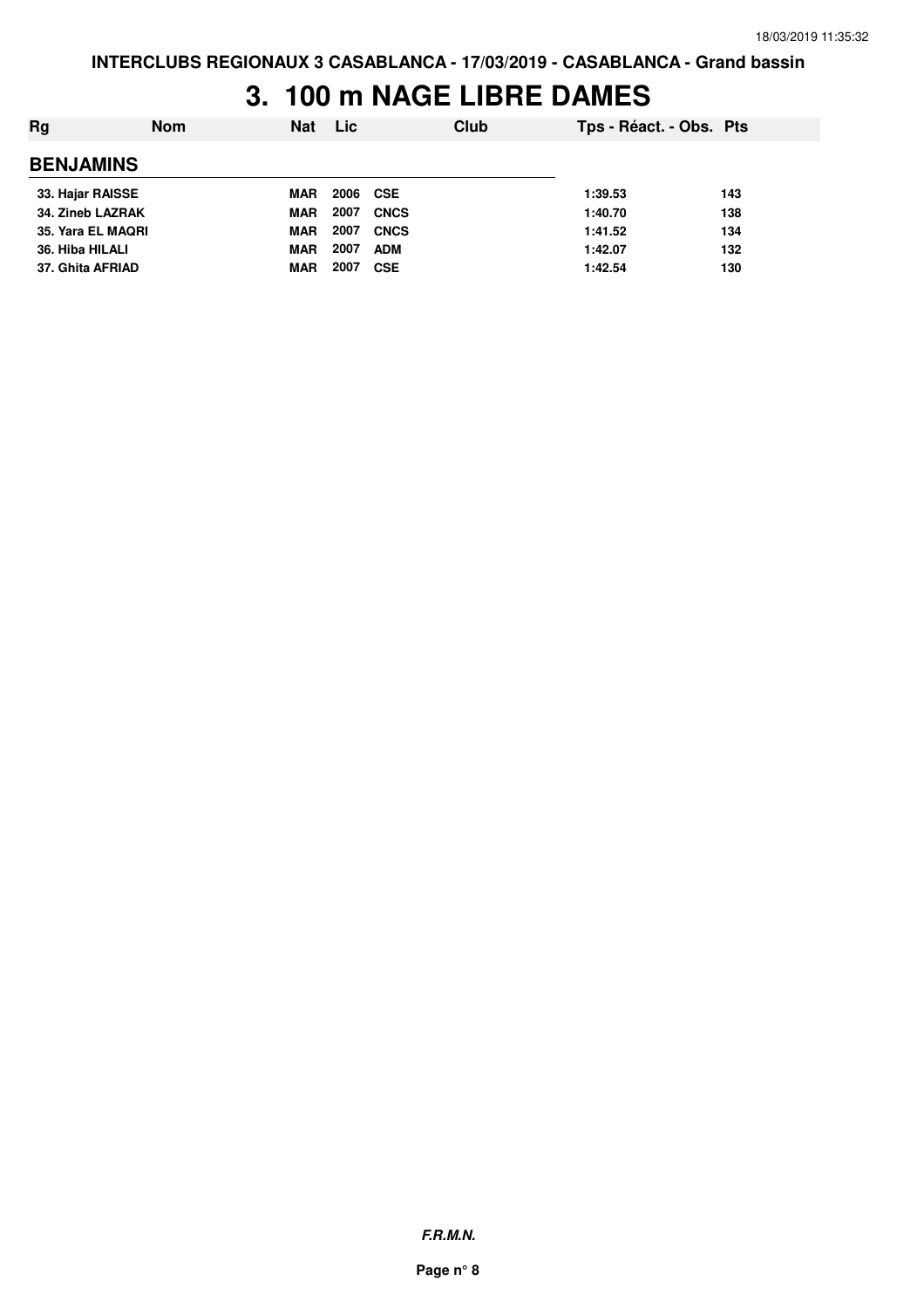| <b>Rg</b> | <b>Nom</b>                                                    | <b>Nat</b> | Lic          | Club                   | Tps - Réact. - Obs. Pts |            |
|-----------|---------------------------------------------------------------|------------|--------------|------------------------|-------------------------|------------|
|           | <b>SENIORS</b>                                                |            |              |                        |                         |            |
|           | 1. Zouhair EL KHALFI                                          | <b>MAR</b> | 1993         | <b>RAJA NAT</b>        | 57.56                   | 541        |
|           | 2. Yasser KATAYFJI                                            | <b>MAR</b> | 1999         | <b>RAJA NAT</b>        | 59.19                   | 497        |
|           | 3. Badr HASSOUNI                                              | <b>MAR</b> | 1998         | <b>ADM</b>             | 59.69                   | 485        |
|           | 4. Oussama ZEHNOUNI                                           | <b>MAR</b> | 1998         | <b>RAJA NAT</b>        | 1:00.05                 | 476        |
|           | <b>JUNIORS</b>                                                |            |              |                        |                         |            |
|           |                                                               | <b>MAR</b> | 2001         | <b>ADM</b>             | 59.65                   | 486        |
|           | 1. Omar HASSOUNI<br>2. Mohammed HAFIANE                       | <b>MAR</b> | 2000         | <b>DHJ</b>             | 1:02.67                 | 419        |
|           |                                                               |            |              |                        |                         |            |
|           | <b>CADETS</b>                                                 |            |              |                        |                         |            |
|           | 1. Abdelmoughit MAMDOUH                                       | <b>MAR</b> | 2002         | <b>ADM</b>             | 57.16                   | 552        |
|           | 2. Ali KAMIL                                                  | <b>MAR</b> | 2002         | <b>WAC</b>             | 59.12                   | 499        |
|           | 3. El Mehdi LAANAYA                                           | <b>MAR</b> | 2003         | <b>TSC</b>             | 1:00.37                 | 469        |
|           | 4. Aymen TAJEDDINE                                            | <b>MAR</b> | 2003         | <b>WAC</b>             | 1:01.50                 | 443        |
|           | 5. Mohammed CHAFFAA                                           | <b>MAR</b> | 2003         | <b>CSE</b>             | 1:01.74                 | 438        |
|           | 6. Aymane MESLOUH                                             | <b>MAR</b> | 2002         | <b>ADM</b>             | 1:03.02                 | 412        |
|           | 7. Saad LAKHLALKI                                             | <b>MAR</b> | 2002         | <b>CSE</b>             | 1:03.08                 | 411        |
|           | 8. Ilias ELHAOUARI                                            | <b>MAR</b> | 2003         | <b>RAJA NAT</b>        | 1:08.17                 | 325        |
|           | 9. Sami DEFAA                                                 | <b>MAR</b> | 2003         | <b>RAJA NAT</b>        | 1:11.31                 | 284        |
|           | <b>TLD. Fahd LAHMIDI</b>                                      | <b>MAR</b> | 2003         | <b>DHJ</b>             | 1:12.26                 | 273        |
|           | <b>TLD. Daoud HAYDADI</b>                                     | <b>MAR</b> | 2003         | <b>DHJ</b>             | 1:15.15                 | 243        |
|           | <b>TLD. Soulaymane ZAMZEM</b>                                 | <b>MAR</b> | 2002         | <b>RAJA NAT</b>        | 1:34.91                 | 120        |
|           | <b>MINIMES</b>                                                |            |              |                        |                         |            |
|           | 1. Mohamed Badr OUAMMOU                                       | <b>MAR</b> | 2004         | <b>WAC</b>             | 1:01.07                 | 453        |
|           | 2. ilyas LAGSSAIBI                                            | <b>MAR</b> | 2004         | <b>RAJA NAT</b>        | 1:01.68                 | 440        |
|           | 3. Younes LAALA                                               | <b>MAR</b> | 2004         | <b>TSC</b>             | 1:03.54                 | 402        |
|           | 4. Yassine HASSOUNE                                           | <b>MAR</b> | 2004         | <b>CNCS</b>            | 1:03.68                 | 399        |
|           | 5. Ilyas LARABI                                               | <b>MAR</b> | 2004         | <b>TSC</b>             | 1:05.22                 | 372        |
|           | 6. Mohamed EL BOUZKRI                                         | <b>MAR</b> | 2005         | <b>CNCS</b>            | 1:07.80                 | 331        |
|           | 7. Mehdi BOUIRIG                                              | <b>MAR</b> | 2004         | <b>ADM</b>             | 1:08.79                 | 317        |
|           | 8. Achraf AOUAM                                               | <b>MAR</b> | 2004         | <b>CNCS</b>            | 1:08.94                 | 315        |
|           | 9. Mohamed Aymen HARRABIDA                                    | <b>MAR</b> | 2005         | <b>RAJA NAT</b>        | 1:09.43                 | 308        |
|           | <b>10. Amr BENATMANE</b>                                      | <b>MAR</b> | 2005         | TSC                    | 1:09.89                 | 302        |
|           | 11. Hamza MAHJOUBI                                            | MAR        | 2005         | <b>CNCS</b>            | 1:12.04                 | 276        |
|           | <b>12. Mohammed MEDIANE</b>                                   | MAR        | 2005         | <b>ADM</b>             | 1:12.63                 | 269        |
|           | <b>13. Mehdi ZEHNOUNI</b>                                     | MAR        | 2005         | <b>DHJ</b>             | 1:12.93                 | 266        |
|           | <b>14. Wahb EL ATLASSI</b>                                    | MAR        | 2004         | <b>CNCS</b>            | 1:13.03                 | 265        |
|           | 15. Abderrahmane EL KAOUTI                                    | MAR        | 2004         | <b>DHJ</b>             | 1:13.12                 | 264        |
|           | 16. Abdelkoddous BOUBKERI                                     | MAR        | 2004         | <b>TSC</b>             | 1:14.74                 | 247        |
|           | 17. Mohamed EL BAKILI                                         | <b>MAR</b> | 2005         | <b>TSC</b>             | 1:14.84                 | 246        |
|           | TLD. Taha MAFTAH EL KASSIMY                                   | <b>MAR</b> | 2005<br>2004 | <b>ADM</b>             | 1:17.24                 | 224        |
|           | <b>TLD. Amine EL BOUZAIDI</b>                                 | <b>MAR</b> | 2005         | <b>TSC</b>             | 1:18.25                 | 215        |
|           | <b>TLD. Mouhssine FALIH</b>                                   | <b>MAR</b> | 2005         | <b>CSEJL</b>           | 1:18.59                 | 212        |
|           | <b>TLD. Mohamed QUITAR</b>                                    | <b>MAR</b> | 2005         | <b>ADM</b>             | 1:18.66                 | 212        |
|           | <b>TLD. Ismail AIT MOUMAD</b>                                 | <b>MAR</b> | 2004         | <b>ADM</b>             | 1:18.87                 | 210        |
|           | <b>TLD. Yassine IFASSIOUEN</b><br><b>TLD. Firass BELHOUJI</b> | MAR<br>MAR | 2005         | <b>RAJA NAT</b><br>TSC | 1:18.99<br>1:20.26      | 209<br>199 |
|           | <b>TLD. Mohammed REGRAGUI</b>                                 | <b>MAR</b> | 2005         | <b>CSEJL</b>           | 1:20.73                 | 196        |
|           | <b>TLD. Younes DAHBI</b>                                      | <b>MAR</b> | 2005         | <b>ADM</b>             | 1:20.91                 | 194        |
|           | <b>TLD. Othmane TAHIRI</b>                                    | <b>MAR</b> | 2005         | <b>TSC</b>             | 1:23.38                 | 178        |
|           | <b>TLD. Neil SAIH</b>                                         | <b>MAR</b> | 2005         | <b>CNCS</b>            | 1:27.40                 | 154        |
|           | <b>TLD. Amine NACIF</b>                                       | <b>MAR</b> | 2005         | <b>CNCS</b>            | 1:51.68                 | 74         |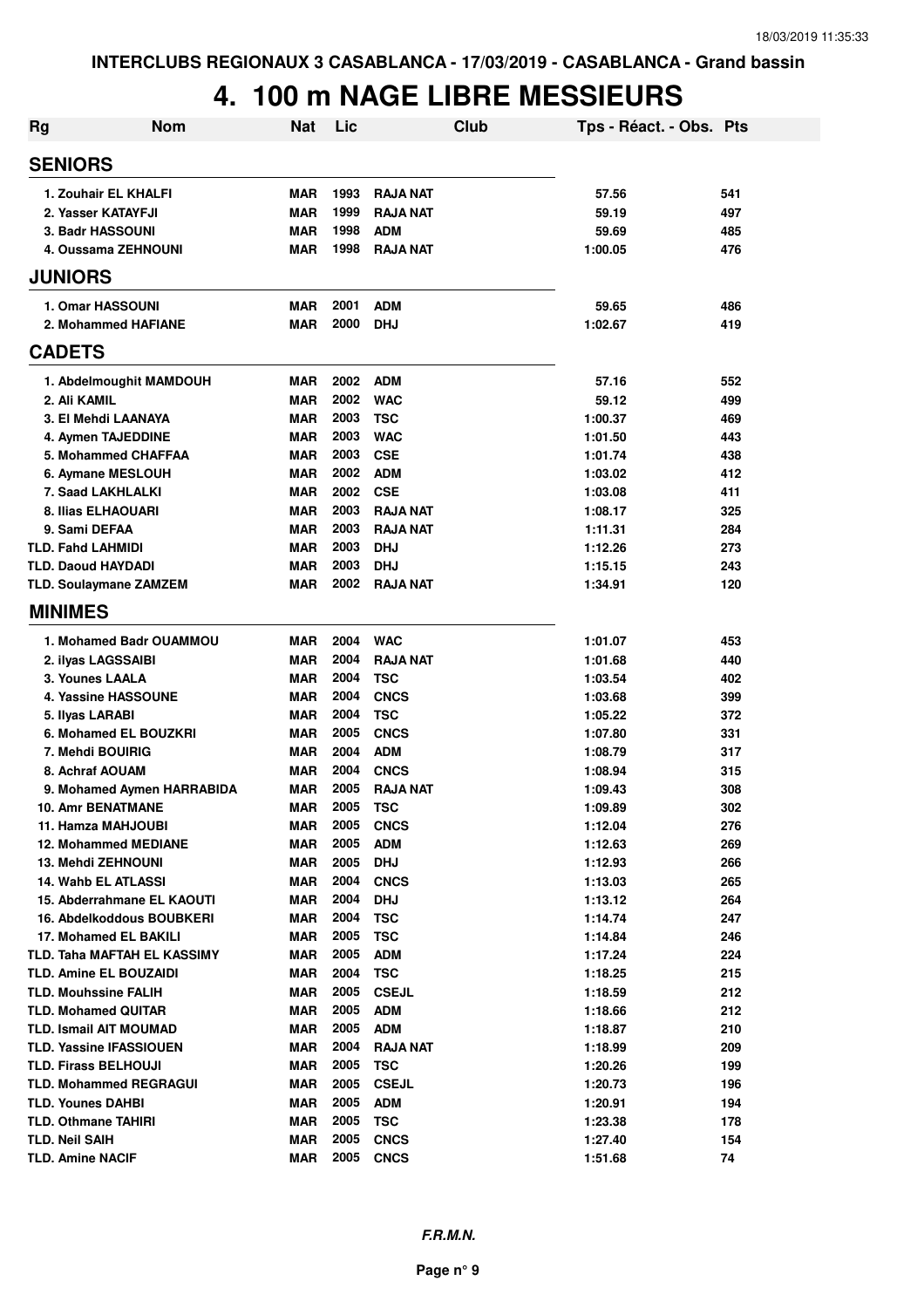| Rg                               | <b>Nom</b>                      | Nat        | Lic  |                 | Club | Tps - Réact. - Obs. Pts |     |
|----------------------------------|---------------------------------|------------|------|-----------------|------|-------------------------|-----|
| <b>BENJAMINS</b>                 |                                 |            |      |                 |      |                         |     |
| 1. Saif Eddine CHOUAIBI          |                                 | <b>MAR</b> | 2006 | <b>ADM</b>      |      | 1:08.37                 | 323 |
| 2. Abdelhakim CHAFFAA            |                                 | <b>MAR</b> | 2006 | <b>CSE</b>      |      | 1:10.29                 | 297 |
| 3. Abdarahman SERHIR             |                                 | <b>MAR</b> | 2006 | <b>RAJA NAT</b> |      | 1:10.36                 | 296 |
| 4. Ahmed Rayane NAMLY            |                                 | <b>MAR</b> | 2007 | <b>WAC</b>      |      | 1:12.03                 | 276 |
| 5. Ilias BEN HAMOU               |                                 | <b>MAR</b> | 2007 | <b>CSE</b>      |      | 1:12.15                 | 274 |
| 6. Yahya ZAGRI                   |                                 | <b>MAR</b> | 2006 | <b>ADM</b>      |      | 1:13.58                 | 259 |
| 7. Fadi ZOUGGARI                 |                                 | <b>MAR</b> | 2007 | <b>DHJ</b>      |      | 1:13.74                 | 257 |
| 8. Elmehdi HOUIRICH              |                                 | <b>MAR</b> | 2007 | <b>DHJ</b>      |      | 1:14.77                 | 247 |
| 9. Yacine MINSAF                 |                                 | <b>MAR</b> | 2006 | <b>CNCS</b>     |      | 1:14.89                 | 245 |
| 10. Ismail EL BOUZKRI            |                                 | <b>MAR</b> | 2007 | <b>CNCS</b>     |      | 1:16.84                 | 227 |
| 11. Ziad BOURAOUD                |                                 | <b>MAR</b> | 2007 | <b>RAJA NAT</b> |      | 1:17.10                 | 225 |
| <b>12. Ghali Brahim SENTISSI</b> |                                 | <b>MAR</b> | 2007 | <b>WAC</b>      |      | 1:17.26                 | 223 |
| 13. Mohamed Amine ENNHAILI       |                                 | <b>MAR</b> | 2007 | <b>WAC</b>      |      | 1:17.30                 | 223 |
| 14. Mohamed Hamza HAJOUANE       |                                 | <b>MAR</b> | 2006 | <b>RAJA NAT</b> |      | 1:17.51                 | 221 |
| 15. Yassir BAZZINE               |                                 | <b>MAR</b> | 2007 | <b>CNCS</b>     |      | 1:17.74                 | 219 |
| 16. Yasser MAHLI                 |                                 | <b>MAR</b> | 2006 | <b>RAJA NAT</b> |      | 1:18.12                 | 216 |
| 17. Ibrahim AIT ZOULET           |                                 | <b>MAR</b> | 2006 | <b>CSEJL</b>    |      | 1:18.64                 | 212 |
| 18. Mohammed Amine ASHIMDA       |                                 | <b>MAR</b> | 2006 | <b>ADM</b>      |      | 1:18.68                 | 211 |
| 19. Achraf AKIL                  |                                 | <b>MAR</b> | 2006 | <b>CSEJL</b>    |      | 1:18.96                 | 209 |
| 20. Ahmed Amine BELABBES         |                                 | <b>MAR</b> | 2006 | <b>DHJ</b>      |      | 1:19.48                 | 205 |
| 21. Ahmed NIDAOUI                |                                 | <b>MAR</b> | 2007 | <b>WAC</b>      |      | 1:19.69                 | 204 |
| 22. Mohamed Ghali KHADRAOUI      |                                 | <b>MAR</b> | 2006 | <b>CSE</b>      |      | 1:20.41                 | 198 |
| 23. Achraf BOUJNANE              |                                 | <b>MAR</b> | 2006 | <b>CSE</b>      |      | 1:20.86                 | 195 |
| 24. Haitam KHIALI                |                                 | <b>MAR</b> | 2006 | <b>CNCS</b>     |      | 1:20.97                 | 194 |
| 25. Ilyas KARAM                  |                                 | <b>MAR</b> | 2007 | <b>CSEJL</b>    |      | 1:21.19                 | 192 |
| 26. Mohamed Taha BOUCHANE        |                                 | <b>MAR</b> | 2006 | <b>ADM</b>      |      | 1:21.40                 | 191 |
| 27. Zakaria ELKHATIBI            |                                 | <b>MAR</b> | 2007 | <b>DHJ</b>      |      | 1:21.47                 | 190 |
| 28. Adam TIMOUYASSE              |                                 | <b>MAR</b> | 2006 | <b>DHJ</b>      |      | 1:22.13                 | 186 |
| 29. Adam BENMAAZOUZ              |                                 | <b>MAR</b> | 2006 | <b>WAC</b>      |      | 1:22.88                 | 181 |
| 30. Badr BICHARA                 |                                 | <b>MAR</b> | 2007 | <b>RAJA NAT</b> |      | 1:23.20                 | 179 |
| 31. Mohammed Reda DAKOUANE       |                                 | <b>MAR</b> | 2006 | <b>CSE</b>      |      | 1:23.25                 | 178 |
| 32. Sohaib ARSALANE              |                                 | <b>MAR</b> | 2007 | <b>CSEJL</b>    |      | 1:23.66                 | 176 |
| 33. Hamza KOHAILA                |                                 | <b>MAR</b> | 2007 | <b>ADM</b>      |      | 1:23.98                 | 174 |
| 34. Youssef YAHI                 |                                 | <b>MAR</b> | 2006 | <b>ADM</b>      |      | 1:24.41                 | 171 |
| 35. Yasser REGRAGUI              |                                 | <b>MAR</b> | 2006 | <b>CSEJL</b>    |      | 1:25.00                 | 168 |
| <b>36. Mohamed OUBENAMI</b>      |                                 | <b>MAR</b> | 2006 | <b>TSC</b>      |      | 1:25.84                 | 163 |
| 37. Mohamed KELLA                |                                 | <b>MAR</b> | 2007 | <b>ADM</b>      |      | 1:26.39                 | 160 |
| <b>38. Ali MAAROUF</b>           |                                 | <b>MAR</b> | 2006 | <b>RAJA NAT</b> |      | 1:26.69                 | 158 |
|                                  | 39. Mohamed Adam DOUKKALI KACHI | <b>MAR</b> | 2006 | <b>DHJ</b>      |      | 1:27.12                 | 156 |
| 40. Mohamed ZOUBAIDI             |                                 | MAR        | 2006 | <b>ADM</b>      |      | 1:27.90                 | 152 |
| 41. Abderrahman CHAKIR           |                                 | <b>MAR</b> | 2007 | <b>TSC</b>      |      | 1:27.94                 | 151 |
| 42. Mohamed Taha BOUTAMA         |                                 | <b>MAR</b> | 2007 | <b>CNCS</b>     |      | 1:28.08                 | 151 |
| 43. Soufiane MENBEH              |                                 | <b>MAR</b> | 2006 | <b>CNCS</b>     |      | 1:28.60                 | 148 |
| 44. Rayane LARABI                |                                 | <b>MAR</b> | 2007 | <b>TSC</b>      |      | 1:28.62                 | 148 |
| 45. Abdelmouiz FADEL             |                                 | <b>MAR</b> | 2007 | <b>CNCS</b>     |      | 1:28.89                 | 146 |
| 46. Rayane REGRAGUI              |                                 | <b>MAR</b> | 2007 | <b>ADM</b>      |      | 1:29.24                 | 145 |
| 47. Diyaa LAFKIHI                |                                 | <b>MAR</b> | 2007 | <b>TSC</b>      |      | 1:29.83                 | 142 |
| 48. Abdelmajid NAJAH             |                                 | <b>MAR</b> | 2007 | <b>CNCS</b>     |      | 1:30.56                 | 139 |
| 49. Abderrahmane RAID            |                                 | <b>MAR</b> | 2007 | <b>ADM</b>      |      | 1:31.01                 | 136 |
| 50. Moslim SAGHIR                |                                 | <b>MAR</b> | 2007 | <b>CNCS</b>     |      | 1:32.12                 | 132 |
| 51. Mohamed Amine DALILI         |                                 | <b>MAR</b> | 2007 | <b>RAJA NAT</b> |      | 1:33.80                 | 125 |
| 52. Abdelghafour ZOJAJI          |                                 | <b>MAR</b> | 2007 | <b>CSEJL</b>    |      | 1:34.53                 | 122 |
| 53. Othmane TAJEDDINE            |                                 | <b>MAR</b> | 2007 | <b>CNCS</b>     |      | 1:36.18                 | 116 |
| 54. Omar KERBOUCH                |                                 | <b>MAR</b> | 2007 | <b>RAJA NAT</b> |      | 1:38.38                 | 108 |
| 55. Adam FALIH                   |                                 | <b>MAR</b> | 2007 | <b>CSEJL</b>    |      | 1:39.96                 | 103 |
| 56. Ayoub MOUFDI                 |                                 | <b>MAR</b> | 2006 | <b>CNCS</b>     |      | 1:40.38                 | 102 |
|                                  |                                 |            |      |                 |      |                         |     |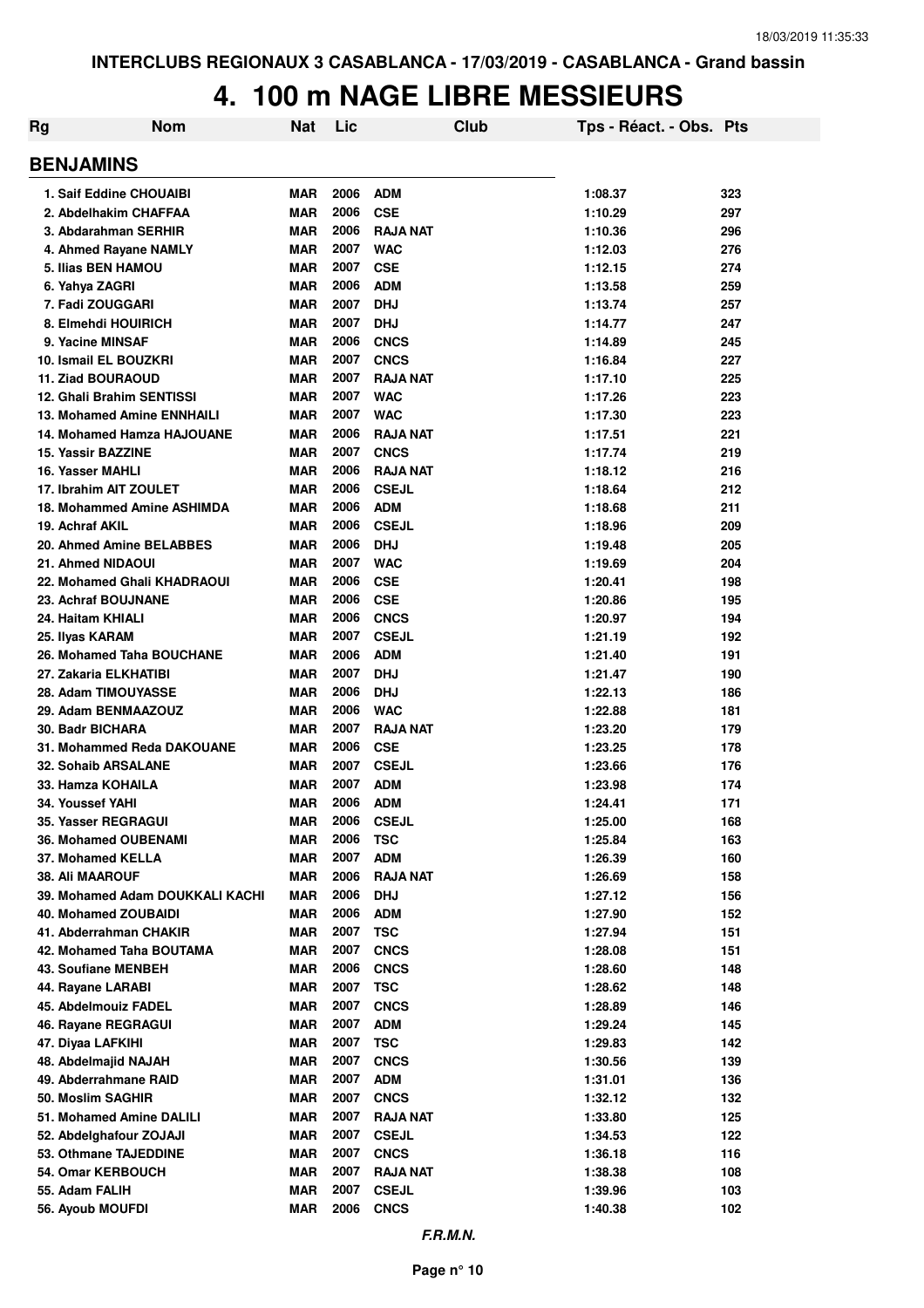| Rg                        | <b>Nom</b> | <b>Nat</b> | Lic  | Club         | Tps - Réact. - Obs. Pts |    |
|---------------------------|------------|------------|------|--------------|-------------------------|----|
| <b>BENJAMINS</b>          |            |            |      |              |                         |    |
| 57. Mohamed Rayane GUEJAJ |            | MAR        | 2007 | <b>CNCS</b>  | 1:42.11                 | 96 |
| 58. Abdeljabar HAYDADI    |            | <b>MAR</b> | 2007 | <b>DHJ</b>   | 1:43.12                 | 94 |
| 59. Nouh BENTOUILA        |            | <b>MAR</b> | 2007 | <b>CSEJL</b> | 1:44.72                 | 89 |
| 60. Salmane EL ADILI      |            | <b>MAR</b> | 2007 | <b>CSEJL</b> | 1:46.71                 | 84 |
| 61. Imad ZOUAKI           |            | <b>MAR</b> | 2007 | <b>DHJ</b>   | 1:51.51                 | 74 |
| 62. Anas IDHAMOU          |            | <b>MAR</b> | 2006 | <b>CNCS</b>  | 2:06.31                 | 51 |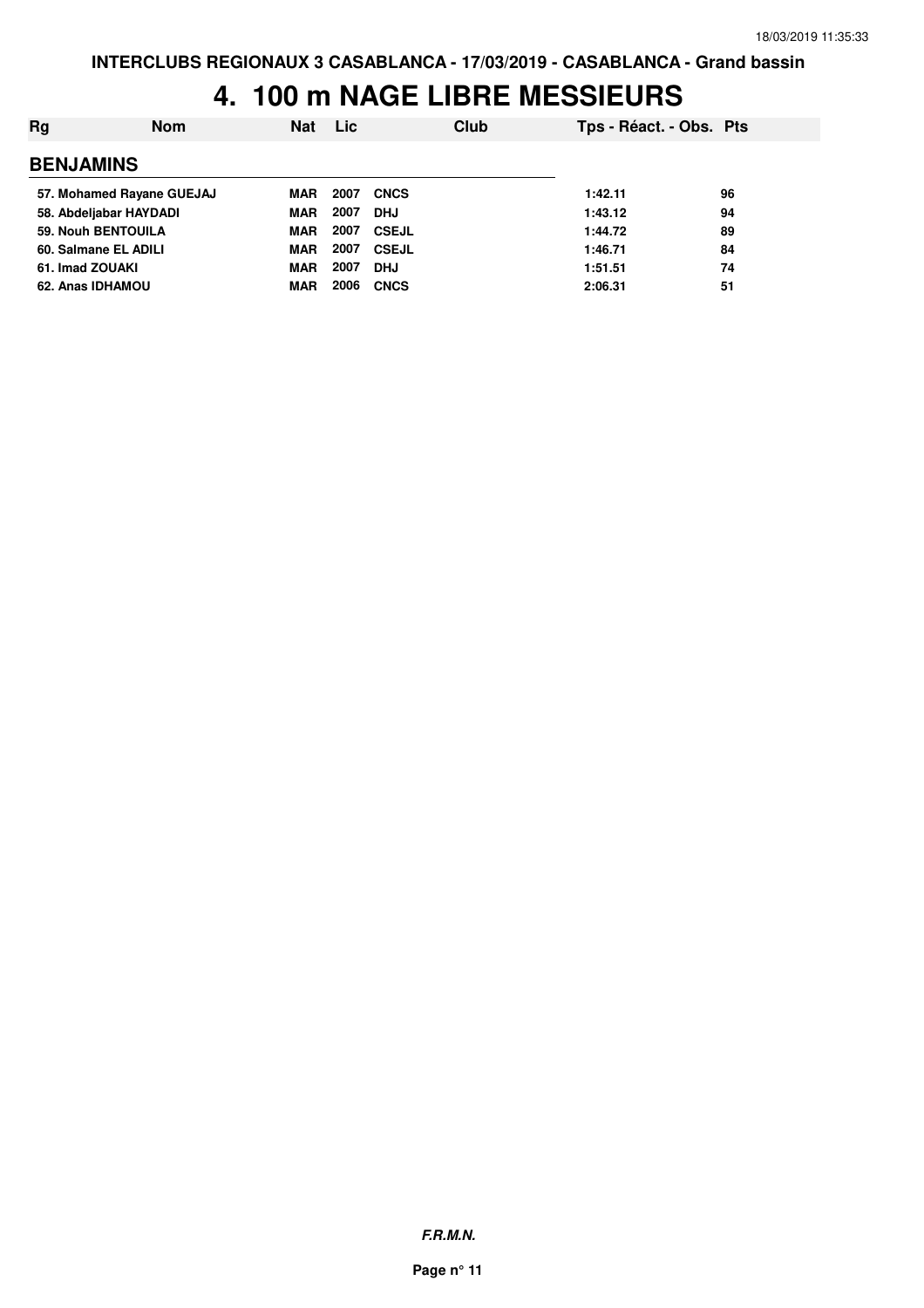# **5. 200 m NAGE LIBRE DAMES**

| <b>Rg</b> | <b>Nom</b>                    | <b>Nat</b> | Lic  | Club            | Tps - Réact. - Obs. Pts |     |
|-----------|-------------------------------|------------|------|-----------------|-------------------------|-----|
|           | <b>SENIORS</b>                |            |      |                 |                         |     |
|           | 1. Rim CHAKRI                 | MAR        | 1997 | <b>RAJA NAT</b> | 2:35.69                 | 382 |
|           | <b>CADETS</b>                 |            |      |                 |                         |     |
|           | <b>1. Rim BOUJNANE</b>        | <b>MAR</b> | 2003 | <b>CSE</b>      | 2:26.62                 | 457 |
|           | 2. Hafssa AMMOUMOU            | <b>MAR</b> | 2003 | <b>ADM</b>      | 2:36.75                 | 374 |
|           | 3. Rima EL BROUZI             | <b>MAR</b> | 2003 | <b>TSC</b>      | 2:37.62                 | 368 |
|           | 4. Manal ANOUAR EL ALAMI      | <b>MAR</b> | 2003 | <b>ADM</b>      | 2:38.50                 | 362 |
|           | <b>MINIMES</b>                |            |      |                 |                         |     |
|           | 1. Nada JALAL                 | <b>MAR</b> | 2004 | <b>RAJA NAT</b> | 2:22.49                 | 498 |
|           | 2. Ibtissam RACHID            | <b>MAR</b> | 2004 | <b>RAJA NAT</b> | 2:25.86                 | 464 |
|           | 3. Sara MAKY                  | <b>MAR</b> | 2004 | <b>TSC</b>      | 2:29.35                 | 432 |
|           | <b>4. IIII BELHOCINE</b>      | <b>MAR</b> | 2005 | <b>WAC</b>      | 2:29.63                 | 430 |
|           | 5. Salma BOULAHIA             | <b>MAR</b> | 2005 | <b>CNCS</b>     | 2:49.71                 | 295 |
|           | 6. Yassmine LABYAD            | <b>MAR</b> | 2005 | <b>CSE</b>      | 2:50.22                 | 292 |
|           | 7. Amira ZOHRY                | <b>MAR</b> | 2004 | <b>WAC</b>      | 2:50.83                 | 289 |
|           | 8. Zineb RAMLI                | <b>MAR</b> | 2005 | <b>TSC</b>      | 2:56.38                 | 262 |
|           | <b>TLD. Douae SELFATE</b>     | <b>MAR</b> | 2004 | <b>TSC</b>      | 3:06.72                 | 221 |
|           | <b>BENJAMINS</b>              |            |      |                 |                         |     |
|           | 1. Yasmine YOUSRI             | <b>MAR</b> | 2006 | <b>RAJA NAT</b> | 2:28.75                 | 438 |
|           | 2. Rim KARIMI                 | <b>MAR</b> | 2007 | <b>WAC</b>      | 2:33.56                 | 398 |
|           | 3. Marwa TOUHAMI              | <b>MAR</b> | 2007 | <b>RAJA NAT</b> | 2:34.59                 | 390 |
|           | 4. Camelia AMRANI             | <b>MAR</b> | 2006 | <b>TSC</b>      | 2:38.96                 | 359 |
|           | 5. Zainab IDRISSI             | <b>MAR</b> | 2007 | <b>CNCS</b>     | 2:42.60                 | 335 |
|           | 6. Lina EL OUADIH             | <b>MAR</b> | 2006 | <b>RAJA NAT</b> | 2:47.84                 | 305 |
|           | 7. Kamilia ATIF               | <b>MAR</b> | 2007 | <b>TSC</b>      | 3:02.13                 | 238 |
|           | 8. Alaa SAOUT EL HAK          | <b>MAR</b> | 2006 | <b>CNCS</b>     | 3:07.80                 | 217 |
|           | 9. Ryhab CHIKER               | <b>MAR</b> | 2007 | <b>ADM</b>      | 3:09.13                 | 213 |
|           | <b>10. Marwa ELBASSITY</b>    | <b>MAR</b> | 2007 | <b>TSC</b>      | 3:09.21                 | 212 |
|           | <b>11. Sara ELHAIMI</b>       | <b>MAR</b> | 2006 | <b>TSC</b>      | 3:14.93                 | 194 |
|           | 12. Chaimaa MAFTAH EL KASSIMY | <b>MAR</b> | 2006 | <b>ADM</b>      | 3:28.42                 | 159 |
|           | 13. Amira SEHLI               | <b>MAR</b> | 2007 | <b>ADM</b>      | 4:05.91                 | 96  |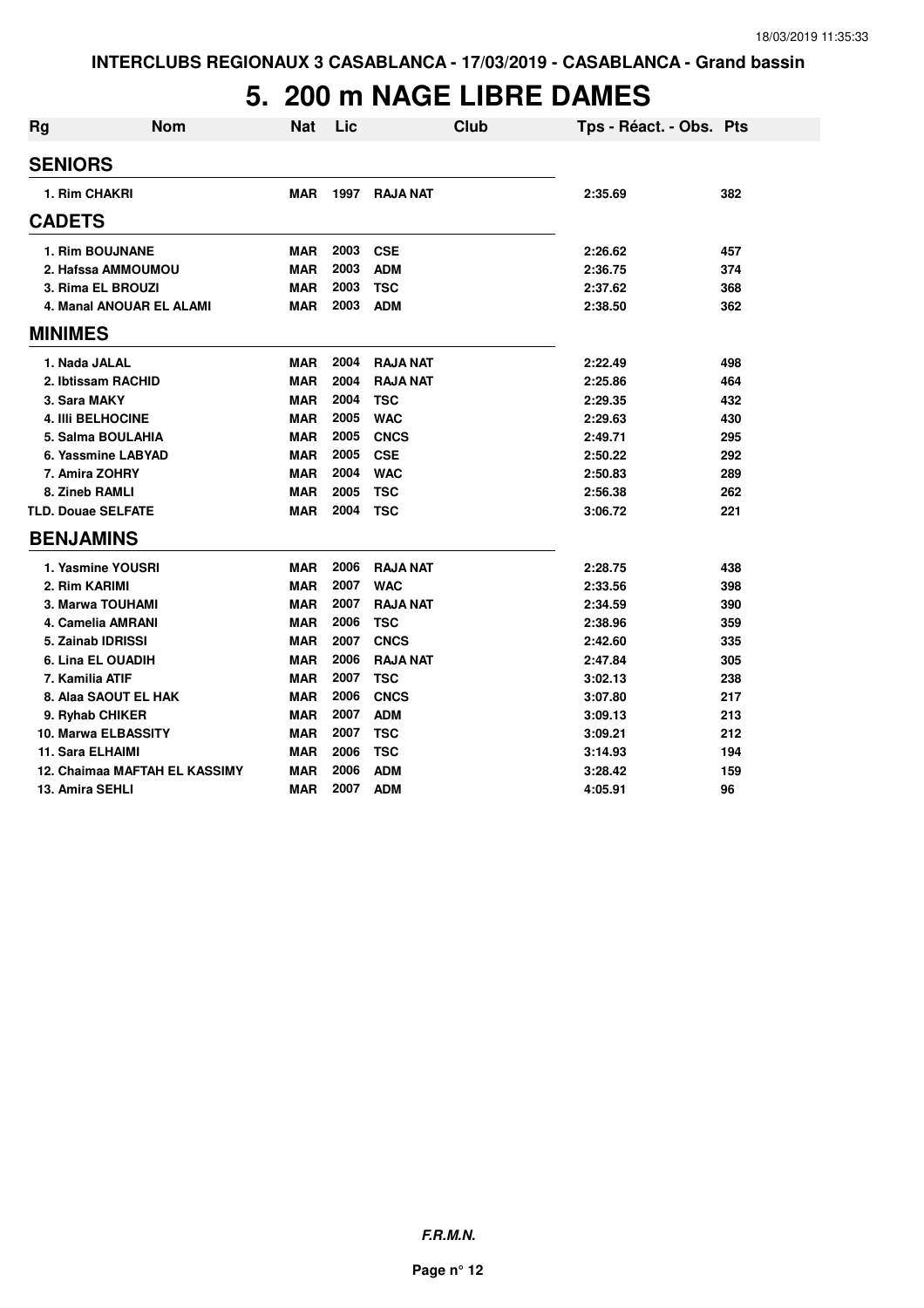| <b>Rg</b>                                              | <b>Nom</b>                                              | <b>Nat</b>               | Lic          | <b>Club</b>                    | Tps - Réact. - Obs. Pts |            |
|--------------------------------------------------------|---------------------------------------------------------|--------------------------|--------------|--------------------------------|-------------------------|------------|
| <b>SENIORS</b>                                         |                                                         |                          |              |                                |                         |            |
|                                                        | 1. Zouhair EL KHALFI                                    | <b>MAR</b>               | 1993         | <b>RAJA NAT</b>                | 2:10.52                 | 477        |
|                                                        | 2. Yasser KATAYFJI                                      | <b>MAR</b>               | 1999         | <b>RAJA NAT</b>                | 2:11.81                 | 463        |
|                                                        | 3. Hamza EZZAHER                                        | <b>MAR</b>               | 1998         | <b>ADM</b>                     | 2:16.58                 | 416        |
| <b>CADETS</b>                                          |                                                         |                          |              |                                |                         |            |
| 1. Ali KAMIL                                           |                                                         | <b>MAR</b>               | 2002         | <b>WAC</b>                     | 2:14.02                 | 440        |
|                                                        | 2. Aymen TAJEDDINE                                      | <b>MAR</b>               | 2003         | <b>WAC</b>                     | 2:14.37                 | 437        |
|                                                        | 3. El Mehdi LAANAYA                                     | <b>MAR</b>               | 2003         | <b>TSC</b>                     | 2:21.61                 | 373        |
|                                                        | 4. Ghali IRAQUI HOUSSEINI                               | <b>MAR</b>               | 2003         | <b>RAJA NAT</b>                | 2:30.56                 | 310        |
|                                                        | <b>TLD. Abderrahmane BENJARY</b>                        | <b>MAR</b>               | 2003         | <b>CSE</b>                     | 2:50.83                 | 212        |
| <b>MINIMES</b>                                         |                                                         |                          |              |                                |                         |            |
|                                                        | 1. Yassine HASSOUNE                                     | <b>MAR</b>               | 2004         | <b>CNCS</b>                    | 2:17.66                 | 406        |
|                                                        | 2. ilyas LAGSSAIBI                                      | <b>MAR</b>               | 2004         | <b>RAJA NAT</b>                | 2:22.14                 | 369        |
|                                                        | 3. Mohamed Amine HAMDAOUI                               | <b>MAR</b>               | 2004         | <b>TSC</b>                     | 2:25.32                 | 345        |
|                                                        | 4. Soulaymane MOUJI                                     | <b>MAR</b>               | 2004         | <b>ADM</b>                     | 2:28.18                 | 326        |
| 5. Ilyas LARABI                                        |                                                         | <b>MAR</b>               | 2004<br>2005 | <b>TSC</b>                     | 2:28.30                 | 325        |
|                                                        | 6. Mohamed Aymen HARRABIDA<br>7. Achraf AOUAM           | <b>MAR</b><br><b>MAR</b> | 2004         | <b>RAJA NAT</b><br><b>CNCS</b> | 2:30.30<br>2:34.84      | 312<br>285 |
| 8. Ismail KASSI                                        |                                                         | <b>MAR</b>               | 2004         | <b>TSC</b>                     | 2:35.89                 | 280        |
|                                                        | 9. Mohamed RAFILI                                       | <b>MAR</b>               | 2004         | <b>RAJA NAT</b>                | 2:36.40                 | 277        |
|                                                        | 10. Ilyass BOUCHTI                                      | <b>MAR</b>               | 2004         | <b>TSC</b>                     | 2:41.72                 | 250        |
|                                                        | TLD. Wahb EL ATLASSI                                    | <b>MAR</b>               | 2004         | <b>CNCS</b>                    | 2:46.08                 | 231        |
|                                                        | TLD. Amine EL BOUZAIDI                                  | <b>MAR</b>               | 2004         | <b>TSC</b>                     | 2:46.11                 | 231        |
|                                                        | <b>TLD. Othmane CHADIDE</b>                             | <b>MAR</b>               | 2005         | <b>CSE</b>                     | 2:49.80                 | 216        |
|                                                        | <b>TLD. Abdelkoddous BOUBKERI</b>                       | <b>MAR</b>               | 2004         | <b>TSC</b>                     | 2:55.24                 | 197        |
|                                                        | <b>TLD. Mohamed QUITAR</b>                              | <b>MAR</b>               | 2005         | <b>ADM</b>                     | 2:55.25                 | 197        |
|                                                        | TLD. Ayman BOUAKIL EL IDRISSI                           | <b>MAR</b>               | 2005         | <b>CNCS</b>                    | 2:55.92                 | 194        |
|                                                        | <b>TLD. Mohamed EL BAKILI</b>                           | <b>MAR</b>               | 2005         | <b>TSC</b>                     | 2:57.50                 | 189        |
| <b>TLD. Walid ATYA</b>                                 |                                                         | MAR                      | 2005<br>2005 | <b>TSC</b>                     | 3:02.21                 | 175        |
| <b>TLD. Othmane TAHIRI</b><br><b>TLD. Younes DAHBI</b> |                                                         | MAR<br><b>MAR</b>        | 2005         | <b>TSC</b><br><b>ADM</b>       | 3:06.94                 | 162<br>154 |
| <b>TLD. Ilias ABOUTAIB</b>                             |                                                         | <b>MAR</b>               | 2005         | <b>WAC</b>                     | 3:10.07<br>3:18.47      | 135        |
| <b>BENJAMINS</b>                                       |                                                         |                          |              |                                |                         |            |
|                                                        | 1. Abdarahman SERHIR                                    | MAR                      | 2006         | <b>RAJA NAT</b>                | 2:33.39                 | 294        |
|                                                        | 2. Mohamed MALKI                                        | <b>MAR</b>               | 2007         | <b>WAC</b>                     | 2:33.90                 | 291        |
|                                                        | 3. Ilias BEN HAMOU                                      | MAR                      | 2007         | <b>CSE</b>                     | 2:38.47                 | 266        |
| 4. Saad SLIM                                           |                                                         | MAR                      | 2006         | <b>RAJA NAT</b>                | 2:38.80                 | 265        |
|                                                        | 5. Ahmed Rayane NAMLY                                   | <b>MAR</b>               | 2007         | <b>WAC</b>                     | 2:41.69                 | 251        |
|                                                        | 6. Fadi ZOUGGARI                                        | MAR                      | 2007         | <b>DHJ</b>                     | 2:42.71                 | 246        |
|                                                        | 7. Ziad BOURAOUD                                        | MAR                      | 2007         | <b>RAJA NAT</b>                | 2:44.34                 | 239        |
|                                                        | 8. Mohamed Amine ENNHAILI                               | MAR                      | 2007         | <b>WAC</b>                     | 2:44.50                 | 238        |
|                                                        | 9. Elmehdi HOUIRICH                                     | <b>MAR</b>               | 2007         | <b>DHJ</b>                     | 2:44.99                 | 236        |
| 10. Yahya ZAGRI                                        |                                                         | MAR                      | 2006         | <b>ADM</b>                     | 2:45.32                 | 234        |
|                                                        | 11. Ismail EL BOUZKRI                                   | <b>MAR</b>               | 2007<br>2006 | <b>CNCS</b>                    | 2:46.37                 | 230        |
|                                                        | 12. Mohamed Hamza HAJOUANE<br>13. Mohamed Taha BOUCHANE | <b>MAR</b><br>MAR        | 2006         | <b>RAJA NAT</b><br><b>ADM</b>  | 2:47.32<br>2:48.17      | 226<br>223 |
|                                                        | <b>14. Saad ELYOUSFI</b>                                | MAR                      | 2006         | <b>ADM</b>                     | 2:50.02                 | 215        |
|                                                        | 15. Mohamed Amine MOKRINI                               | MAR                      | 2006         | <b>TSC</b>                     | 2:51.44                 | 210        |
| 16. Ilyas KARAM                                        |                                                         | MAR                      | 2007         | <b>CSEJL</b>                   | 2:53.71                 | 202        |
|                                                        | 17. Yassir BAZZINE                                      | <b>MAR</b>               | 2007         | <b>CNCS</b>                    | 2:54.54                 | 199        |
|                                                        | 18. Ahmed Amine BELABBES                                | <b>MAR</b>               | 2006         | <b>DHJ</b>                     | 2:54.87                 | 198        |
| 19. Othman ZIANE                                       |                                                         | MAR                      | 2007         | <b>CNCS</b>                    | 2:55.71                 | 195        |
|                                                        | 20. Ismail LAGSSAIBI                                    | <b>MAR</b>               | 2007         | <b>RAJA NAT</b>                | 2:55.94                 | 194        |
|                                                        | 21. Zakaria ELKHATIBI                                   | <b>MAR</b>               | 2007         | <b>DHJ</b>                     | 2:56.12                 | 194        |
|                                                        |                                                         |                          |              | <b>F.R.M.N.</b>                |                         |            |

**Page n° 13**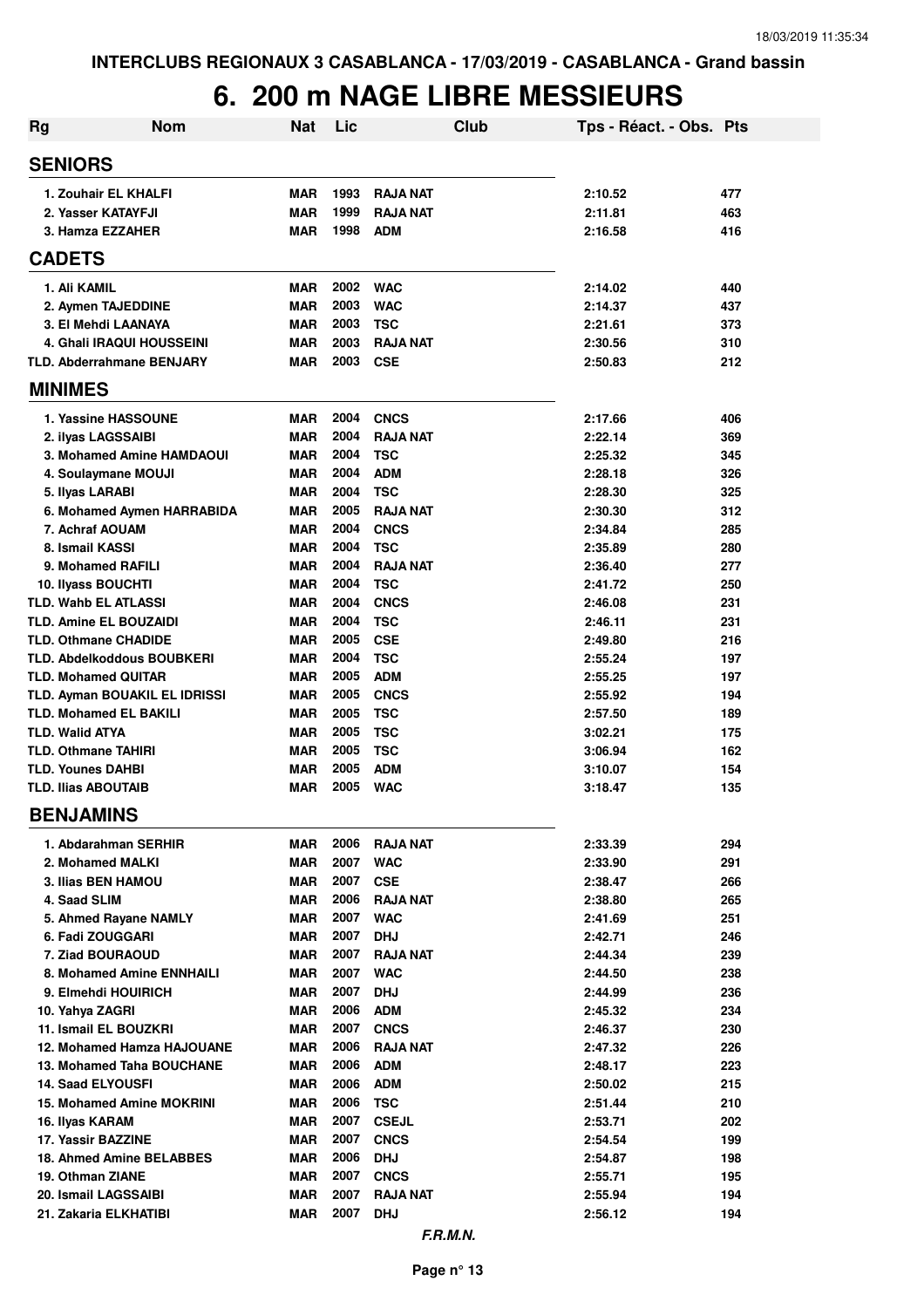| Rg                | <b>Nom</b>                  | <b>Nat</b> | <b>Lic</b> | Club            | Tps - Réact. - Obs. Pts |     |
|-------------------|-----------------------------|------------|------------|-----------------|-------------------------|-----|
| <b>BENJAMINS</b>  |                             |            |            |                 |                         |     |
|                   | 22. Achraf BOUJNANE         | <b>MAR</b> | 2006       | <b>CSE</b>      | 2:56.96                 | 191 |
|                   | 23. Yacine MINSAF           | <b>MAR</b> | 2006       | <b>CNCS</b>     | 2:57.01                 | 191 |
|                   | 24. Mohamed Ghali KHADRAOUI | <b>MAR</b> | 2006       | <b>CSE</b>      | 2:57.84                 | 188 |
|                   | 25. Mohammed Reda DAKOUANE  | <b>MAR</b> | 2006       | <b>CSE</b>      | 2:58.80                 | 185 |
| 26. Yasser MAHLI  |                             | <b>MAR</b> | 2006       | <b>RAJA NAT</b> | 2:59.37                 | 183 |
| 27. Ali EZZAKY    |                             | <b>MAR</b> | 2007       | <b>CNCS</b>     | 3:01.58                 | 177 |
|                   | 27. Sohaib ARSALANE         | <b>MAR</b> | 2007       | <b>CSEJL</b>    | 3:01.58                 | 177 |
| 29. Diyaa LAFKIHI |                             | <b>MAR</b> | 2007       | <b>TSC</b>      | 3:07.68                 | 160 |
|                   | 30. Hamza KOHAILA           | <b>MAR</b> | 2007       | <b>ADM</b>      | 3:08.07                 | 159 |
|                   | 31. Rayane REGRAGUI         | <b>MAR</b> | 2007       | <b>ADM</b>      | 3:10.65                 | 153 |
|                   | 32. Rayane LARABI           | <b>MAR</b> | 2007       | TSC             | 3:13.17                 | 147 |
|                   | 33. Othmane TAJEDDINE       | <b>MAR</b> | 2007       | <b>CNCS</b>     | 3:17.56                 | 137 |
|                   | <b>34. Mohamed ZOUBAIDI</b> | <b>MAR</b> | 2006       | <b>ADM</b>      | 3:25.78                 | 121 |
| 35. Adam FALIH    |                             | <b>MAR</b> | 2007       | <b>CSEJL</b>    | 3:34.51                 | 107 |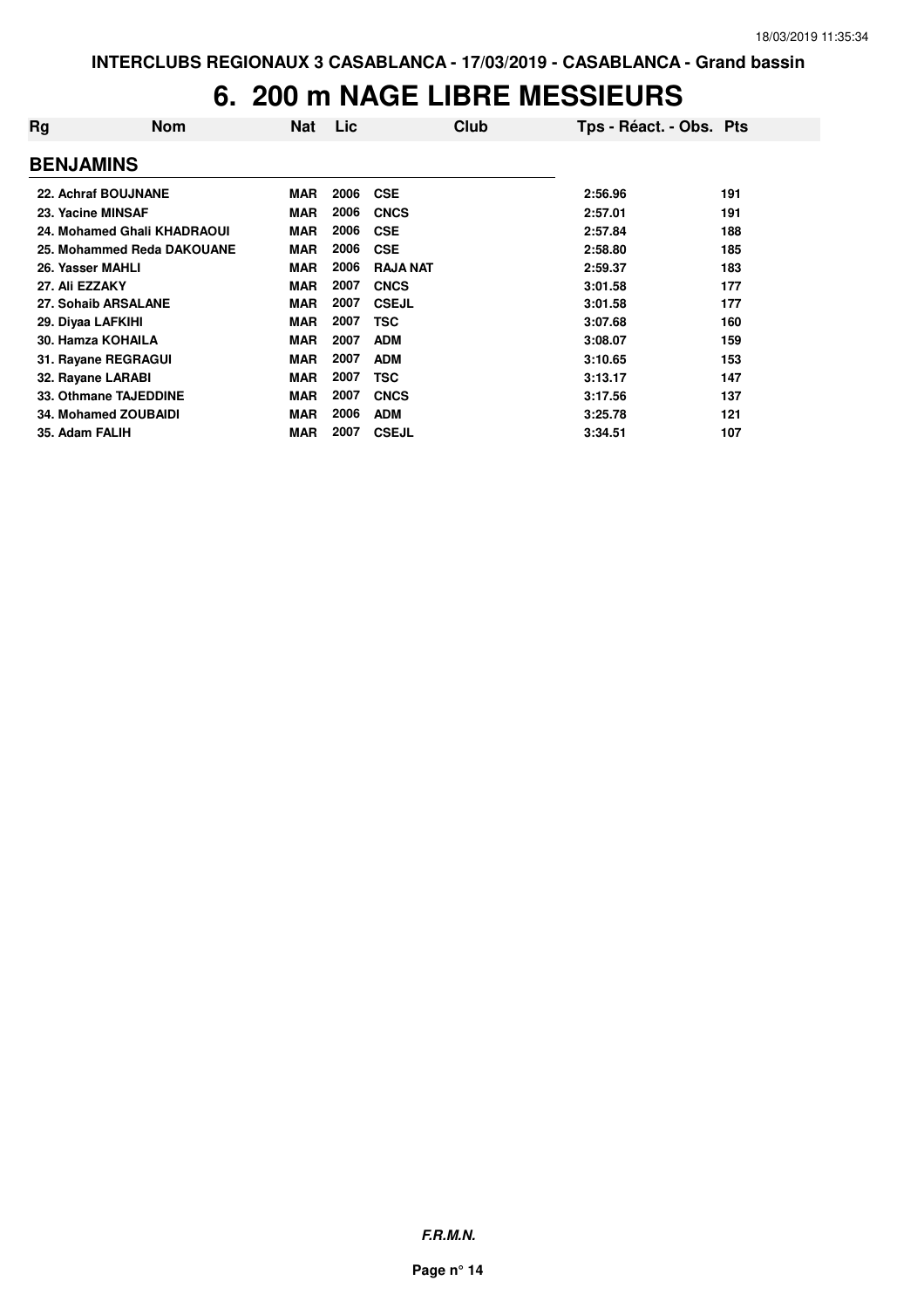# **7. 400 m NAGE LIBRE DAMES**

| Rg             | Nom                      | <b>Nat</b> | Lic  | <b>Club</b>     | Tps - Réact. - Obs. Pts |     |
|----------------|--------------------------|------------|------|-----------------|-------------------------|-----|
| <b>CADETS</b>  |                          |            |      |                 |                         |     |
|                | 1. Iness TAHIL           | <b>MAR</b> | 2003 | <b>RAJA NAT</b> | 5:33.70                 | 364 |
|                | 2. Manal ANOUAR EL ALAMI | <b>MAR</b> | 2003 | <b>ADM</b>      | 5:39.43                 | 346 |
| <b>MINIMES</b> |                          |            |      |                 |                         |     |
|                | 1. Safae KHADDAN         | <b>MAR</b> | 2005 | <b>WAC</b>      | 5:20.07                 | 413 |
|                | 2. Nada YAHI             | <b>MAR</b> | 2004 | <b>ADM</b>      | 6:08.31                 | 271 |
|                | 3. Hiba MALKI            | <b>MAR</b> | 2005 | <b>WAC</b>      | 6:11.23                 | 264 |
|                | <b>BENJAMINS</b>         |            |      |                 |                         |     |
|                | 1. Salma EL YOUSFI       | <b>MAR</b> | 2007 | <b>RAJA NAT</b> | 5:19.72                 | 414 |
|                | 2. Rim KARIMI            | <b>MAR</b> | 2007 | <b>WAC</b>      | 5:20.55                 | 411 |
|                | 3. Marwa TOUHAMI         | <b>MAR</b> | 2007 | <b>RAJA NAT</b> | 5:20.64                 | 410 |
|                | <b>4. Malak MESLOUH</b>  | <b>MAR</b> | 2006 | <b>ADM</b>      | 5:46.60                 | 325 |
|                | 5. Zainab IDRISSI        | <b>MAR</b> | 2007 | <b>CNCS</b>     | 5:50.15                 | 315 |
|                | 6. Salma ZAID            | <b>MAR</b> | 2007 | <b>CSE</b>      | 5:51.81                 | 311 |
|                | 7. Nada MOSSADDIK        | <b>MAR</b> | 2006 | <b>CNCS</b>     | 6:06.18                 | 275 |
|                | 8. Ghita GHETREFF        | <b>MAR</b> | 2006 | <b>ADM</b>      | 6:07.78                 | 272 |
|                | 9. Rihab ZARGANI         | <b>MAR</b> | 2006 | <b>CNCS</b>     | 6:13.44                 | 260 |
|                | 10. Alaa SAOUT EL HAK    | <b>MAR</b> | 2006 | <b>CNCS</b>     | 6:31.96                 | 224 |
|                | 11. Ryhab CHIKER         | <b>MAR</b> | 2007 | <b>ADM</b>      | 6:35.54                 | 218 |
|                | <b>12. Sara ELHAIMI</b>  | <b>MAR</b> | 2006 | <b>TSC</b>      | 6:59.57                 | 183 |
|                | 13. Khadija BADAINE      | <b>MAR</b> | 2007 | <b>ADM</b>      | 7:45.42                 | 134 |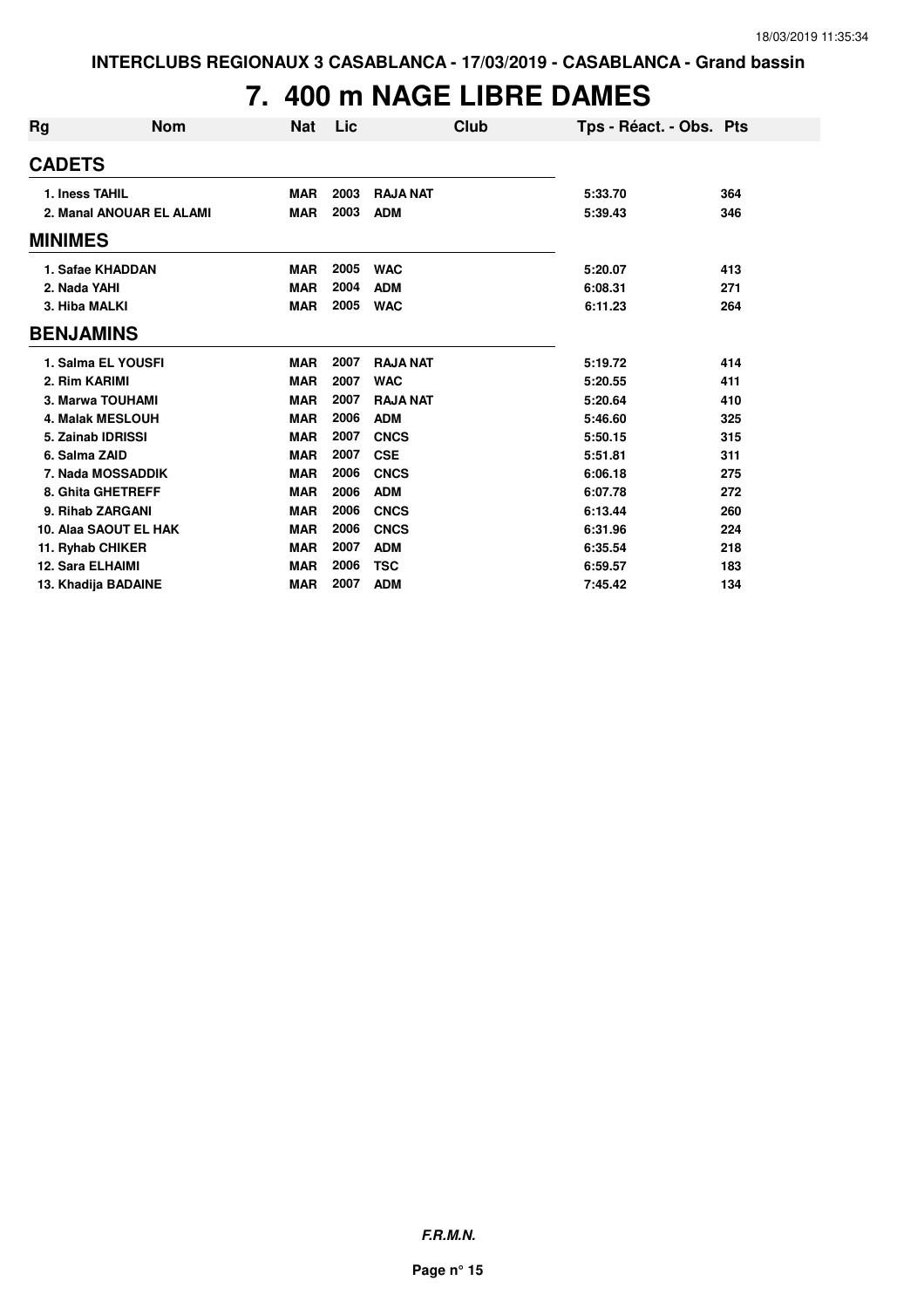| <b>Rg</b>                | <b>Nom</b>                   | <b>Nat</b> | Lic  |                 | Club | Tps - Réact. - Obs. Pts |     |
|--------------------------|------------------------------|------------|------|-----------------|------|-------------------------|-----|
| <b>SENIORS</b>           |                              |            |      |                 |      |                         |     |
| 1. Yasser KATAYFJI       |                              | <b>MAR</b> | 1999 | <b>RAJA NAT</b> |      | 4:45.47                 | 458 |
|                          | 2. Zouhair EL KHALFI         | <b>MAR</b> | 1993 | <b>RAJA NAT</b> |      | 4:45.81                 | 456 |
| 3. Amine FARIH           |                              | <b>MAR</b> | 1998 | <b>RAJA NAT</b> |      | 4:51.26                 | 431 |
| 4. Hamza EZZAHER         |                              | <b>MAR</b> | 1998 | <b>ADM</b>      |      | 5:05.80                 | 372 |
| <b>CADETS</b>            |                              |            |      |                 |      |                         |     |
|                          |                              |            |      |                 |      |                         |     |
|                          | 1. El Mehdi LAANAYA          | <b>MAR</b> | 2003 | <b>TSC</b>      |      | 4:44.81                 | 461 |
| 2. Ali KAMIL             |                              | <b>MAR</b> | 2002 | <b>WAC</b>      |      | 4:50.64                 | 434 |
|                          | 3. Aymen TAJEDDINE           | <b>MAR</b> | 2003 | <b>WAC</b>      |      | 4:52.83                 | 424 |
|                          | 4. Mohamed Reda MAMI         | <b>MAR</b> | 2002 | <b>TSC</b>      |      | 5:05.10                 | 375 |
| <b>MINIMES</b>           |                              |            |      |                 |      |                         |     |
|                          | 1. Yassine HASSOUNE          | <b>MAR</b> | 2004 | <b>CNCS</b>     |      | 4:44.50                 | 462 |
| 2. Younes LAALA          |                              | <b>MAR</b> | 2004 | <b>TSC</b>      |      | 4:52.08                 | 427 |
| 3. Ilyas LARABI          |                              | <b>MAR</b> | 2004 | <b>TSC</b>      |      | 5:03.44                 | 381 |
|                          | 4. Mohamed Amine HAMDAOUI    | <b>MAR</b> | 2004 | <b>TSC</b>      |      | 5:04.54                 | 377 |
|                          | 5. Soulaymane MOUJI          | <b>MAR</b> | 2004 | <b>ADM</b>      |      | 5:14.71                 | 341 |
|                          | 6. Mohamed EL BOUZKRI        | <b>MAR</b> | 2005 | <b>CNCS</b>     |      | 5:14.82                 | 341 |
| 7. Akram AYOUCHI         |                              | <b>MAR</b> | 2004 | <b>TSC</b>      |      | 5:24.25                 | 312 |
| 8. Saad BOUKIOUD         |                              | <b>MAR</b> | 2004 | <b>CNCS</b>     |      | 5:26.69                 | 305 |
| 9. Achraf AOUAM          |                              | <b>MAR</b> | 2004 | <b>CNCS</b>     |      | 5:30.36                 | 295 |
| 10. Ismail KASSI         |                              | <b>MAR</b> | 2004 | <b>TSC</b>      |      | 5:31.28                 | 293 |
| <b>11. Amr BENATMANE</b> |                              | <b>MAR</b> | 2005 | <b>TSC</b>      |      | 5:40.42                 | 270 |
| 12. Ilyass BOUCHTI       |                              | <b>MAR</b> | 2004 | <b>TSC</b>      |      | 5:43.64                 | 262 |
|                          | <b>13. Mohammed MEDIANE</b>  | <b>MAR</b> | 2005 | <b>ADM</b>      |      | 5:47.92                 | 253 |
|                          | <b>14. Amine EL BOUZAIDI</b> | <b>MAR</b> | 2004 | <b>TSC</b>      |      | 5:53.91                 | 240 |
| <b>TLD. Walid ATYA</b>   |                              | <b>MAR</b> | 2005 | <b>TSC</b>      |      | 6:24.40                 | 187 |
| <b>BENJAMINS</b>         |                              |            |      |                 |      |                         |     |
| 1. Mohamed MALKI         |                              | <b>MAR</b> | 2007 | <b>WAC</b>      |      | 5:16.89                 | 334 |
|                          | 2. Abdarahman SERHIR         | <b>MAR</b> | 2006 | <b>RAJA NAT</b> |      | 5:30.82                 | 294 |
| 3. Ziad BOURAOUD         |                              | <b>MAR</b> | 2007 | <b>RAJA NAT</b> |      | 5:37.67                 | 276 |
|                          | 4. Ghali Brahim SENTISSI     | <b>MAR</b> | 2007 | <b>WAC</b>      |      | 5:38.21                 | 275 |
| 5. Saad SLIM             |                              | <b>MAR</b> | 2006 | <b>RAJA NAT</b> |      | 5:39.06                 | 273 |
|                          | 6. Ismail EL BOUZKRI         | <b>MAR</b> | 2007 | <b>CNCS</b>     |      | 5:44.81                 | 259 |
| 7. Saad ELYOUSFI         |                              | <b>MAR</b> | 2006 | <b>ADM</b>      |      | 5:45.52                 | 258 |
|                          | 8. Mohamed Amine ENNHAILI    | <b>MAR</b> | 2007 | <b>WAC</b>      |      | 5:47.67                 | 253 |
|                          | 9. Mohamed Taha BOUCHANE     | <b>MAR</b> | 2006 | <b>ADM</b>      |      | 5:51.80                 | 244 |
|                          | 10. Mohamed Hamza HAJOUANE   | <b>MAR</b> | 2006 | <b>RAJA NAT</b> |      | 5:52.29                 | 243 |
| 11. Yasser MAHLI         |                              | <b>MAR</b> | 2006 | <b>RAJA NAT</b> |      | 5:56.98                 | 234 |
|                          | 12. Ahmed Rayane NAMLY       | <b>MAR</b> | 2007 | <b>WAC</b>      |      | 6:00.55                 | 227 |
| 13. Othman ZIANE         |                              | <b>MAR</b> | 2007 | <b>CNCS</b>     |      | 6:02.99                 | 222 |
|                          | 14. Ibrahim AIT ZOULET       | <b>MAR</b> | 2006 | <b>CSEJL</b>    |      | 6:06.45                 | 216 |
| 15. Yassir BAZZINE       |                              | <b>MAR</b> | 2007 | <b>CNCS</b>     |      | 6:15.00                 | 202 |
|                          | 16. Zakaria ELKHATIBI        | <b>MAR</b> | 2007 | <b>DHJ</b>      |      | 6:27.37                 | 183 |
| 17. Yacine MINSAF        |                              | <b>MAR</b> | 2006 | <b>CNCS</b>     |      | 6:27.46                 | 183 |
| 18. Ilyas KARAM          |                              | MAR        | 2007 | <b>CSEJL</b>    |      | 6:30.95                 | 178 |
| 19. Rayane LARABI        |                              | <b>MAR</b> | 2007 | <b>TSC</b>      |      | 6:44.35                 | 161 |
| 20. Omar EZZOUBI         |                              | <b>MAR</b> | 2006 | <b>CNCS</b>     |      | 6:59.51                 | 144 |
| 21. Diyaa LAFKIHI        |                              | <b>MAR</b> | 2007 | <b>TSC</b>      |      | 7:00.45                 | 143 |
|                          | 22. Othmane TAJEDDINE        | <b>MAR</b> | 2007 | <b>CNCS</b>     |      | 7:03.20                 | 140 |
|                          | 23. Abderrahmane RAID        | <b>MAR</b> | 2007 | <b>ADM</b>      |      | 7:33.22                 | 114 |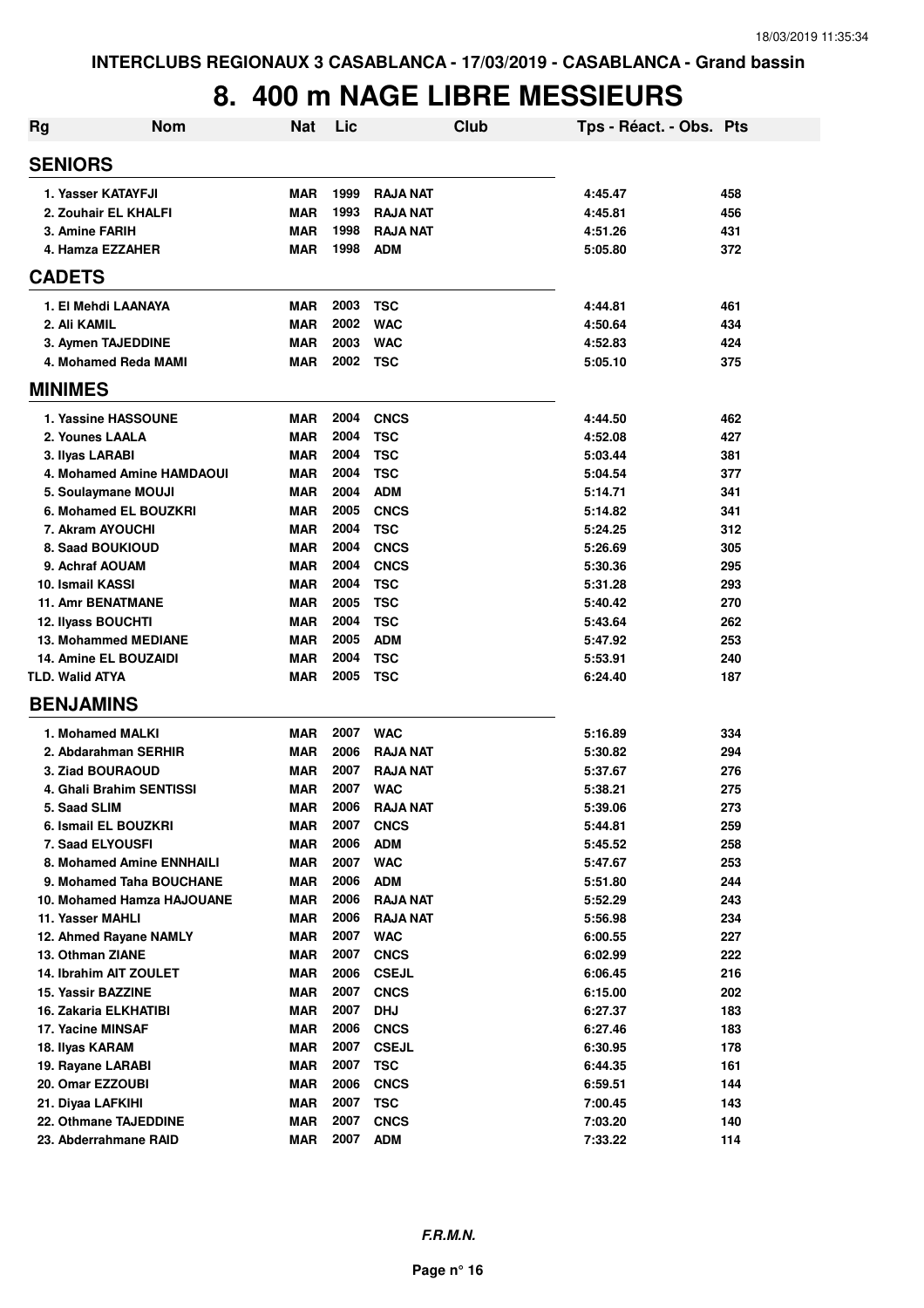## **9. 800 m NAGE LIBRE DAMES**

| Rg               | <b>Nom</b>             | <b>Nat</b> | Lic  | Club            | Tps - Réact. - Obs. Pts |     |
|------------------|------------------------|------------|------|-----------------|-------------------------|-----|
| <b>CADETS</b>    |                        |            |      |                 |                         |     |
|                  | <b>1. Rim BOUJNANE</b> | <b>MAR</b> | 2003 | <b>CSE</b>      | 10:33.48                | 465 |
|                  | 2. Keltoum GOURRAM     | <b>MAR</b> | 2003 | <b>ADM</b>      | 10:55.32                | 420 |
|                  | 3. Samia MAHASSINE     | <b>MAR</b> | 2003 | <b>ADM</b>      | 11:13.00                | 388 |
| 4. Iness TAHIL   |                        | <b>MAR</b> | 2003 | <b>RAJA NAT</b> | 11:23.57                | 370 |
| <b>MINIMES</b>   |                        |            |      |                 |                         |     |
|                  | 1. Chahd MACHKOUR      | <b>MAR</b> | 2004 | <b>WAC</b>      | 11:15.79                | 383 |
| 2. Nisrine FIRAS |                        | <b>MAR</b> | 2004 | <b>WAC</b>      | 11:36.61                | 350 |
| <b>BENJAMINS</b> |                        |            |      |                 |                         |     |
|                  | 1. Yassmine DRAYEF     | <b>MAR</b> | 2006 | <b>ADM</b>      | 10:27.97                | 478 |
|                  | 2. Yasmine YOUSRI      | <b>MAR</b> | 2006 | <b>RAJA NAT</b> | 10:52.16                | 427 |
| 3. Rim KARIMI    |                        | <b>MAR</b> | 2007 | <b>WAC</b>      | 11:06.12                | 400 |
|                  | 4. Hajar LAHLAISSI     | <b>MAR</b> | 2007 | <b>TSC</b>      | 11:26.52                | 366 |
| 5. Salma ZAID    |                        | <b>MAR</b> | 2007 | <b>CSE</b>      | 11:57.70                | 320 |
|                  | 6. Malak MESLOUH       | <b>MAR</b> | 2006 | <b>ADM</b>      | 12:15.91                | 297 |
|                  | 7. Kawtar MIRHLAMI     | <b>MAR</b> | 2007 | <b>DHJ</b>      | 12:38.73                | 271 |
|                  | 8. Nisrine MOUKASSI    | <b>MAR</b> | 2006 | <b>TSC</b>      | 13:27.43                | 225 |
|                  | 9. Soulafa CHAKIB      | <b>MAR</b> | 2006 | <b>TSC</b>      | 14:52.79                | 166 |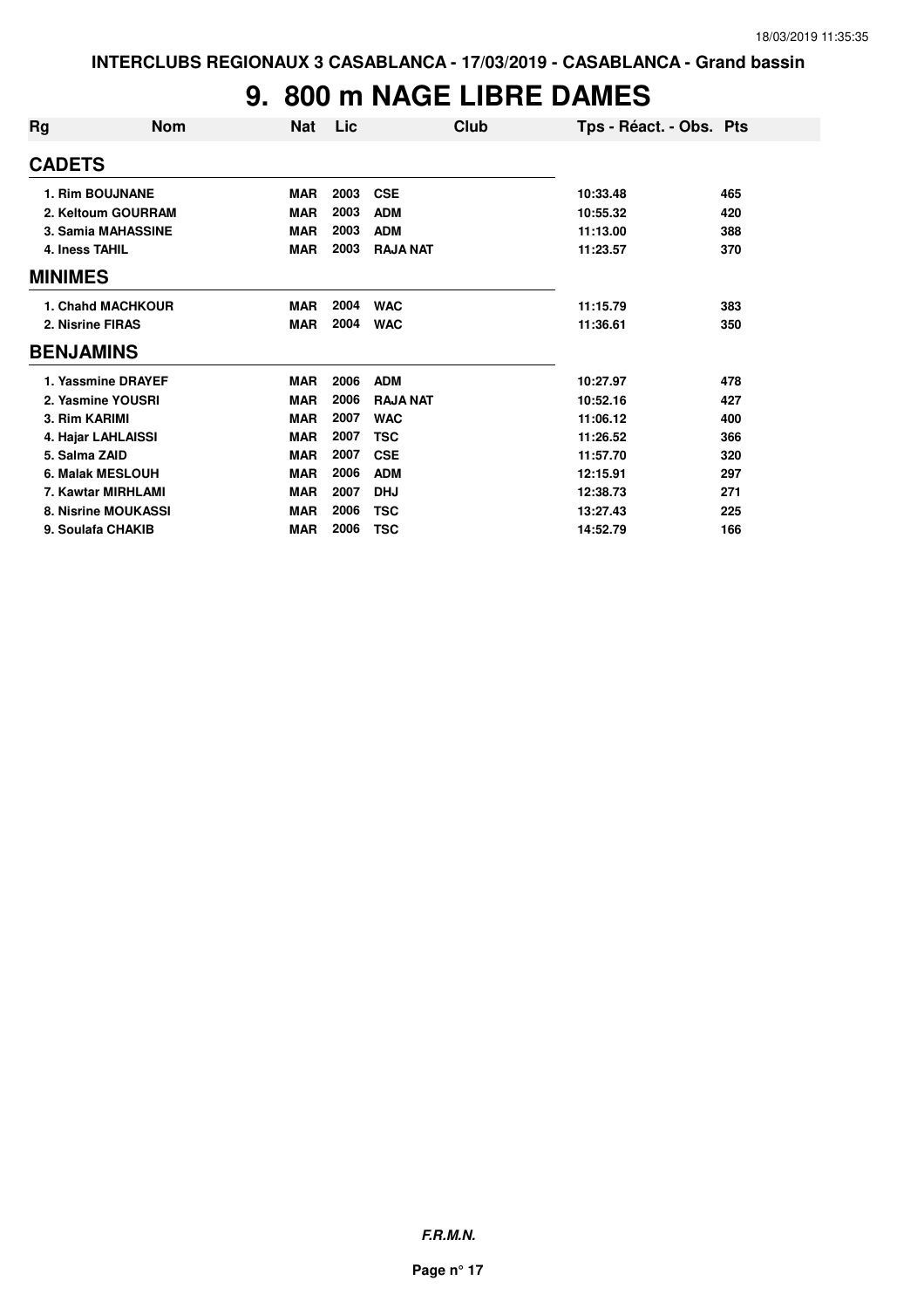| <b>Rg</b>              | <b>Nom</b>                        | <b>Nat</b> | Lic  | <b>Club</b>     | Tps - Réact. - Obs. Pts |     |
|------------------------|-----------------------------------|------------|------|-----------------|-------------------------|-----|
| <b>SENIORS</b>         |                                   |            |      |                 |                         |     |
|                        | 1. Amine FARIH                    | <b>MAR</b> | 1998 | <b>RAJA NAT</b> | 9:58.28                 | 431 |
|                        | 2. Zouhair EL KHALFI              | <b>MAR</b> | 1993 | <b>RAJA NAT</b> | 10:06.98                | 413 |
|                        | 3. Hamza EZZAHER                  | <b>MAR</b> | 1998 | <b>ADM</b>      | 10:51.40                | 334 |
| <b>CADETS</b>          |                                   |            |      |                 |                         |     |
|                        | 1. Adam ZIANE                     | <b>MAR</b> | 2002 | <b>WAC</b>      | 9:53.58                 | 441 |
|                        | 2. Ghali IRAQUI HOUSSEINI         | <b>MAR</b> | 2003 | <b>RAJA NAT</b> | 11:34.49                | 275 |
| <b>MINIMES</b>         |                                   |            |      |                 |                         |     |
|                        | 1. Mohamed Badr OUAMMOU           | <b>MAR</b> | 2004 | <b>WAC</b>      | 10:39.22                | 353 |
|                        | 2. Soulaymane MOUJI               | <b>MAR</b> | 2004 | <b>ADM</b>      | 10:44.61                | 345 |
|                        | 3. Rayane BOURZIK                 | <b>MAR</b> | 2004 | <b>TSC</b>      | 10:44.86                | 344 |
|                        | 4. Akram AYOUCHI                  | <b>MAR</b> | 2004 | <b>TSC</b>      | 10:59.28                | 322 |
|                        | 5. Ismail KASSI                   | <b>MAR</b> | 2004 | <b>TSC</b>      | 11:01.96                | 318 |
|                        | 6. Mohamed EL BOUZKRI             | <b>MAR</b> | 2005 | <b>CNCS</b>     | 11:02.68                | 317 |
|                        | 7. Amr BENATMANE                  | <b>MAR</b> | 2005 | <b>TSC</b>      | 11:34.40                | 276 |
|                        | 8. Adam KHALLAD                   | <b>MAR</b> | 2004 | <b>TSC</b>      | 11:40.52                | 268 |
|                        | <b>TLD. Abdellatif HIMMECH</b>    | <b>MAR</b> | 2004 | <b>TSC</b>      | 12:11.01                | 236 |
| <b>TLD. Walid ATYA</b> |                                   | <b>MAR</b> | 2005 | <b>TSC</b>      | 13:23.38                | 178 |
|                        | <b>TLD. Abdelkoddous BOUBKERI</b> | <b>MAR</b> | 2004 | <b>TSC</b>      | 14:16.93                | 146 |
| <b>BENJAMINS</b>       |                                   |            |      |                 |                         |     |
|                        | 1. Mohamed MALKI                  | <b>MAR</b> | 2007 | <b>WAC</b>      | 10:44.73                | 344 |
| 2. Saad SLIM           |                                   | <b>MAR</b> | 2006 | <b>RAJA NAT</b> | 11:11.10                | 305 |
|                        | 3. Abdarahman SERHIR              | <b>MAR</b> | 2006 | <b>RAJA NAT</b> | 11:38.63                | 271 |
|                        | 4. Ghali Brahim SENTISSI          | <b>MAR</b> | 2007 | <b>WAC</b>      | 11:45.94                | 262 |
|                        | 5. Mohamed Amine ENNHAILI         | <b>MAR</b> | 2007 | <b>WAC</b>      | 11:53.19                | 254 |
|                        | 6. Mohamed Hamza HAJOUANE         | <b>MAR</b> | 2006 | <b>RAJA NAT</b> | 12:04.70                | 242 |
|                        | 7. Ismail EL BOUZKRI              | <b>MAR</b> | 2007 | <b>CNCS</b>     | 12:06.98                | 240 |
|                        | 8. Mohamed Amine MOKRINI          | <b>MAR</b> | 2006 | <b>TSC</b>      | 12:18.74                | 229 |
|                        | 9. Ahmed NIDAOUI                  | <b>MAR</b> | 2007 | <b>WAC</b>      | 12:27.65                | 221 |
|                        | 10. Ismail LAGSSAIBI              | <b>MAR</b> | 2007 | <b>RAJA NAT</b> | 13:12.61                | 185 |
|                        | 11. Yasser MAHLI                  | <b>MAR</b> | 2006 | <b>RAJA NAT</b> | 13:17.54                | 182 |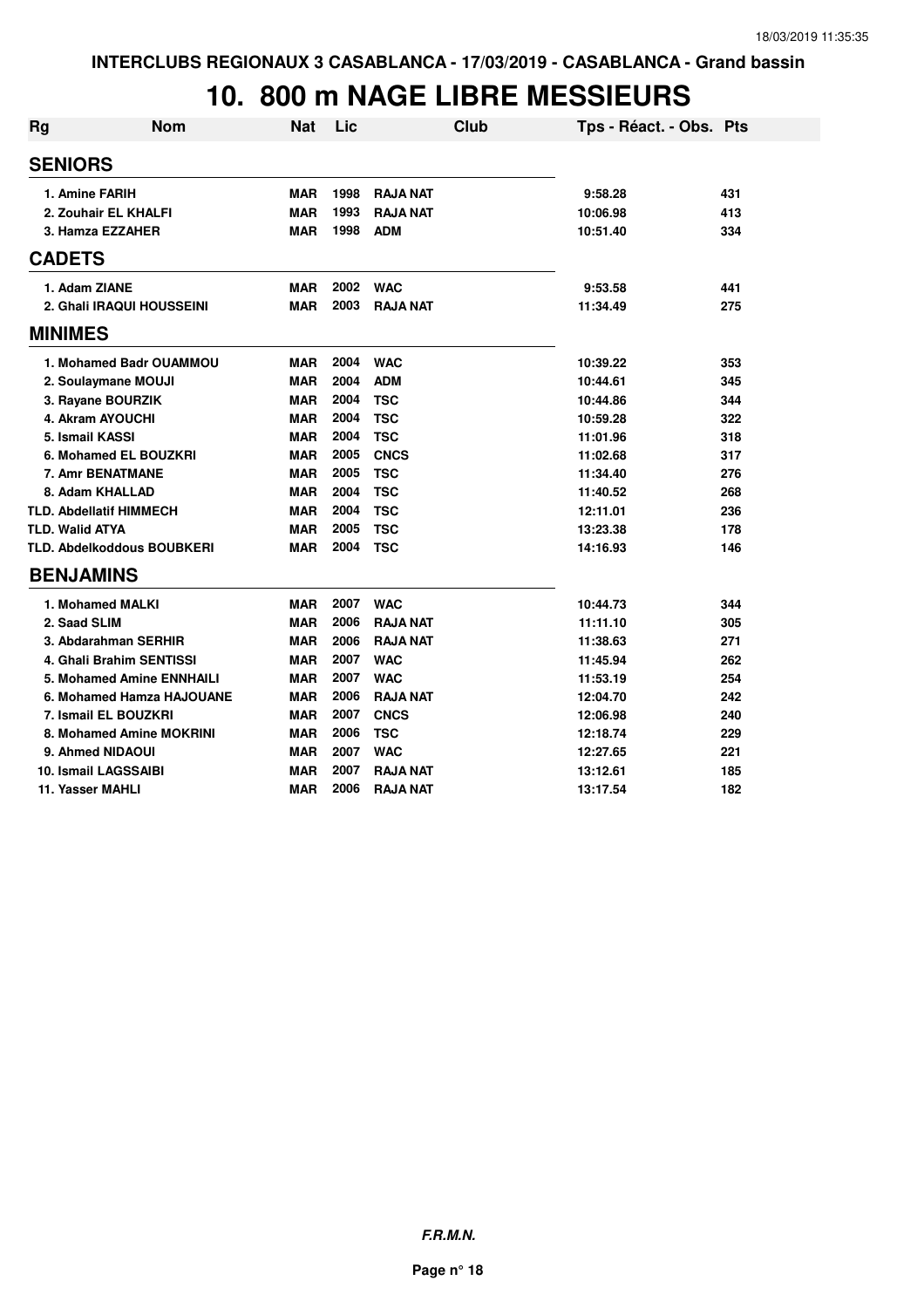# **11. 1500 m NAGE LIBRE DAMES**

| <b>Rg</b>          | <b>Nom</b>         | <b>Nat</b> | <b>Lic</b> | Club            | Tps - Réact. - Obs. Pts |     |
|--------------------|--------------------|------------|------------|-----------------|-------------------------|-----|
| <b>CADETS</b>      |                    |            |            |                 |                         |     |
|                    | 1. Keltoum GOURRAM | <b>MAR</b> | 2003       | <b>ADM</b>      | 21:45.43                | 359 |
| 2. Samia MAHASSINE |                    | <b>MAR</b> | 2003       | <b>ADM</b>      | 21:55.92                | 351 |
| <b>MINIMES</b>     |                    |            |            |                 |                         |     |
| 1. Nada JALAL      |                    | <b>MAR</b> | 2004       | <b>RAJA NAT</b> | 19:52.37                | 471 |

**F.R.M.N.**

**Page n° 19**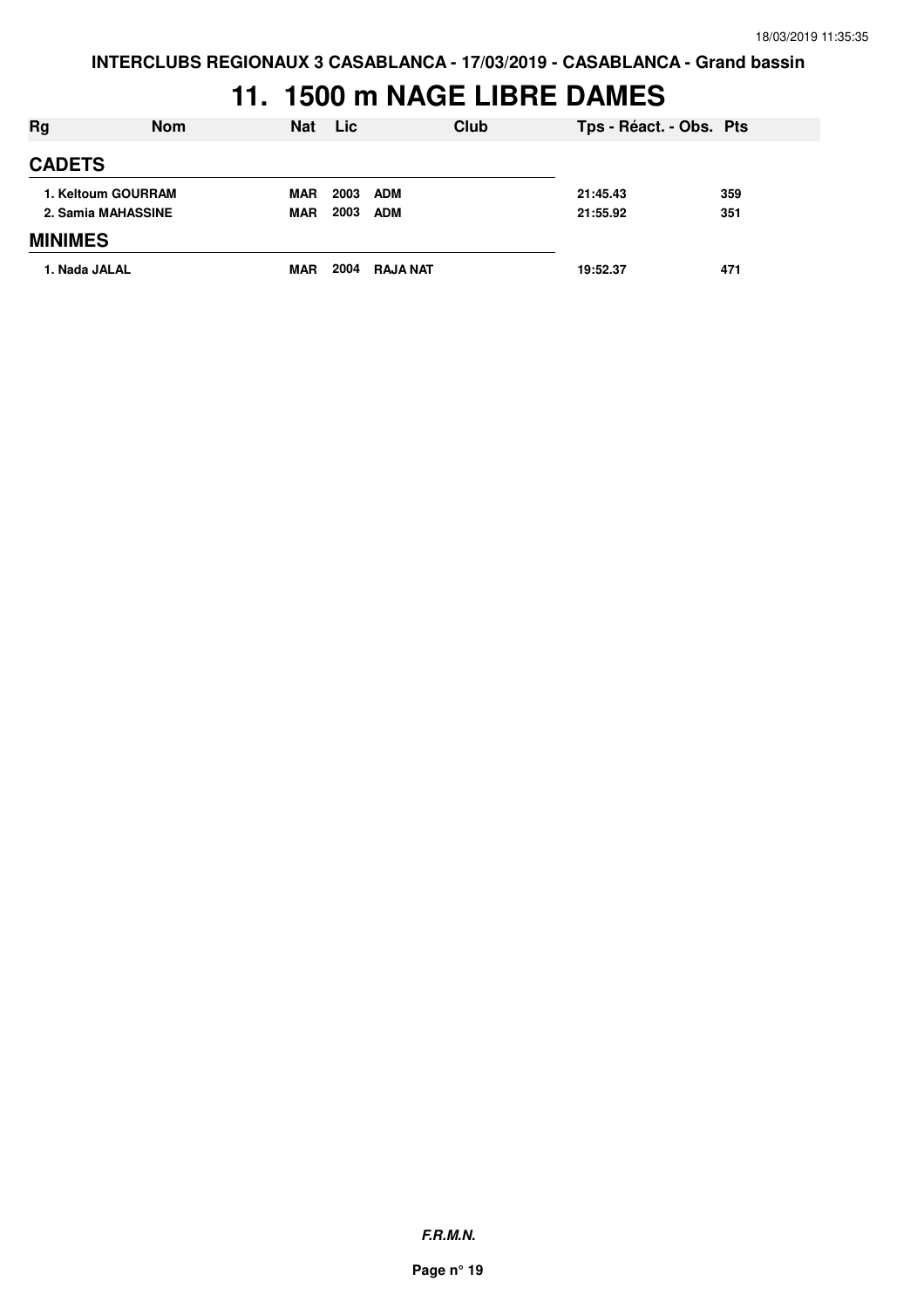| Rg             | Nom                        | <b>Nat</b> | <b>Lic</b> | Club          | Tps - Réact. - Obs. Pts |     |
|----------------|----------------------------|------------|------------|---------------|-------------------------|-----|
| <b>MINIMES</b> |                            |            |            |               |                         |     |
|                | 1. Mohamed Aymen HARRABIDA | <b>MAR</b> |            | 2005 RAJA NAT | 20:20.78                | 363 |
|                | 2. Mohamed Amine HAMDAOUI  | <b>MAR</b> | 2004       | TSC           | 20:22.87                | 361 |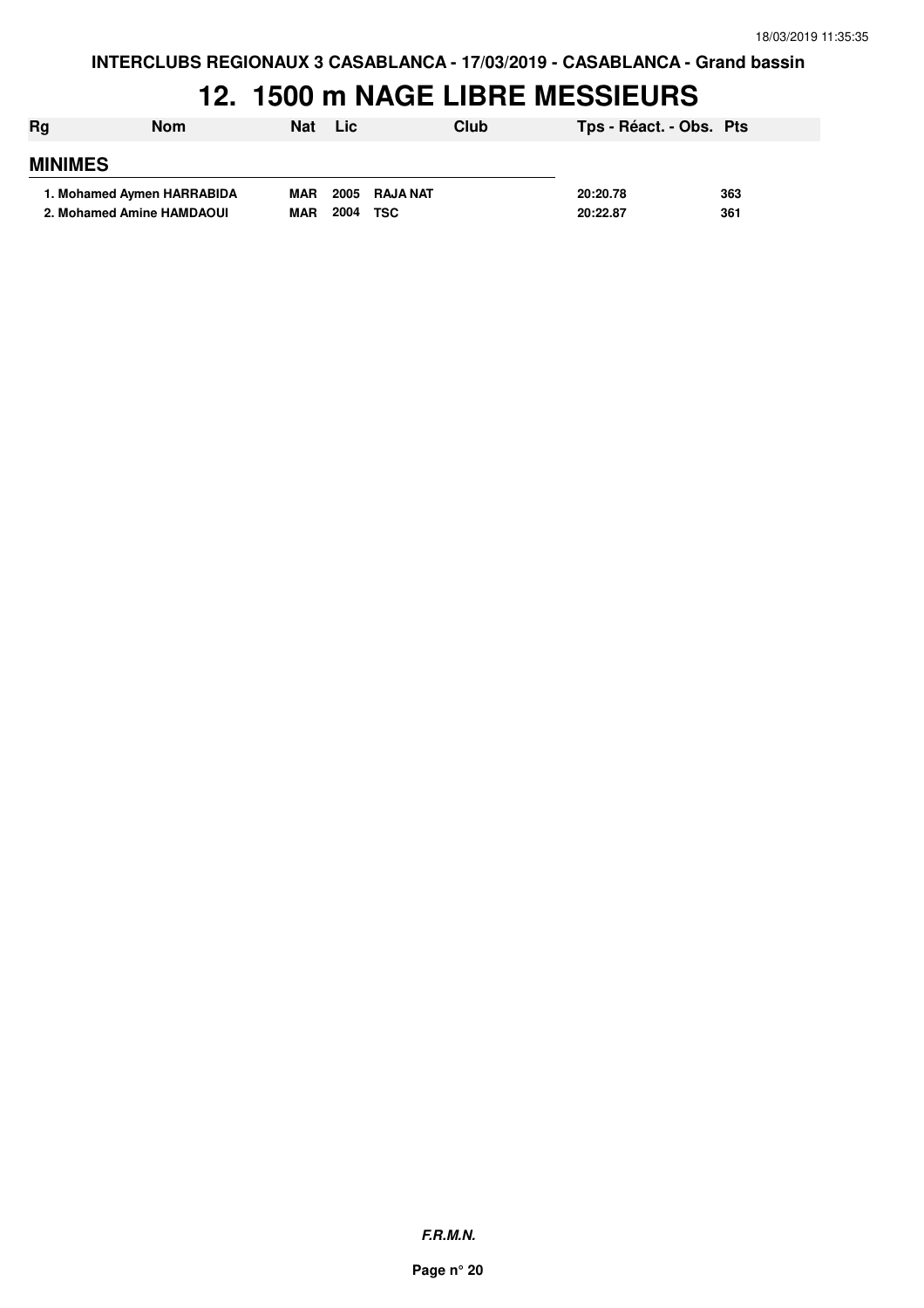# **13. 50 m DOS DAMES**

| Rg                                       | <b>Nom</b><br><b>Nat</b> | Lic          | Club                     | Tps - Réact. - Obs. Pts |            |
|------------------------------------------|--------------------------|--------------|--------------------------|-------------------------|------------|
| <b>SENIORS</b>                           |                          |              |                          |                         |            |
| <b>TLD. Boutaina EL RAMI</b>             | <b>MAR</b>               | 1999         | TSC                      | 42.17                   | 264        |
| <b>CADETS</b>                            |                          |              |                          |                         |            |
| 1. Salma EL YOUSFI                       | MAR                      | 2002         | ADM                      | 36.16                   | 419        |
| 2. Hiba SOUIHEL                          | <b>MAR</b>               | 2003         | <b>ADM</b>               | 37.46                   | 377        |
| 3. Hafssa AMMOUMOU                       | <b>MAR</b>               | 2003         | <b>ADM</b>               | 39.07                   | 332        |
| 4. Samia MAHASSINE                       | <b>MAR</b>               | 2003         | <b>ADM</b>               | 40.31                   | 302        |
| 5. Mayare YAHIA                          | <b>MAR</b>               | 2003         | <b>DHJ</b>               | 40.68                   | 294        |
| 6. Rima EL BROUZI                        | <b>MAR</b>               | 2003         | <b>TSC</b>               | 42.99                   | 249        |
| 7. Rania LABYAD                          | <b>MAR</b>               | 2003         | <b>CSE</b>               | 44.11                   | 230        |
| 8. Rim TISSENT                           | <b>MAR</b>               | 2003         | <b>DHJ</b>               | 45.80                   | 206        |
| <b>MINIMES</b>                           |                          |              |                          |                         |            |
| <b>1. IIII BELHOCINE</b>                 | <b>MAR</b>               | 2005         | <b>WAC</b>               | 35.30                   | 450        |
| 2. Douaa EDDAHBI                         | <b>MAR</b>               | 2005         | <b>TSC</b>               | 35.78                   | 432        |
| 3. Hind DOUHA                            | <b>MAR</b>               | 2005         | <b>RAJA NAT</b>          | 36.44                   | 409        |
| 4. Lamiaa ELMACHRAFI                     | <b>MAR</b>               | 2005         | <b>TSC</b>               | 36.79                   | 398        |
| 5. Sara MAKY                             | <b>MAR</b>               | 2004         | <b>TSC</b>               | 39.29                   | 326        |
| 6. Ghita TABATI                          | <b>MAR</b>               | 2004         | <b>WAC</b>               | 39.39                   | 324        |
| 7. Yassmine LABYAD                       | <b>MAR</b>               | 2005         | <b>CSE</b>               | 40.40                   | 300        |
| 8. Maria NAMLY                           | <b>MAR</b>               | 2005         | <b>WAC</b>               | 40.68                   | 294        |
| 9. Ines EL AZHAR                         | <b>MAR</b>               | 2004         | <b>TSC</b>               | 41.15                   | 284        |
| 10. Zineb RAMLI                          | <b>MAR</b>               | 2005         | <b>TSC</b>               | 43.11                   | 247        |
| 11. Maissam YAHIA                        | <b>MAR</b>               | 2005         | <b>DHJ</b>               | 43.34                   | 243        |
| 12. Salma BOULAHIA                       | <b>MAR</b>               | 2005         | <b>CNCS</b>              | 43.99                   | 232        |
| 13. Kenza SALMAN                         | <b>MAR</b>               | 2005         | <b>RAJA NAT</b>          | 44.49                   | 225        |
| <b>14. Rim SAMMANI</b><br>15. Hiba MALKI | <b>MAR</b><br><b>MAR</b> | 2004<br>2005 | <b>CSE</b><br><b>WAC</b> | 45.48<br>45.77          | 210<br>206 |
| <b>BENJAMINS</b>                         |                          |              |                          |                         |            |
| 1. Yasmine YOUSRI                        | <b>MAR</b>               | 2006         | <b>RAJA NAT</b>          | 37.79                   | 367        |
| 2. Hajar LAHLAISSI                       | <b>MAR</b>               | 2007         | <b>TSC</b>               | 39.83                   | 313        |
| 3. Israa LAHLAISSI                       | <b>MAR</b>               | 2006         | <b>TSC</b>               | 41.58                   | 275        |
| 4. Lina EL OUADIH                        | <b>MAR</b>               | 2006         | <b>RAJA NAT</b>          | 42.28                   | 262        |
| 5. Inas MJIDI                            | MAR                      | 2007         | <b>CNCS</b>              | 42.64                   | 255        |
| 6. Salma EL YOUSFI                       | <b>MAR</b>               | 2007         | <b>RAJA NAT</b>          | 42.65                   | 255        |
| 6. Lina BERRISSOUL                       | <b>MAR</b>               | 2007         | <b>WAC</b>               | 42.65                   | 255        |
| 8. Zainab IDRISSI                        | <b>MAR</b>               | 2007         | <b>CNCS</b>              | 42.82                   | 252        |
| 9. Rihab ZARGANI                         | MAR                      | 2006         | <b>CNCS</b>              | 43.39                   | 242        |
| 10. Nada MOSSADDIK                       | <b>MAR</b>               | 2006         | <b>CNCS</b>              | 44.77                   | 220        |
| 11. Imane EDDADSY                        | <b>MAR</b>               | 2007         | <b>RAJA NAT</b>          | 45.56                   | 209        |
| 12. Yassmine BENGHEDIFA                  | <b>MAR</b>               | 2007         | <b>ADM</b>               | 45.76                   | 206        |
| 13. Ines Sawsan MOKHTARI                 | <b>MAR</b>               | 2006         | <b>CNCS</b>              | 46.13                   | 201        |
| 14. Bassma RAZIQ                         | <b>MAR</b>               | 2006         | <b>CNCS</b>              | 49.09                   | 167        |
| 15. Rania AOUAM                          | <b>MAR</b>               | 2006         | <b>CNCS</b>              | 49.83                   | 160        |
| <b>16. Hiba MAKBOULI</b>                 | <b>MAR</b>               | 2007         | <b>DHJ</b>               | 50.37                   | 155        |
| 17. Khadija MENBEH                       | <b>MAR</b>               | 2007         | <b>CNCS</b>              | 50.79                   | 151        |
| 18. Kenza GHAZI                          | MAR                      | 2007         | <b>ADM</b>               | 51.00                   | 149        |
| 19. Aya LAALA                            | MAR                      | 2007         | <b>TSC</b>               | 51.71                   | 143        |
| 20. Marwa ELBASSITY                      | MAR                      | 2007         | <b>TSC</b>               | 51.79                   | 142        |
| 21. Soulafa CHAKIB                       | <b>MAR</b>               | 2006         | <b>TSC</b>               | 53.75                   | 127        |
| 22. Zineb LAZRAK                         | <b>MAR</b>               | 2007         | <b>CNCS</b>              | 54.94                   | 119        |
| 23. Hiba HILALI                          | <b>MAR</b>               | 2007         | <b>ADM</b>               | 55.25                   | 117        |
| 24. Ghita AFRIAD                         | <b>MAR</b>               | 2007         | <b>CSE</b>               | 56.28                   | 111        |
| 25. Aya ZEJLI                            | <b>MAR</b>               | 2007         | <b>CNCS</b>              | 1:02.82                 | 79         |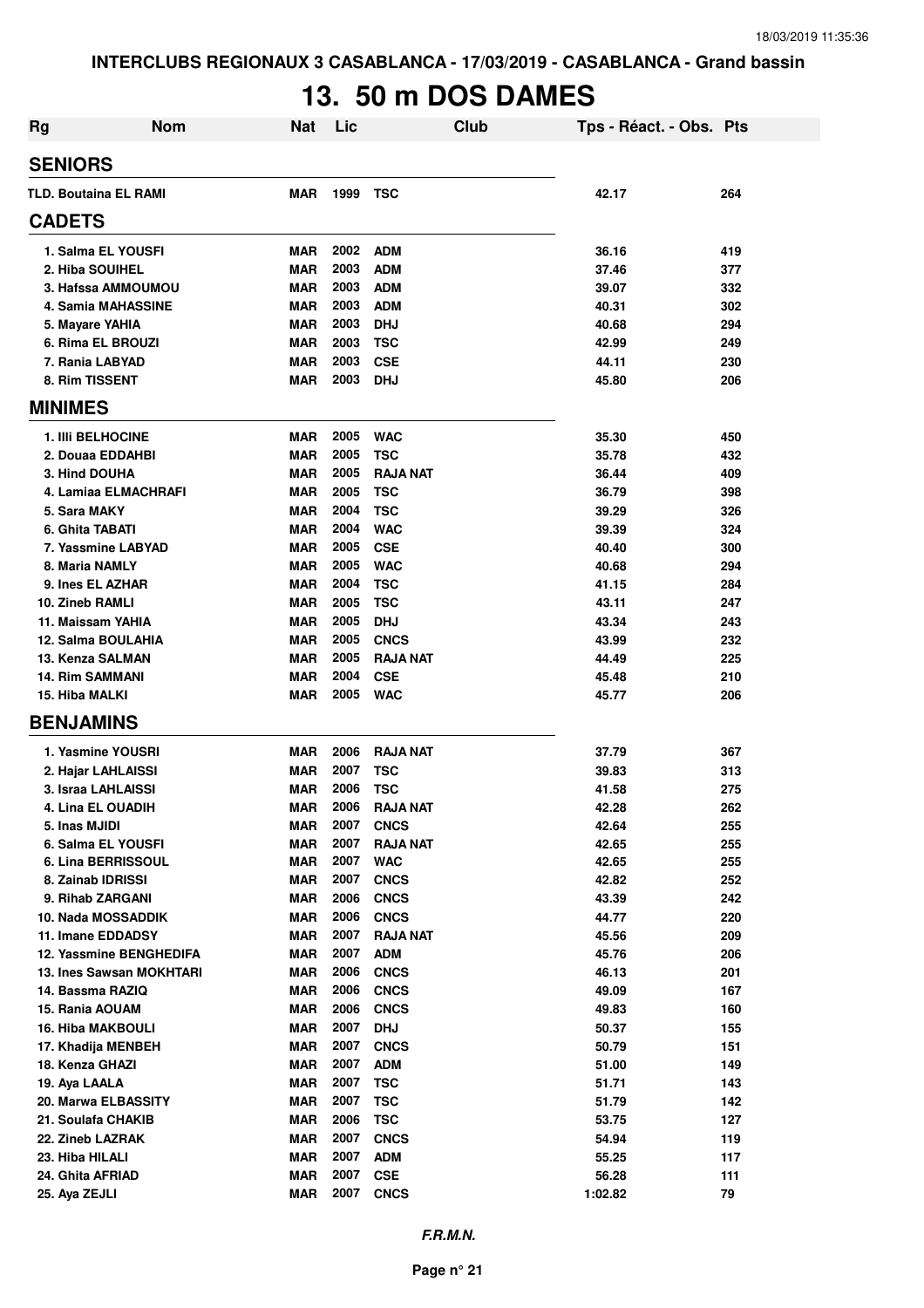# **14. 50 m DOS MESSIEURS**

| <b>Rg</b>                                        | <b>Nom</b>                      | <b>Nat</b>               | Lic          |                          | <b>Club</b> | Tps - Réact. - Obs. Pts |            |
|--------------------------------------------------|---------------------------------|--------------------------|--------------|--------------------------|-------------|-------------------------|------------|
| <b>SENIORS</b>                                   |                                 |                          |              |                          |             |                         |            |
| 1. Ayman HARRATH                                 |                                 | <b>MAR</b>               | 1997         | <b>RAJA NAT</b>          |             | 31.56                   | 442        |
| 2. Hamza EZZAHER                                 |                                 | <b>MAR</b>               | 1998         | <b>ADM</b>               |             | 34.27                   | 345        |
| <b>TLD. Badr HASSOUNI</b>                        |                                 | <b>MAR</b>               | 1998         | <b>ADM</b>               |             | 36.56                   | 284        |
| <b>JUNIORS</b>                                   |                                 |                          |              |                          |             |                         |            |
|                                                  | 1. Mohammed HAFIANE             | <b>MAR</b>               | 2000         | <b>DHJ</b>               |             | 34.94                   | 325        |
| <b>CADETS</b>                                    |                                 |                          |              |                          |             |                         |            |
| 1. Adam ZIANE                                    |                                 | <b>MAR</b>               | 2002         | <b>WAC</b>               |             | 31.32                   | 452        |
| 2. Aymane MESLOUH                                |                                 | <b>MAR</b>               | 2002         | <b>ADM</b>               |             | 34.06                   | 351        |
| 3. El Mehdi LAANAYA                              |                                 | <b>MAR</b>               | 2003         | <b>TSC</b>               |             | 35.50                   | 310        |
| 4. Khalil BAKADOUR                               |                                 | <b>MAR</b>               | 2003         | <b>DHJ</b>               |             | 37.08                   | 272        |
| 5. Ilias ELHAOUARI                               |                                 | <b>MAR</b>               | 2003         | <b>RAJA NAT</b>          |             | 37.51                   | 263        |
| 6. Daoud HAYDADI                                 |                                 | <b>MAR</b>               | 2003         | <b>DHJ</b>               |             | 39.42                   | 226        |
| <b>MINIMES</b>                                   |                                 |                          |              |                          |             |                         |            |
|                                                  | 1. Mohamed Badr OUAMMOU         | <b>MAR</b>               | 2004         | <b>WAC</b>               |             | 31.30                   | 453        |
| 2. Saad BOUKIOUD                                 |                                 | <b>MAR</b>               | 2004         | <b>CNCS</b>              |             | 35.04                   | 323        |
| 3. Rayane BOURZIK                                |                                 | <b>MAR</b>               | 2004         | <b>TSC</b>               |             | 36.24                   | 292        |
| 4. Akram AYOUCHI                                 |                                 | <b>MAR</b>               | 2004         | <b>TSC</b>               |             | 36.25                   | 291        |
| 5. Younes LAALA                                  |                                 | <b>MAR</b>               | 2004         | <b>TSC</b>               |             | 37.65                   | 260        |
|                                                  | 6. Mohamed Aymen HARRABIDA      | <b>MAR</b>               | 2005         | <b>RAJA NAT</b>          |             | 38.46                   | 244        |
| 7. Mehdi ZEHNOUNI                                |                                 | <b>MAR</b>               | 2005         | <b>DHJ</b>               |             | 38.50                   | 243        |
| 8. Ayman ZERHOUN                                 |                                 | <b>MAR</b>               | 2004         | <b>CNCS</b>              |             | 39.54                   | 224        |
| 9. Abdellatif HIMMECH                            |                                 | <b>MAR</b>               | 2004         | <b>TSC</b>               |             | 39.66                   | 222        |
| 10. Idris Rayane MJIDI                           |                                 | <b>MAR</b>               | 2005         | <b>CNCS</b>              |             | 39.93                   | 218        |
| 11. Wahb EL ATLASSI                              |                                 | <b>MAR</b>               | 2004         | <b>CNCS</b>              |             | 40.78                   | 204        |
| <b>12. Achraf AOUAM</b>                          |                                 | <b>MAR</b>               | 2004         | <b>CNCS</b>              |             | 41.21                   | 198        |
| 13. Yassine IFASSIOUEN                           |                                 | <b>MAR</b><br><b>MAR</b> | 2004<br>2004 | <b>RAJA NAT</b>          |             | 41.32                   | 197        |
| 14. Ilyass BOUCHTI<br><b>15. Othmane CHADIDE</b> |                                 | <b>MAR</b>               | 2005         | <b>TSC</b><br><b>CSE</b> |             | 41.49<br>42.20          | 194<br>184 |
| <b>16. Mouhssine FALIH</b>                       |                                 | MAR                      | 2005         | <b>CSEJL</b>             |             | 42.88                   | 176        |
| <b>TLD. Walid ATYA</b>                           |                                 | MAR                      | 2005         | <b>TSC</b>               |             | 44.21                   | 160        |
| TLD. Othmane TAHIRI                              |                                 | <b>MAR</b>               | 2005         | <b>TSC</b>               |             | 44.59                   | 156        |
| <b>TLD. Otmane ABERCHANE</b>                     |                                 | MAR                      | 2004         | <b>CSEJL</b>             |             | 47.84                   | 126        |
| <b>TLD. Adam CHAFII</b>                          |                                 | <b>MAR</b>               | 2004         | <b>CSEJL</b>             |             | 49.37                   | 115        |
| <b>TLD. Mohammed REGRAGUI</b>                    |                                 | <b>MAR</b>               | 2005         | <b>CSEJL</b>             |             | 50.12                   | 110        |
| <b>TLD. Abdelkrim EL AZDI</b>                    |                                 | <b>MAR</b>               | 2004         | <b>CSEJL</b>             |             | 1:00.42                 | 63         |
|                                                  | <b>TLD. Mohamed Amine KASMI</b> | MAR                      | 2004         | <b>CCC</b>               |             | 1:02.53                 | 56         |
| <b>TLD. Aymen MOUZAKKI</b>                       |                                 | MAR                      | 2004         | <b>CCC</b>               |             | 1:03.38                 | 54         |
| <b>BENJAMINS</b>                                 |                                 |                          |              |                          |             |                         |            |
|                                                  | 1. Saif Eddine CHOUAIBI         | MAR                      | 2006         | <b>ADM</b>               |             | 37.57                   | 262        |
|                                                  | 2. Ahmed Rayane NAMLY           | MAR                      | 2007         | <b>WAC</b>               |             | 39.77                   | 220        |
| 3. Fadi ZOUGGARI                                 |                                 | <b>MAR</b>               | 2007         | <b>DHJ</b>               |             | 40.18                   | 214        |
|                                                  | 4. Abdarahman SERHIR            | <b>MAR</b>               | 2006         | <b>RAJA NAT</b>          |             | 40.20                   | 213        |
|                                                  | 5. Adam BENMAAZOUZ              | <b>MAR</b>               | 2006         | <b>WAC</b>               |             | 40.87                   | 203        |
| 6. Elmehdi HOUIRICH                              |                                 | <b>MAR</b>               | 2007         | <b>DHJ</b>               |             | 41.32                   | 197        |
| 7. Ismail EL BOUZKRI                             |                                 | <b>MAR</b>               | 2007         | <b>CNCS</b>              |             | 41.90                   | 188        |
|                                                  | 8. Mohamed Taha BOUCHANE        | MAR                      | 2006         | <b>ADM</b>               |             | 41.99                   | 187        |
|                                                  | 9. Abderrazak ZOUHAIR           | MAR                      | 2007         | <b>RAJA NAT</b>          |             | 42.42                   | 182        |
| 10. Rayane M'GHARI                               |                                 | MAR                      | 2007         | <b>DHJ</b>               |             | 42.98                   | 175        |
|                                                  | 11. Mohamed Hamza HAJOUANE      | MAR                      | 2006         | <b>RAJA NAT</b>          |             | 43.63                   | 167        |
| <b>12. Yasser REGRAGUI</b>                       |                                 | MAR                      | 2006         | <b>CSEJL</b>             |             | 43.95                   | 163        |
|                                                  | 13. Mohammed Reda DAKOUANE      | <b>MAR</b>               | 2006         | <b>CSE</b>               |             | 44.07                   | 162        |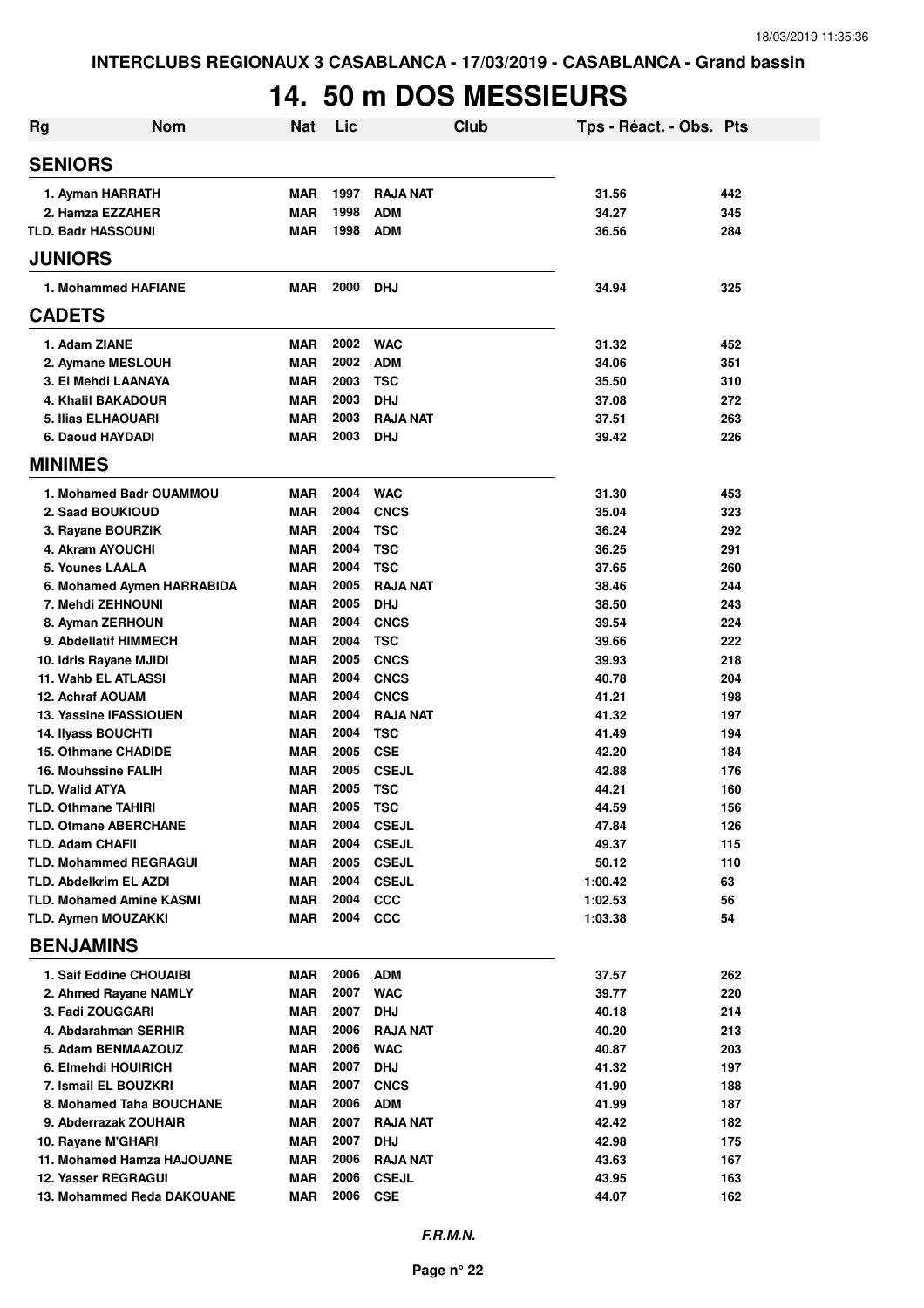## **14. 50 m DOS MESSIEURS**

| Rg | <b>Nom</b>                       | Nat        | Lic  |                 | Club | Tps - Réact. - Obs. Pts |     |
|----|----------------------------------|------------|------|-----------------|------|-------------------------|-----|
|    | <b>BENJAMINS</b>                 |            |      |                 |      |                         |     |
|    | <b>14. Mohamed Amine MOKRINI</b> | <b>MAR</b> | 2006 | <b>TSC</b>      |      | 44.18                   | 161 |
|    | 15. Yahya ELKHATIBI              | <b>MAR</b> | 2006 | <b>DHJ</b>      |      | 44.19                   | 161 |
|    | 16. Abdelmajid NAJAH             | <b>MAR</b> | 2007 | <b>CNCS</b>     |      | 44.47                   | 158 |
|    | 17. Mohamed Ghali KHADRAOUI      | <b>MAR</b> | 2006 | <b>CSE</b>      |      | 44.62                   | 156 |
|    | <b>18. Achraf BOUJNANE</b>       | <b>MAR</b> | 2006 | <b>CSE</b>      |      | 44.94                   | 153 |
|    | <b>19. Ali MAAROUF</b>           | <b>MAR</b> | 2006 | <b>RAJA NAT</b> |      | 45.67                   | 145 |
|    | 20. Ismail LAGSSAIBI             | <b>MAR</b> | 2007 | <b>RAJA NAT</b> |      | 46.04                   | 142 |
|    | 21. Adam TIMOUYASSE              | <b>MAR</b> | 2006 | <b>DHJ</b>      |      | 46.22                   | 140 |
|    | 22. Adam SAMMANI                 | <b>MAR</b> | 2006 | <b>CSE</b>      |      | 46.27                   | 140 |
|    | 23. Hamza KOHAILA                | <b>MAR</b> | 2007 | <b>ADM</b>      |      | 47.15                   | 132 |
|    | 24. Ilyas KARAM                  | MAR        | 2007 | <b>CSEJL</b>    |      | 47.16                   | 132 |
|    | 25. Hachem EL HACHIMI EL ALAOUI  | <b>MAR</b> | 2007 | <b>WAC</b>      |      | 47.25                   | 131 |
|    | 26. Ziad BOURAOUD                | <b>MAR</b> | 2007 | <b>RAJA NAT</b> |      | 47.40                   | 130 |
|    | 27. Yassir BAZZINE               | <b>MAR</b> | 2007 | <b>CNCS</b>     |      | 47.45                   | 130 |
|    | 28. Mohamed OUBENAMI             | <b>MAR</b> | 2006 | <b>TSC</b>      |      | 47.65                   | 128 |
|    | 29. Mohamed Taha BOUTAMA         | <b>MAR</b> | 2007 | <b>CNCS</b>     |      | 47.75                   | 127 |
|    | 29. Haitam KHIALI                | <b>MAR</b> | 2006 | <b>CNCS</b>     |      | 47.75                   | 127 |
|    | 31. Rayane LARABI                | <b>MAR</b> | 2007 | <b>TSC</b>      |      | 48.06                   | 125 |
|    | 32. Mohamed ELALAOUI             | <b>MAR</b> | 2006 | <b>CNCS</b>     |      | 48.24                   | 123 |
|    | 33. Zakaria ELKHATIBI            | <b>MAR</b> | 2007 | <b>DHJ</b>      |      | 48.65                   | 120 |
|    | 34. Ahmed Amine BELABBES         | <b>MAR</b> | 2006 | <b>DHJ</b>      |      | 49.23                   | 116 |
|    | 35. Abdeljabar HAYDADI           | <b>MAR</b> | 2007 | <b>DHJ</b>      |      | 50.01                   | 111 |
|    | 36. Abdelghafour ZOJAJI          | <b>MAR</b> | 2007 | <b>CSEJL</b>    |      | 51.60                   | 101 |
|    | 37. Diyaa LAFKIHI                | <b>MAR</b> | 2007 | <b>TSC</b>      |      | 51.67                   | 100 |
|    | 38. Rayane REGRAGUI              | <b>MAR</b> | 2007 | <b>ADM</b>      |      | 51.72                   | 100 |
|    | 39. Abdelmouiz FADEL             | <b>MAR</b> | 2007 | <b>CNCS</b>     |      | 52.48                   | 96  |
|    | <b>40. Soufiane MENBEH</b>       | <b>MAR</b> | 2006 | <b>CNCS</b>     |      | 53.26                   | 91  |
|    | 41. Imad ZOUAKI                  | <b>MAR</b> | 2007 | <b>DHJ</b>      |      | 53.85                   | 88  |
|    | 42. Adam FALIH                   | <b>MAR</b> | 2007 | <b>CSEJL</b>    |      | 54.49                   | 85  |
|    | 43. Moslim SAGHIR                | <b>MAR</b> | 2007 | <b>CNCS</b>     |      | 55.02                   | 83  |
|    | <b>44. Sohaib ARSALANE</b>       | <b>MAR</b> | 2007 | <b>CSEJL</b>    |      | 55.28                   | 82  |
|    | 45. Zakaria FRANE                | <b>MAR</b> | 2006 | <b>CNCS</b>     |      | 56.93                   | 75  |
|    | <b>46. Nouh BENTOUILA</b>        | <b>MAR</b> | 2007 | <b>CSEJL</b>    |      | 56.98                   | 75  |
|    | 47. Salmane EL ADILI             | <b>MAR</b> | 2007 | <b>CSEJL</b>    |      | 1:01.32                 | 60  |
|    | 48. Anas IDHAMOU                 | <b>MAR</b> | 2006 | <b>CNCS</b>     |      | 1:03.42                 | 54  |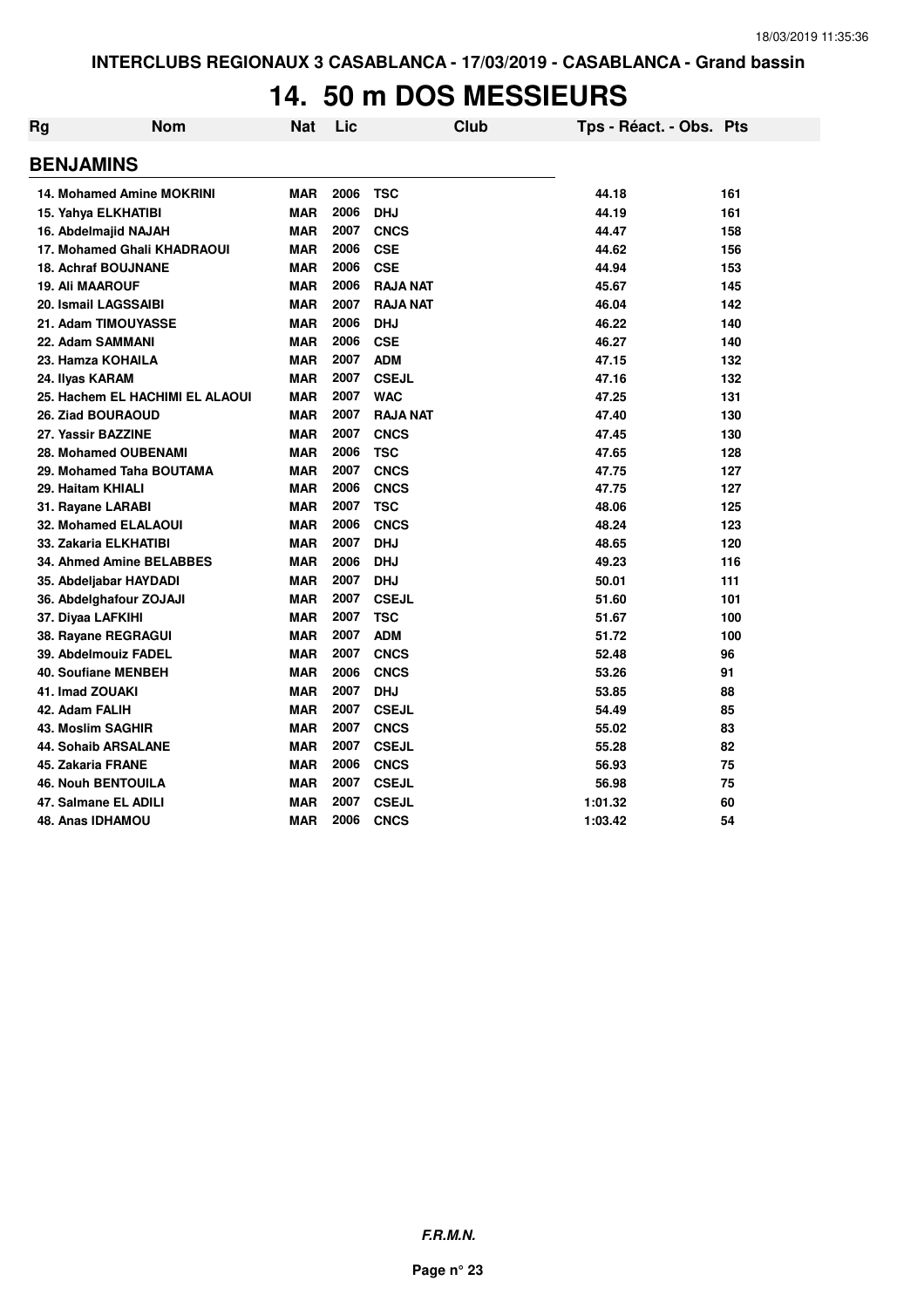# **15. 100 m DOS DAMES**

| <b>Rg</b>              | <b>Nom</b>                | <b>Nat</b> | Lic  | Club            | Tps - Réact. - Obs. Pts |     |
|------------------------|---------------------------|------------|------|-----------------|-------------------------|-----|
| <b>CADETS</b>          |                           |            |      |                 |                         |     |
|                        | 1. Salma EL YOUSFI        | <b>MAR</b> | 2002 | <b>ADM</b>      | 1:21.25                 | 366 |
|                        | 2. Hafssa AMMOUMOU        | <b>MAR</b> | 2003 | <b>ADM</b>      | 1:23.89                 | 332 |
| <b>TLD. Ranya DOUK</b> |                           | <b>MAR</b> | 2003 | <b>DHJ</b>      | 1:50.51                 | 145 |
| <b>MINIMES</b>         |                           |            |      |                 |                         |     |
|                        | 1. Ibtissam RACHID        | <b>MAR</b> | 2004 | <b>RAJA NAT</b> | 1:13.99                 | 484 |
|                        | 2. Douaa EDDAHBI          | <b>MAR</b> | 2005 | <b>TSC</b>      | 1:16.07                 | 446 |
|                        | <b>3. IIII BELHOCINE</b>  | <b>MAR</b> | 2005 | <b>WAC</b>      | 1:17.24                 | 426 |
|                        | <b>4. Kamilia MAALOUF</b> | <b>MAR</b> | 2004 | <b>RAJA NAT</b> | 1:22.94                 | 344 |
|                        | 5. Ghita TABATI           | <b>MAR</b> | 2004 | <b>WAC</b>      | 1:25.12                 | 318 |
|                        | 6. Sara MAKY              | <b>MAR</b> | 2004 | <b>TSC</b>      | 1:25.58                 | 313 |
|                        | 7. Kenza SALMAN           | <b>MAR</b> | 2005 | <b>RAJA NAT</b> | 1:32.89                 | 244 |
|                        | 8. Hiba MALKI             | <b>MAR</b> | 2005 | <b>WAC</b>      | 1:38.71                 | 204 |
|                        | <b>BENJAMINS</b>          |            |      |                 |                         |     |
|                        | 1. Marwa TOUHAMI          | <b>MAR</b> | 2007 | <b>RAJA NAT</b> | 1:27.14                 | 296 |
|                        | 2. Salma EL YOUSFI        | <b>MAR</b> | 2007 | <b>RAJA NAT</b> | 1:30.51                 | 264 |
|                        | 3. Ghita GHETREFF         | <b>MAR</b> | 2006 | <b>ADM</b>      | 1:35.35                 | 226 |
|                        | 4. Rihab ZARGANI          | <b>MAR</b> | 2006 | <b>CNCS</b>     | 1:36.61                 | 217 |
|                        | 5. Imane EDDADSY          | <b>MAR</b> | 2007 | <b>RAJA NAT</b> | 1:37.62                 | 211 |
|                        | 6. Hiba MAKBOULI          | <b>MAR</b> | 2007 | <b>DHJ</b>      | 1:47.61                 | 157 |
|                        | 7. Kenza GHAZI            | <b>MAR</b> | 2007 | <b>ADM</b>      | 1:54.51                 | 130 |
|                        | 8. Khadija MENBEH         | <b>MAR</b> | 2007 | <b>CNCS</b>     | 1:59.89                 | 113 |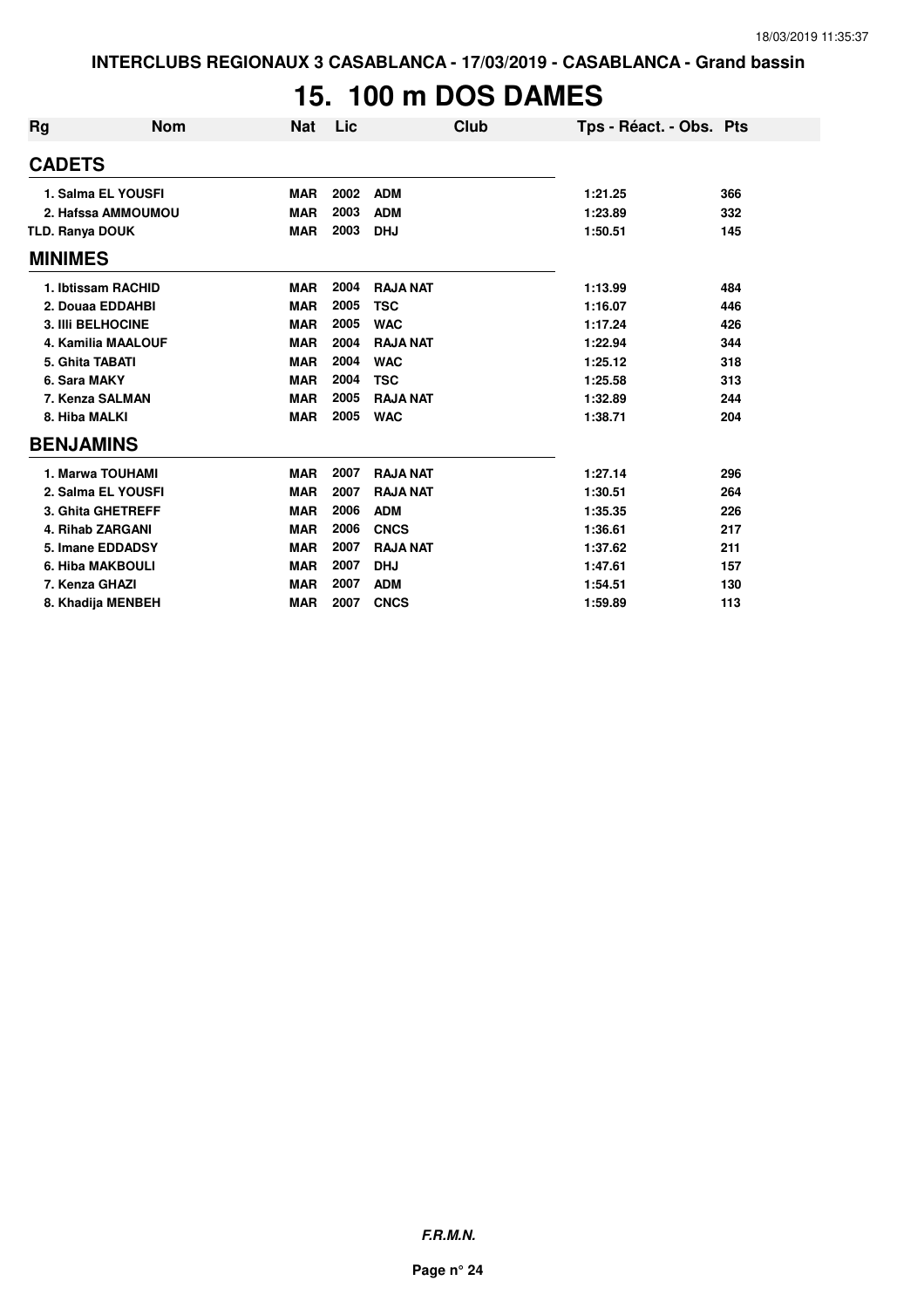# **16. 100 m DOS MESSIEURS**

| <b>Rg</b>      | <b>Nom</b>                         | <b>Nat</b> | Lic  | Club            | Tps - Réact. - Obs. Pts |     |
|----------------|------------------------------------|------------|------|-----------------|-------------------------|-----|
| <b>JUNIORS</b> |                                    |            |      |                 |                         |     |
|                | 1. Mohammed HAFIANE                | <b>MAR</b> | 2000 | <b>DHJ</b>      | 1:16.19                 | 316 |
|                | <b>TLD. Omar HASSOUNI</b>          | <b>MAR</b> | 2001 | <b>ADM</b>      | 1:21.60                 | 257 |
| <b>CADETS</b>  |                                    |            |      |                 |                         |     |
|                | 1. Houssam HOUARI                  | <b>MAR</b> | 2003 | <b>TSC</b>      | 1:21.71                 | 256 |
| <b>MINIMES</b> |                                    |            |      |                 |                         |     |
|                | 1. Ismail EL YOUSFI                | <b>MAR</b> | 2004 | <b>RAJA NAT</b> | 1:09.51                 | 417 |
|                | 2. Saad BOUKIOUD                   | <b>MAR</b> | 2004 | <b>CNCS</b>     | 1:14.16                 | 343 |
|                | 3. Mohamed Aymen HARRABIDA         | <b>MAR</b> | 2005 | <b>RAJA NAT</b> | 1:23.91                 | 237 |
|                | 4. Ayman ZERHOUN                   | <b>MAR</b> | 2004 | <b>CNCS</b>     | 1:25.91                 | 221 |
|                | 5. Mehdi ZEHNOUNI                  | <b>MAR</b> | 2005 | <b>DHJ</b>      | 1:29.07                 | 198 |
|                | 6. Yassine IFASSIOUEN              | <b>MAR</b> | 2004 | <b>RAJA NAT</b> | 1:32.22                 | 178 |
|                | <b>TLD. Abderrahmane EL KAOUTI</b> | <b>MAR</b> | 2004 | <b>DHJ</b>      | 1:36.75                 | 154 |
|                | <b>BENJAMINS</b>                   |            |      |                 |                         |     |
|                | 1. Ahmed Rayane NAMLY              | <b>MAR</b> | 2007 | <b>WAC</b>      | 1:25.17                 | 226 |
|                | 2. Abdelhakim CHAFFAA              | <b>MAR</b> | 2006 | <b>CSE</b>      | 1:26.96                 | 213 |
|                | 3. Elmehdi HOUIRICH                | <b>MAR</b> | 2007 | <b>DHJ</b>      | 1:29.20                 | 197 |
|                | 4. Yahya ZAGRI                     | <b>MAR</b> | 2006 | <b>ADM</b>      | 1:31.13                 | 185 |
|                | 5. Fadi ZOUGGARI                   | <b>MAR</b> | 2007 | <b>DHJ</b>      | 1:32.35                 | 177 |
|                | 6. Ilyas KARAM                     | <b>MAR</b> | 2007 | <b>CSEJL</b>    | 1:33.50                 | 171 |
|                | 7. Ibrahim AIT ZOULET              | <b>MAR</b> | 2006 | <b>CSEJL</b>    | 1:33.94                 | 169 |
|                | 8. Rayane M'GHARI                  | <b>MAR</b> | 2007 | <b>DHJ</b>      | 1:34.91                 | 163 |
|                | 9. Yasser REGRAGUI                 | <b>MAR</b> | 2006 | <b>CSEJL</b>    | 1:37.38                 | 151 |
|                | 10. Yahya ELKHATIBI                | <b>MAR</b> | 2006 | <b>DHJ</b>      | 1:37.89                 | 149 |
|                | 11. Othman ZIANE                   | <b>MAR</b> | 2007 | <b>CNCS</b>     | 1:40.27                 | 139 |
|                | 12. Adam SAMMANI                   | <b>MAR</b> | 2006 | <b>CSE</b>      | 1:41.61                 | 133 |
|                | 13. Adam TIMOUYASSE                | <b>MAR</b> | 2006 | <b>DHJ</b>      | 1:41.98                 | 132 |
|                | 14. Achraf AKIL                    | <b>MAR</b> | 2006 | <b>CSEJL</b>    | 1:48.67                 | 109 |
|                | <b>15. Soufiane MENBEH</b>         | <b>MAR</b> | 2006 | <b>CNCS</b>     | 1:55.26                 | 91  |
|                | 16. Abdelghafour ZOJAJI            | <b>MAR</b> | 2007 | <b>CSEJL</b>    | 1:58.10                 | 85  |
|                | 17. Adam FALIH                     | <b>MAR</b> | 2007 | <b>CSEJL</b>    | 2:08.53                 | 65  |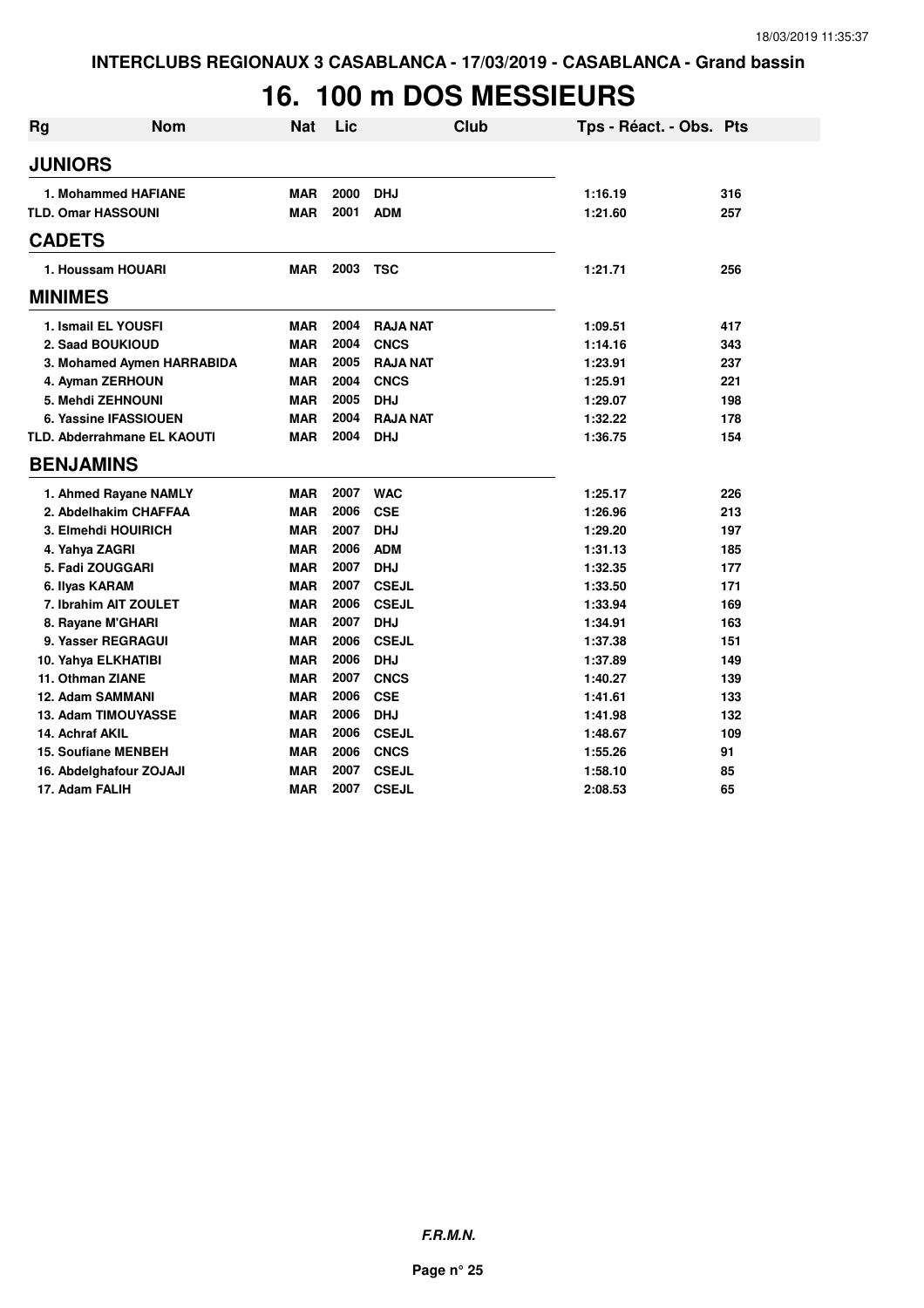# **17. 200 m DOS DAMES**

| Rg                       | <b>Nom</b>         | <b>Nat</b> | Lic  | Club            | Tps - Réact. - Obs. Pts |     |
|--------------------------|--------------------|------------|------|-----------------|-------------------------|-----|
| <b>CADETS</b>            |                    |            |      |                 |                         |     |
|                          | 1. Hafssa AMMOUMOU | <b>MAR</b> | 2003 | <b>ADM</b>      | 2:56.55                 | 346 |
| <b>MINIMES</b>           |                    |            |      |                 |                         |     |
| 1. Ibtissam RACHID       |                    | <b>MAR</b> | 2004 | <b>RAJA NAT</b> | 2:40.02                 | 466 |
| 2. Nada JALAL            |                    | <b>MAR</b> | 2004 | <b>RAJA NAT</b> | 2:42.37                 | 446 |
| <b>3. IIII BELHOCINE</b> |                    | <b>MAR</b> | 2005 | <b>WAC</b>      | 2:49.77                 | 390 |
| <b>BENJAMINS</b>         |                    |            |      |                 |                         |     |
| 1. Rim KARIMI            |                    | <b>MAR</b> | 2007 | <b>WAC</b>      | 3:00.49                 | 324 |
| 2. Lina EL OUADIH        |                    | <b>MAR</b> | 2006 | <b>RAJA NAT</b> | 3:44.66                 | 168 |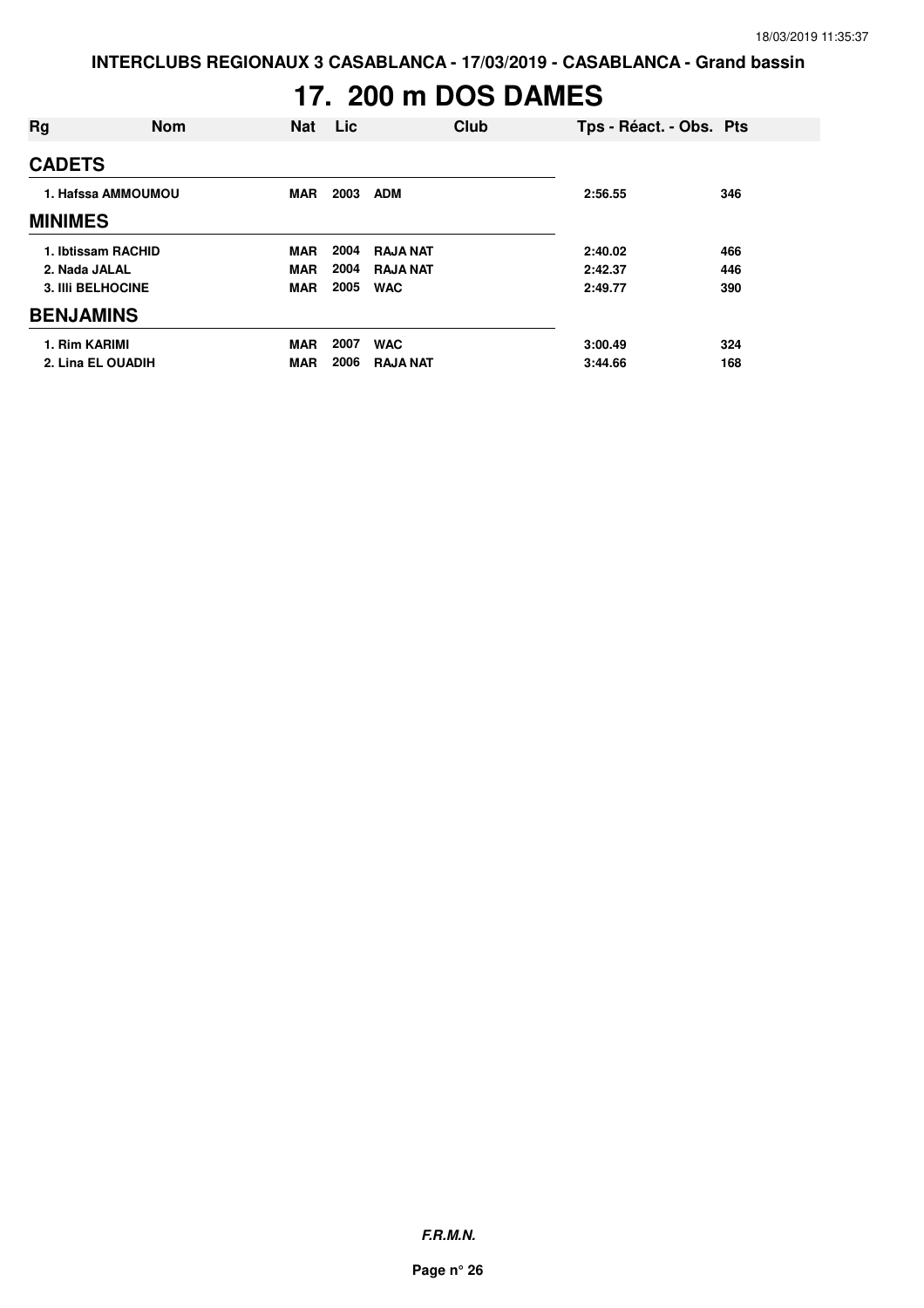# **18. 200 m DOS MESSIEURS**

| Rg                        | <b>Nom</b>                | Nat        | Lic  | Club            | Tps - Réact. - Obs. Pts |     |
|---------------------------|---------------------------|------------|------|-----------------|-------------------------|-----|
| <b>CADETS</b>             |                           |            |      |                 |                         |     |
|                           | 1. El Mehdi LAANAYA       | <b>MAR</b> | 2003 | TSC             | 2:40.37                 | 339 |
| <b>TLD. Daoud HAYDADI</b> |                           | <b>MAR</b> | 2003 | <b>DHJ</b>      | 3:15.89                 | 186 |
| <b>MINIMES</b>            |                           |            |      |                 |                         |     |
|                           | 1. ilyas LAGSSAIBI        | <b>MAR</b> | 2004 | <b>RAJA NAT</b> | 2:35.27                 | 374 |
|                           | 2. Saad BOUKIOUD          | <b>MAR</b> | 2004 | <b>CNCS</b>     | 2:38.47                 | 352 |
|                           | 3. Rayane BOURZIK         | <b>MAR</b> | 2004 | <b>TSC</b>      | 2:51.39                 | 278 |
|                           | 4. Mohamed RAFILI         | <b>MAR</b> | 2004 | <b>RAJA NAT</b> | 2:54.19                 | 265 |
|                           | 5. Abdellatif HIMMECH     | <b>MAR</b> | 2004 | <b>TSC</b>      | 3:13.43                 | 193 |
| <b>BENJAMINS</b>          |                           |            |      |                 |                         |     |
|                           | 1. Mohamed Taha BOUCHANE  | <b>MAR</b> | 2006 | <b>ADM</b>      | 3:08.91                 | 207 |
|                           | 2. Mohamed Hamza HAJOUANE | <b>MAR</b> | 2006 | <b>RAJA NAT</b> | 3:09.35                 | 206 |
|                           | 3. Rayane M'GHARI         | <b>MAR</b> | 2007 | <b>DHJ</b>      | 3:21.44                 | 171 |
| 4. Othman ZIANE           |                           | <b>MAR</b> | 2007 | <b>CNCS</b>     | 3:28.58                 | 154 |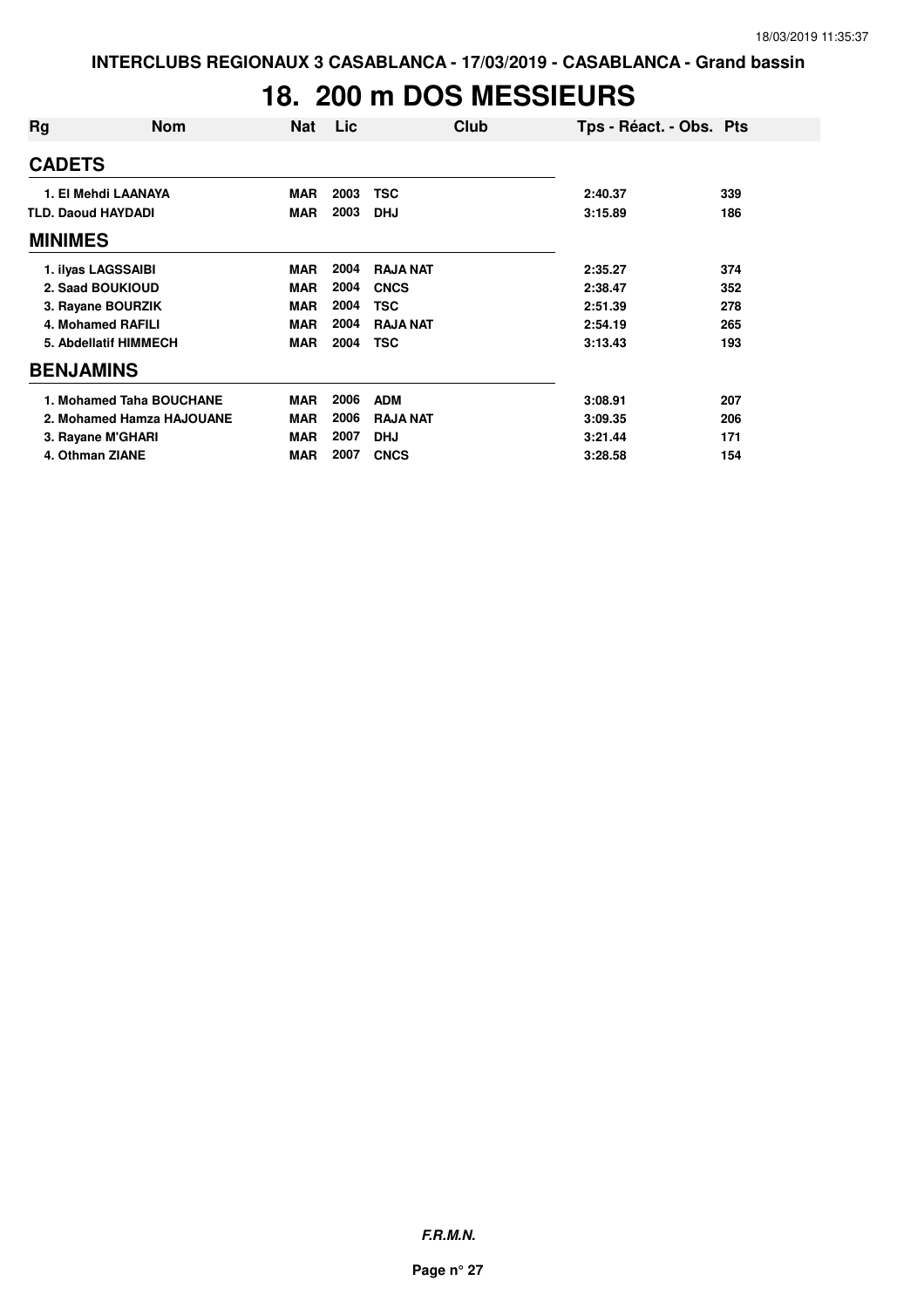# **19. 50 m BRASSE DAMES**

| Rg                        | <b>Nom</b>                | <b>Nat</b> | Lic  |                 | Club | Tps - Réact. - Obs. Pts |     |
|---------------------------|---------------------------|------------|------|-----------------|------|-------------------------|-----|
| <b>CADETS</b>             |                           |            |      |                 |      |                         |     |
| 1. Hiba SOUIHEL           |                           | <b>MAR</b> | 2003 | <b>ADM</b>      |      | 39.07                   | 445 |
|                           | 2. Keltoum GOURRAM        | <b>MAR</b> | 2003 | <b>ADM</b>      |      | 40.65                   | 395 |
|                           | 3. Manal ANOUAR EL ALAMI  | <b>MAR</b> | 2003 | <b>ADM</b>      |      | 42.55                   | 345 |
| <b>TLD. Rim TISSENT</b>   |                           | MAR        | 2003 | <b>DHJ</b>      |      | 47.46                   | 248 |
| <b>MINIMES</b>            |                           |            |      |                 |      |                         |     |
|                           | 1. Fatima Zahra MOUKTADIR | <b>MAR</b> | 2004 | <b>WAC</b>      |      | 39.06                   | 446 |
|                           | 2. Chahd MACHKOUR         | <b>MAR</b> | 2004 | <b>WAC</b>      |      | 39.21                   | 440 |
| 3. Maria NAMLY            |                           | <b>MAR</b> | 2005 | <b>WAC</b>      |      | 39.41                   | 434 |
| 4. Nisrine FIRAS          |                           | <b>MAR</b> | 2004 | <b>WAC</b>      |      | 39.85                   | 420 |
| 5. Douaa EDDAHBI          |                           | <b>MAR</b> | 2005 | <b>TSC</b>      |      | 43.36                   | 326 |
| 6. Nada YAHI              |                           | <b>MAR</b> | 2004 | <b>ADM</b>      |      | 43.68                   | 318 |
| 7. Kenza SALMAN           |                           | <b>MAR</b> | 2005 | <b>RAJA NAT</b> |      | 44.70                   | 297 |
| 8. Amira ZOHRY            |                           | <b>MAR</b> | 2004 | <b>WAC</b>      |      | 44.81                   | 295 |
| 9. Iness LAKRADI          |                           | <b>MAR</b> | 2005 | <b>TSC</b>      |      | 45.03                   | 291 |
| <b>10. Rim SAMMANI</b>    |                           | <b>MAR</b> | 2004 | <b>CSE</b>      |      | 47.70                   | 244 |
| TLD. Asmae ALA KHIR       |                           | <b>MAR</b> | 2005 | <b>CNCS</b>     |      | 48.06                   | 239 |
| <b>TLD. Hiba MALKI</b>    |                           | <b>MAR</b> | 2005 | <b>WAC</b>      |      | 48.55                   | 232 |
| <b>TLD. Yasmine AZIZI</b> |                           | <b>MAR</b> | 2004 | <b>TSC</b>      |      | 49.28                   | 222 |
| <b>TLD. Aya KASSI</b>     |                           | <b>MAR</b> | 2005 | <b>TSC</b>      |      | 52.74                   | 181 |
| <b>TLD. Zineb TAJALI</b>  |                           |            | 2005 | <b>CNCS</b>     |      |                         |     |
|                           |                           | MAR        |      |                 |      | 55.26                   | 157 |
| <b>BENJAMINS</b>          |                           |            |      |                 |      |                         |     |
| 1. Israa LAHLAISSI        |                           | <b>MAR</b> | 2006 | TSC             |      | 41.21                   | 379 |
| 2. Salma AZIZI            |                           | <b>MAR</b> | 2007 | <b>TSC</b>      |      | 42.80                   | 339 |
| 3. Salma EL YOUSFI        |                           | <b>MAR</b> | 2007 | <b>RAJA NAT</b> |      | 43.03                   | 333 |
| 4. Kawtar MIRHLAMI        |                           | <b>MAR</b> | 2007 | <b>DHJ</b>      |      | 44.21                   | 307 |
| 5. Lina BERRISSOUL        |                           | <b>MAR</b> | 2007 | <b>WAC</b>      |      | 44.58                   | 300 |
| <b>6. Ghita GHETREFF</b>  |                           | <b>MAR</b> | 2006 | <b>ADM</b>      |      | 45.73                   | 277 |
| 7. Rihab ZARGANI          |                           | <b>MAR</b> | 2006 | <b>CNCS</b>     |      | 45.92                   | 274 |
| 8. Douaa TAWSSI           |                           | <b>MAR</b> | 2006 | <b>TSC</b>      |      | 47.29                   | 251 |
| 9. Imane EDDADSY          |                           | <b>MAR</b> | 2007 | <b>RAJA NAT</b> |      | 48.34                   | 235 |
|                           | 10. Yassmine BENGHEDIFA   | <b>MAR</b> | 2007 | <b>ADM</b>      |      | 48.56                   | 232 |
| 11. Salma ZAID            |                           | <b>MAR</b> | 2007 | <b>CSE</b>      |      | 48.62                   | 231 |
|                           | 12. Alaa SAOUT EL HAK     | <b>MAR</b> | 2006 | <b>CNCS</b>     |      | 49.05                   | 225 |
| 13. Nisrine MOUKASSI      |                           | <b>MAR</b> | 2006 | <b>TSC</b>      |      | 49.52                   | 218 |
| 14. Ryhab CHIKER          |                           | <b>MAR</b> | 2007 | <b>ADM</b>      |      | 50.23                   | 209 |
| <b>15. Acil BARGAOUI</b>  |                           | <b>MAR</b> | 2006 | <b>ADM</b>      |      | 50.52                   | 206 |
| 16. Kenza GHAZI           |                           | <b>MAR</b> | 2007 | <b>ADM</b>      |      | 51.65                   | 192 |
| 17. Malak BAROUDI         |                           | <b>MAR</b> | 2007 | <b>RAJA NAT</b> |      | 51.88                   | 190 |
| <b>18. Rita BENLOULID</b> |                           | <b>MAR</b> | 2006 | <b>RAJA NAT</b> |      | 52.24                   | 186 |
| 19. Zineb LAZRAK          |                           | <b>MAR</b> | 2007 | <b>CNCS</b>     |      | 52.28                   | 186 |
| 20. Rania AOUAM           |                           | <b>MAR</b> | 2006 | <b>CNCS</b>     |      | 52.40                   | 184 |
| 21. Wissal LOUZI          |                           | <b>MAR</b> | 2007 | <b>RAJA NAT</b> |      | 53.54                   | 173 |
| 22. Abir RADELLAH         |                           | <b>MAR</b> | 2007 | <b>CNCS</b>     |      | 53.70                   | 171 |
| 23. Assia TAWSSI          |                           | <b>MAR</b> | 2007 | <b>TSC</b>      |      | 54.99                   | 159 |
| 24. Aya LAALA             |                           | <b>MAR</b> | 2007 | <b>TSC</b>      |      | 55.24                   | 157 |
| 25. Khadija MENBEH        |                           | <b>MAR</b> | 2007 | <b>CNCS</b>     |      | 58.55                   | 132 |
| 26. Hafsa MAHIR           |                           | <b>MAR</b> | 2007 | <b>RAJA NAT</b> |      | 1:00.16                 | 122 |
| 27. Hiba MAKBOULI         |                           | <b>MAR</b> | 2007 | <b>DHJ</b>      |      | 1:00.21                 | 121 |
| 28. Yara EL MAQRI         |                           | <b>MAR</b> | 2007 | <b>CNCS</b>     |      | 1:01.24                 | 115 |
| 29. Soulafa CHAKIB        |                           | <b>MAR</b> | 2006 | <b>TSC</b>      |      | 1:01.26                 | 115 |
| 30. Ghita AFRIAD          |                           | <b>MAR</b> | 2007 | <b>CSE</b>      |      | 1:02.66                 | 108 |
| 31. Hiba HILALI           |                           | <b>MAR</b> | 2007 | <b>ADM</b>      |      | 1:03.92                 | 101 |
| 32. Alae DAHOUNI          |                           | <b>MAR</b> | 2007 | <b>CNCS</b>     |      | 1:06.28                 | 91  |
|                           |                           |            |      |                 |      |                         |     |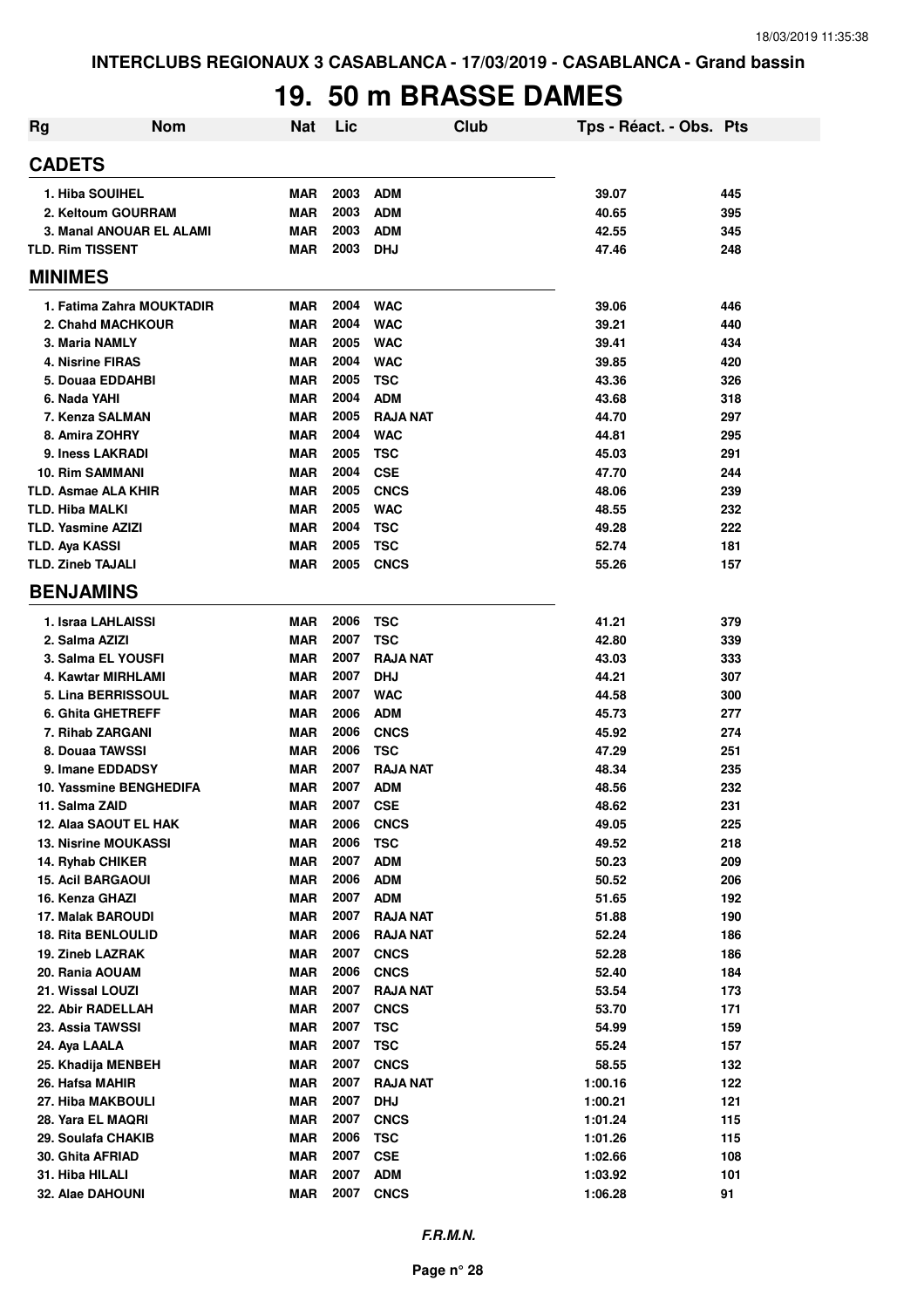### **20. 50 m BRASSE MESSIEURS**

| <b>Rg</b><br><b>Nom</b>                                | <b>Nat</b>               | Lic          | Club                          | Tps - Réact. - Obs. Pts |            |
|--------------------------------------------------------|--------------------------|--------------|-------------------------------|-------------------------|------------|
| <b>SENIORS</b>                                         |                          |              |                               |                         |            |
| 1. Abdelkrim ESSABIHI EDDAFALI                         | <b>MAR</b>               | 1999         | <b>ADM</b>                    | 30.89                   | 643        |
| 2. Oussama ZEHNOUNI                                    | <b>MAR</b>               | 1998         | <b>RAJA NAT</b>               | 33.99                   | 483        |
| <b>JUNIORS</b>                                         |                          |              |                               |                         |            |
| 1. Reyane ENNABTY                                      | <b>MAR</b>               | 2001         | <b>ADM</b>                    | 34.98                   | 443        |
| <b>TLD. Mohammed HAFIANE</b>                           | <b>MAR</b>               | 2000         | <b>DHJ</b>                    | 40.44                   | 286        |
| <b>TLD. Mohamed ELOUKKAIL</b>                          | <b>MAR</b>               | 2000         | <b>OUM RABII</b>              | 42.70                   | 243        |
| <b>CADETS</b>                                          |                          |              |                               |                         |            |
| 1. Azzedine EL BADRE                                   | <b>MAR</b>               | 2003         | <b>CSE</b>                    | 33.21                   | 518        |
| 2. Ghali IRAQUI HOUSSEINI                              | <b>MAR</b>               | 2003         | <b>RAJA NAT</b>               | 34.02                   | 482        |
| 3. Saad LAKHLALKI                                      | <b>MAR</b>               | 2002         | <b>CSE</b>                    | 34.56                   | 459        |
| <b>4. Youssef BENJELLOUN</b><br>5. Adam ZIANE          | <b>MAR</b><br><b>MAR</b> | 2003<br>2002 | <b>ADM</b><br><b>WAC</b>      | 35.14<br>35.82          | 437<br>412 |
| 6. Mohamed Reda MAMI                                   | <b>MAR</b>               | 2002         | <b>TSC</b>                    | 36.36                   | 394        |
| 7. Aymane MESLOUH                                      | <b>MAR</b>               | 2002         | <b>ADM</b>                    | 37.36                   | 363        |
| 8. Ilias ELHAOUARI                                     | <b>MAR</b>               | 2003         | <b>RAJA NAT</b>               | 40.59                   | 283        |
| 9. Mouad BOUSLAMTI                                     | <b>MAR</b>               | 2003         | <b>TSC</b>                    | 40.81                   | 279        |
| 10. Daoud HAYDADI                                      | <b>MAR</b>               | 2003         | <b>DHJ</b>                    | 41.36                   | 268        |
| <b>TLD. Fahd LAHMIDI</b>                               | <b>MAR</b>               | 2003         | <b>DHJ</b>                    | 43.60                   | 228        |
| <b>TLD. Soulaymane ZAMZEM</b>                          | <b>MAR</b>               | 2002         | <b>RAJA NAT</b>               | 50.88                   | 144        |
| <b>MINIMES</b>                                         |                          |              |                               |                         |            |
| 1. Mohamed Badr OUAMMOU                                | <b>MAR</b>               | 2004         | <b>WAC</b>                    | 33.29                   | 514        |
| 2. Ilias EDDARI                                        | <b>MAR</b>               | 2004         | <b>RAJA NAT</b>               | 34.14                   | 476        |
| 3. Ismail EL YOUSFI                                    | <b>MAR</b>               | 2004         | <b>RAJA NAT</b>               | 38.47                   | 333        |
| 4. Akram AYOUCHI                                       | <b>MAR</b>               | 2004         | <b>TSC</b>                    | 39.37                   | 310        |
| 5. Abdellatif HIMMECH                                  | <b>MAR</b>               | 2004         | <b>TSC</b>                    | 39.67                   | 303        |
| 6. Adam KHALLAD                                        | <b>MAR</b>               | 2004         | <b>TSC</b>                    | 39.80                   | 301        |
| 7. Younes LAALA                                        | <b>MAR</b>               | 2004         | <b>TSC</b>                    | 40.97                   | 275        |
| 8. Mohamed EL BOUZKRI                                  | <b>MAR</b>               | 2005         | <b>CNCS</b>                   | 41.25                   | 270        |
| 9. Mouhssine FALIH<br>10. Saad BOUKIOUD                | <b>MAR</b><br><b>MAR</b> | 2005<br>2004 | <b>CSEJL</b><br><b>CNCS</b>   | 42.79<br>42.86          | 242<br>241 |
| 11. Mehdi BOUIRIG                                      | <b>MAR</b>               | 2004         | ADM                           | 42.95                   | 239        |
| <b>12. Mehdi ZEHNOUNI</b>                              | MAR                      | 2005         | <b>DHJ</b>                    | 43.23                   | 234        |
| 13. Abderrahmane EL KAOUTI                             | <b>MAR</b>               | 2004         | <b>DHJ</b>                    | 43.62                   | 228        |
| 14. Mohamed EL BAKILI                                  | <b>MAR</b>               | 2005         | <b>TSC</b>                    | 44.06                   | 221        |
| <b>15. Mohammed REGRAGUI</b>                           | <b>MAR</b>               | 2005         | <b>CSEJL</b>                  | 44.12                   | 220        |
| <b>TLD. Ayman ZERHOUN</b>                              | <b>MAR</b>               | 2004         | <b>CNCS</b>                   | 45.13                   | 206        |
| <b>TLD. Yassine IFASSIOUEN</b>                         | <b>MAR</b>               | 2004         | <b>RAJA NAT</b>               | 45.14                   | 206        |
| <b>TLD. Ismail AIT MOUMAD</b>                          | <b>MAR</b>               | 2005         | <b>ADM</b>                    | 45.93                   | 195        |
| <b>TLD. Mohammed MEDIANE</b>                           | <b>MAR</b>               | 2005         | <b>ADM</b>                    | 45.99                   | 195        |
| TLD. Hamza MAHJOUBI                                    | <b>MAR</b>               | 2005<br>2005 | <b>CNCS</b>                   | 45.99                   | 195        |
| <b>TLD. Hamdi LAGHJIBLI</b><br><b>TLD. Ziad HOUARI</b> | <b>MAR</b><br>MAR        | 2005         | <b>RAJA NAT</b><br><b>TSC</b> | 46.06<br>46.67          | 194<br>186 |
| <b>TLD. Abdelkoddous BOUBKERI</b>                      | MAR                      | 2004         | <b>TSC</b>                    | 46.79                   | 185        |
| <b>TLD. Firass BELHOUJI</b>                            | MAR                      | 2005         | <b>TSC</b>                    | 47.37                   | 178        |
| TLD. Taha MAFTAH EL KASSIMY                            | MAR                      | 2005         | <b>ADM</b>                    | 47.40                   | 178        |
| <b>TLD. Othmane TAHIRI</b>                             | MAR                      | 2005         | <b>TSC</b>                    | 47.59                   | 176        |
| TLD. Ayman BOUAKIL EL IDRISSI                          | MAR                      | 2005         | <b>CNCS</b>                   | 50.56                   | 146        |
| <b>TLD. Ilias ABOUTAIB</b>                             | MAR                      | 2005         | <b>WAC</b>                    | 53.69                   | 122        |
| <b>TLD. Walid ATYA</b>                                 | MAR                      | 2005         | <b>TSC</b>                    | 54.01                   | 120        |
| <b>TLD. Amine NACIF</b>                                | MAR                      | 2005         | <b>CNCS</b>                   | 57.96                   | 97         |
| <b>BENJAMINS</b>                                       |                          |              |                               |                         |            |
| 1. Saif Eddine CHOUAIBI                                | MAR                      | 2006         | <b>ADM</b><br>F.R.M.N.        | 39.87                   | 299        |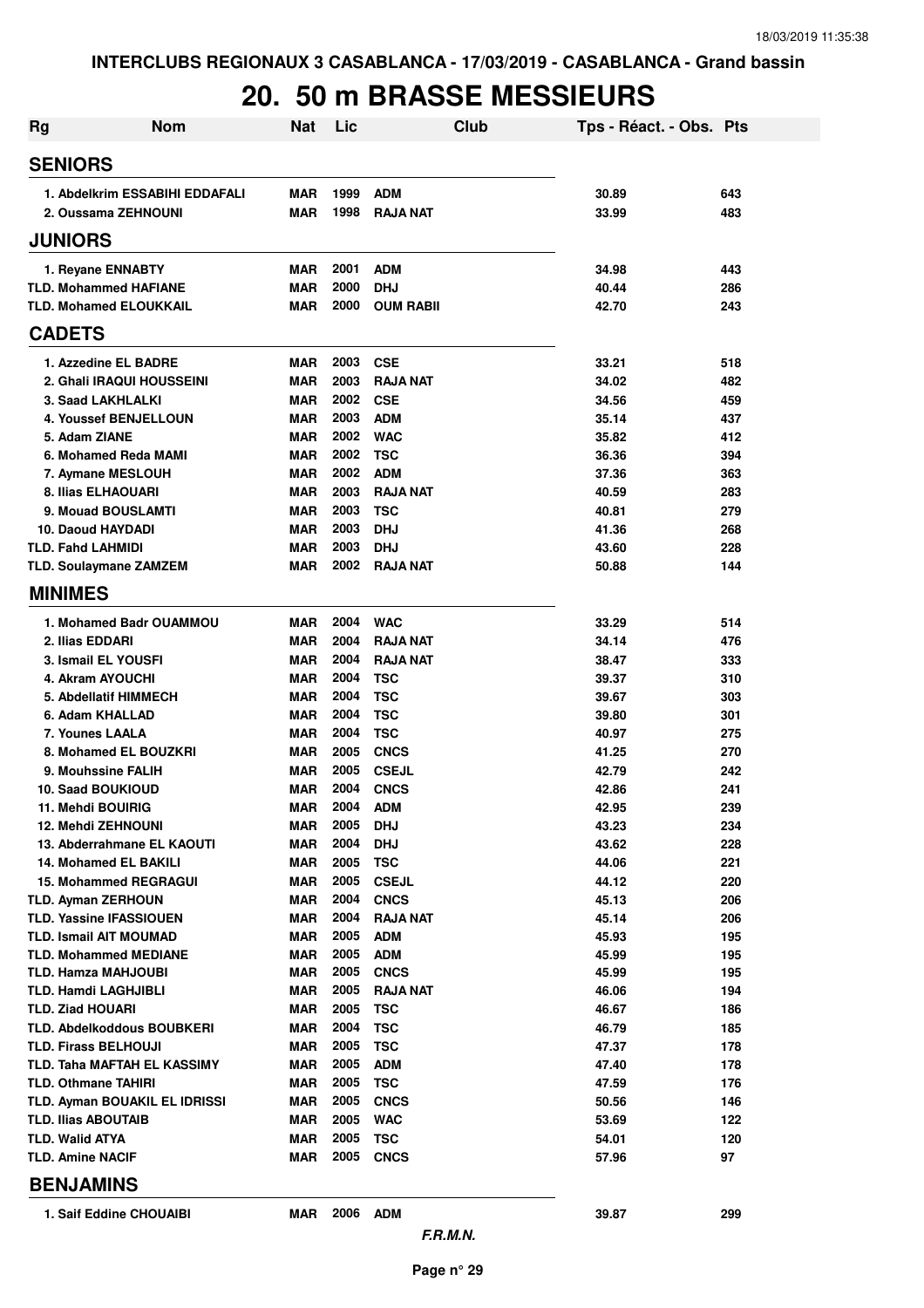# **20. 50 m BRASSE MESSIEURS**

| Rg | <b>Nom</b>                       | <b>Nat</b> | Lic  | Club            | Tps - Réact. - Obs. Pts |     |
|----|----------------------------------|------------|------|-----------------|-------------------------|-----|
|    | <b>BENJAMINS</b>                 |            |      |                 |                         |     |
|    | 2. Abdelhakim CHAFFAA            | <b>MAR</b> | 2006 | <b>CSE</b>      | 40.65                   | 282 |
|    | 3. Youssef HABBANE               | <b>MAR</b> | 2006 | <b>WAC</b>      | 42.91                   | 240 |
|    | 4. Achraf AKIL                   | <b>MAR</b> | 2006 | <b>CSEJL</b>    | 43.36                   | 232 |
|    | <b>5. Sohaib ARSALANE</b>        | <b>MAR</b> | 2007 | <b>CSEJL</b>    | 44.63                   | 213 |
|    | 6. Mohamed Amine ENNHAILI        | <b>MAR</b> | 2007 | <b>WAC</b>      | 44.74                   | 211 |
|    | 7. Saad ELYOUSFI                 | <b>MAR</b> | 2006 | <b>ADM</b>      | 45.88                   | 196 |
|    | 8. Mehdi KAMIL                   | <b>MAR</b> | 2006 | <b>WAC</b>      | 46.07                   | 194 |
|    | 9. Rayane M'GHARI                | <b>MAR</b> | 2007 | <b>DHJ</b>      | 46.24                   | 191 |
|    | 10. Ali EZZAKY                   | <b>MAR</b> | 2007 | <b>CNCS</b>     | 46.35                   | 190 |
|    | 11. Badr BICHARA                 | <b>MAR</b> | 2007 | <b>RAJA NAT</b> | 46.61                   | 187 |
|    | <b>12. Ali MAAROUF</b>           | <b>MAR</b> | 2006 | <b>RAJA NAT</b> | 46.95                   | 183 |
|    | <b>13. Ahmed NIDAOUI</b>         | <b>MAR</b> | 2007 | <b>WAC</b>      | 47.04                   | 182 |
|    | <b>14. Mohamed Amine MOKRINI</b> | <b>MAR</b> | 2006 | <b>TSC</b>      | 47.26                   | 179 |
|    | 15. Abdessamad BIHOUSBANE        | <b>MAR</b> | 2006 | <b>TSC</b>      | 47.35                   | 178 |
|    | 16. Adam FALIH                   | <b>MAR</b> | 2007 | <b>CSEJL</b>    | 48.07                   | 170 |
|    | 17. Adam SAMMANI                 | <b>MAR</b> | 2006 | <b>CSE</b>      | 48.16                   | 169 |
|    | <b>18. Soufiane MENBEH</b>       | <b>MAR</b> | 2006 | <b>CNCS</b>     | 48.45                   | 166 |
|    | 19. Ibrahim AIT ZOULET           | <b>MAR</b> | 2006 | <b>CSEJL</b>    | 48.50                   | 166 |
|    | 20. Ismail LAGSSAIBI             | <b>MAR</b> | 2007 | <b>RAJA NAT</b> | 49.35                   | 157 |
|    | 21. Ghali Brahim SENTISSI        | <b>MAR</b> | 2007 | <b>WAC</b>      | 50.04                   | 151 |
|    | 22. Ilyas KARAM                  | <b>MAR</b> | 2007 | <b>CSEJL</b>    | 50.69                   | 145 |
|    | 23. Abdelghafour ZOJAJI          | <b>MAR</b> | 2007 | <b>CSEJL</b>    | 50.72                   | 145 |
|    | 24. Othman ZIANE                 | <b>MAR</b> | 2007 | <b>CNCS</b>     | 51.21                   | 141 |
|    | 25. Yasser REGRAGUI              | <b>MAR</b> | 2006 | <b>CSEJL</b>    | 51.25                   | 140 |
|    | 26. Mohamed KELLA                | <b>MAR</b> | 2007 | <b>ADM</b>      | 51.33                   | 140 |
|    | 26. Yahya ELKHATIBI              | <b>MAR</b> | 2006 | <b>DHJ</b>      | 51.33                   | 140 |
|    | 28. Adam TIMOUYASSE              | <b>MAR</b> | 2006 | <b>DHJ</b>      | 51.60                   | 138 |
|    | 29. Abdelmajid NAJAH             | <b>MAR</b> | 2007 | <b>CNCS</b>     | 52.04                   | 134 |
|    | 30. Mohamed Amine SAADOUD        | <b>MAR</b> | 2006 | <b>CSE</b>      | 53.11                   | 126 |
|    | 31. Moslim SAGHIR                | <b>MAR</b> | 2007 | <b>CNCS</b>     | 54.51                   | 117 |
|    | 32. Ayoub MOUFDI                 | <b>MAR</b> | 2006 | <b>CNCS</b>     | 54.59                   | 116 |
|    | 33. Haitam KHIALI                | <b>MAR</b> | 2006 | <b>CNCS</b>     | 55.06                   | 113 |
|    | 34. Haytham BENKARROUM           | <b>MAR</b> | 2007 | <b>TSC</b>      | 55.88                   | 108 |
|    | 35. Mohamed Amine DALILI         | <b>MAR</b> | 2007 | <b>RAJA NAT</b> | 56.25                   | 106 |
|    | 36. Mohamed Taha BOUTAMA         | <b>MAR</b> | 2007 | <b>CNCS</b>     | 56.55                   | 104 |
|    | 37. Yahya ABBA                   | <b>MAR</b> | 2007 | <b>WAC</b>      | 56.65                   | 104 |
|    | 38. Salmane EL ADILI             | <b>MAR</b> | 2007 | <b>CSEJL</b>    | 57.49                   | 99  |
|    | 39. Abdelmouiz FADEL             | <b>MAR</b> | 2007 | <b>CNCS</b>     | 57.74                   | 98  |
|    | 40. Abdeljabar HAYDADI           | <b>MAR</b> | 2007 | <b>DHJ</b>      | 57.92                   | 97  |
|    | 41. Imad ZOUAKI                  | <b>MAR</b> | 2007 | <b>DHJ</b>      | 58.31                   | 95  |
|    | 42. Abderrahman CHAKIR           | <b>MAR</b> | 2007 | <b>TSC</b>      | 59.52                   | 89  |
|    | <b>43. Ayoub HASSANINE</b>       | <b>MAR</b> | 2007 | <b>WAC</b>      | 1:02.40                 | 78  |
|    | 44. Mohamed Rayane GUEJAJ        | <b>MAR</b> | 2007 | <b>CNCS</b>     | 1:05.21                 | 68  |
|    | 45. Adam KHAYNOUS                | <b>MAR</b> | 2007 | <b>CNCS</b>     | 1:18.13                 | 39  |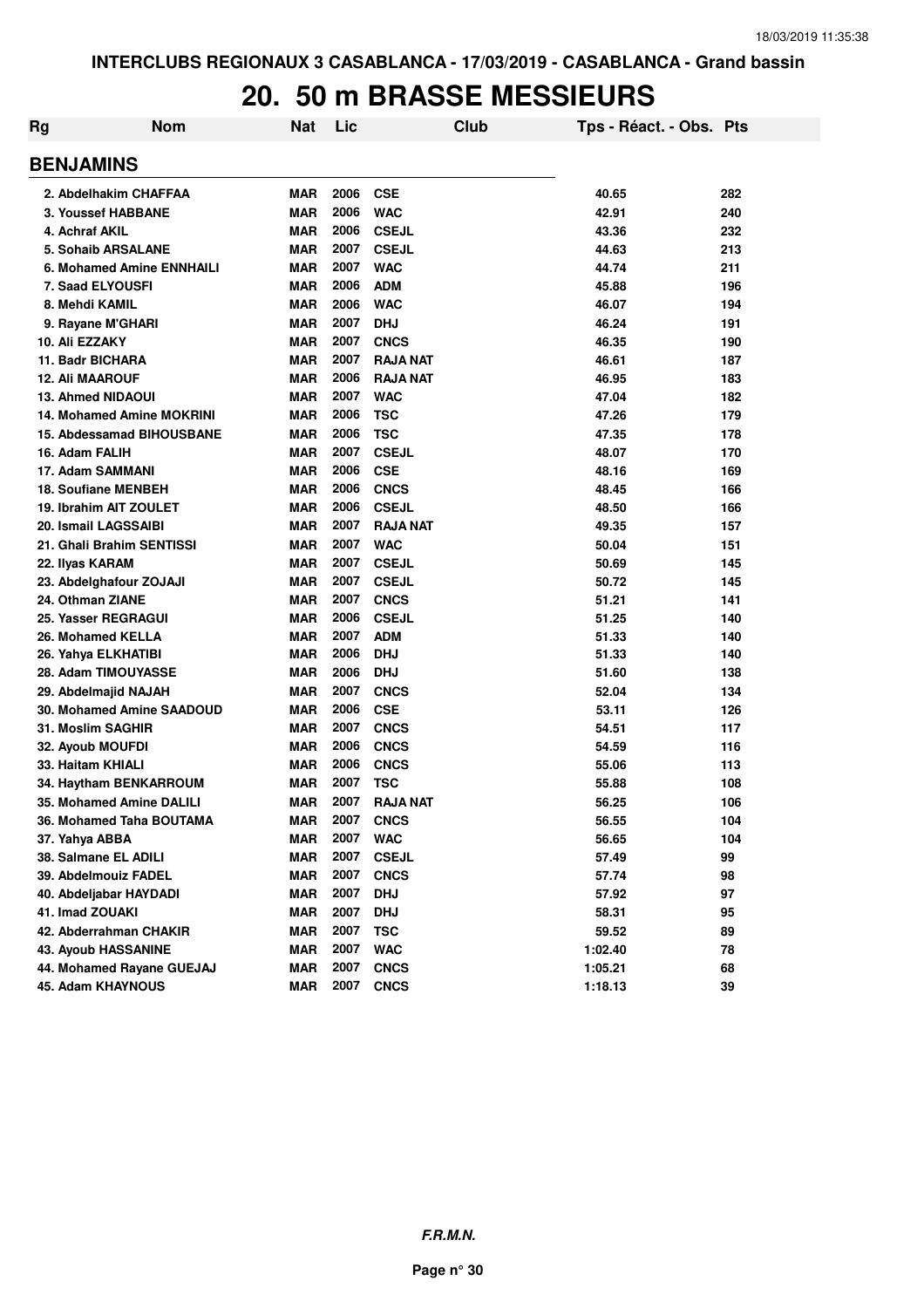## **21. 100 m BRASSE DAMES**

| Rg                           | <b>Nom</b> | Nat        | Lic  |                 | Club | Tps - Réact. - Obs. Pts |     |
|------------------------------|------------|------------|------|-----------------|------|-------------------------|-----|
| <b>CADETS</b>                |            |            |      |                 |      |                         |     |
| 1. Salma EL YOUSFI           |            | <b>MAR</b> | 2002 | <b>ADM</b>      |      | 1:27.74                 | 394 |
| 2. Keltoum GOURRAM           |            | MAR        | 2003 | <b>ADM</b>      |      | 1:29.46                 | 372 |
| 3. Hiba SOUIHEL              |            | MAR        | 2003 | <b>ADM</b>      |      | 1:32.23                 | 339 |
| 4. Rima EL BROUZI            |            | MAR        | 2003 | <b>TSC</b>      |      | 1:32.30                 | 338 |
| 5. Manal ANOUAR EL ALAMI     |            | <b>MAR</b> | 2003 | <b>ADM</b>      |      | 1:33.96                 | 321 |
| 6. Samia MAHASSINE           |            | <b>MAR</b> | 2003 | <b>ADM</b>      |      | 1:38.69                 | 277 |
| 7. Mayare YAHIA              |            | <b>MAR</b> | 2003 | <b>DHJ</b>      |      | 1:39.32                 | 272 |
| <b>TLD. Rim TISSENT</b>      |            | <b>MAR</b> | 2003 | <b>DHJ</b>      |      | 1:42.34                 | 248 |
| <b>MINIMES</b>               |            |            |      |                 |      |                         |     |
| 1. Safae KHADDAN             |            | <b>MAR</b> | 2005 | <b>WAC</b>      |      | 1:24.61                 | 440 |
| 2. Hind DOUHA                |            | <b>MAR</b> | 2005 | <b>RAJA NAT</b> |      | 1:24.88                 | 435 |
| 3. Fatima Zahra MOUKTADIR    |            | MAR        | 2004 | <b>WAC</b>      |      | 1:24.89                 | 435 |
| 4. Aicha EL BEKALI           |            | <b>MAR</b> | 2004 | <b>ADM</b>      |      | 1:24.91                 | 435 |
| <b>5. Chahd MACHKOUR</b>     |            | <b>MAR</b> | 2004 | <b>WAC</b>      |      | 1:27.00                 | 404 |
| 6. Maria NAMLY               |            | <b>MAR</b> | 2005 | <b>WAC</b>      |      | 1:29.73                 | 368 |
| 7. Lamiaa ELMACHRAFI         |            | <b>MAR</b> | 2005 | <b>TSC</b>      |      | 1:30.18                 | 363 |
| 8. Nisrine FIRAS             |            | <b>MAR</b> | 2004 | <b>WAC</b>      |      | 1:30.54                 | 359 |
| 9. Douaa EDDAHBI             |            | MAR        | 2005 | <b>TSC</b>      |      | 1:32.71                 | 334 |
| 10. Nada YAHI                |            | <b>MAR</b> | 2004 | <b>ADM</b>      |      | 1:33.82                 | 322 |
| 11. Ghita TABATI             |            | <b>MAR</b> | 2004 | <b>WAC</b>      |      | 1:34.11                 | 319 |
| 12. Kenza SALMAN             |            | <b>MAR</b> | 2005 | <b>RAJA NAT</b> |      | 1:36.80                 | 293 |
| 13. Amira ZOHRY              |            | <b>MAR</b> | 2004 | <b>WAC</b>      |      | 1:37.91                 | 283 |
| <b>TLD. Iness LAKRADI</b>    |            | <b>MAR</b> | 2005 | <b>TSC</b>      |      | 1:45.62                 | 226 |
| <b>TLD. Asmae ALA KHIR</b>   |            | <b>MAR</b> | 2005 | <b>CNCS</b>     |      | 1:48.35                 | 209 |
| <b>TLD. Maissam YAHIA</b>    |            | <b>MAR</b> | 2005 | <b>DHJ</b>      |      | 1:49.39                 | 203 |
| <b>TLD. Yasmine AZIZI</b>    |            | <b>MAR</b> | 2004 | <b>TSC</b>      |      | 1:53.00                 | 184 |
| <b>TLD. Aya KASSI</b>        |            | <b>MAR</b> | 2005 | <b>TSC</b>      |      | 1:53.82                 | 180 |
| <b>TLD. Zineb TAJALI</b>     |            | <b>MAR</b> | 2005 | <b>CNCS</b>     |      | 2:00.51                 | 152 |
| <b>TLD. Ghita BENJELLOUN</b> |            | <b>MAR</b> | 2005 | <b>CNCS</b>     |      | 2:04.45                 | 138 |
| <b>BENJAMINS</b>             |            |            |      |                 |      |                         |     |
| 1. Yasmine YOUSRI            |            | MAR        | 2006 | <b>RAJA NAT</b> |      | 1:30.42                 | 360 |
| 2. Salma AZIZI               |            | <b>MAR</b> | 2007 | <b>TSC</b>      |      | 1:33.95                 | 321 |
| 3. Marwa TOUHAMI             |            | <b>MAR</b> | 2007 | <b>RAJA NAT</b> |      | 1:33.98                 | 321 |
| 4. Lina BERRISSOUL           |            | <b>MAR</b> | 2007 | <b>WAC</b>      |      | 1:37.47                 | 287 |
| 5. Malak MESLOUH             |            | <b>MAR</b> | 2006 | <b>ADM</b>      |      | 1:39.28                 | 272 |
| <b>6. Ghita GHETREFF</b>     |            | MAR        | 2006 | <b>ADM</b>      |      | 1:39.80                 | 268 |
| 7. Yassmine BENGHEDIFA       |            | <b>MAR</b> | 2007 | <b>ADM</b>      |      | 1:43.24                 | 242 |
| 8. Imane EDDADSY             |            | <b>MAR</b> | 2007 | <b>RAJA NAT</b> |      | 1:44.90                 | 230 |
| 9. Nisrine MOUKASSI          |            | <b>MAR</b> | 2006 | <b>TSC</b>      |      | 1:45.81                 | 224 |
| 10. Alaa SAOUT EL HAK        |            | <b>MAR</b> | 2006 | <b>CNCS</b>     |      | 1:46.66                 | 219 |
| 11. Sara GOUMRI              |            | <b>MAR</b> | 2007 | <b>CNCS</b>     |      | 1:46.75                 | 219 |
| 12. Douaa TAWSSI             |            | <b>MAR</b> | 2006 | <b>TSC</b>      |      | 1:46.95                 | 217 |
| 13. Ryhab CHIKER             |            | <b>MAR</b> | 2007 | <b>ADM</b>      |      | 1:47.54                 | 214 |
| 14. Rania AOUAM              |            | <b>MAR</b> | 2006 | <b>CNCS</b>     |      | 1:51.55                 | 191 |
| <b>15. Rita BENLOULID</b>    |            | <b>MAR</b> | 2006 | <b>RAJA NAT</b> |      | 1:52.14                 | 188 |
| <b>16. Malak BAROUDI</b>     |            | <b>MAR</b> | 2007 | <b>RAJA NAT</b> |      | 1:53.96                 | 180 |
| 17. Hafssa OULACHBAR         |            | <b>MAR</b> | 2006 | <b>WAC</b>      |      | 1:54.55                 | 177 |
| <b>18. Acil BARGAOUI</b>     |            | <b>MAR</b> | 2006 | <b>ADM</b>      |      | 1:56.39                 | 169 |
| 19. Kenza GHAZI              |            | <b>MAR</b> | 2007 | <b>ADM</b>      |      | 1:58.33                 | 160 |
| 20. Assia TAWSSI             |            | <b>MAR</b> | 2007 | <b>TSC</b>      |      | 2:02.12                 | 146 |
| 21. Aya LAALA                |            | <b>MAR</b> | 2007 | <b>TSC</b>      |      | 2:02.66                 | 144 |
| 22. Khadija MENBEH           |            | <b>MAR</b> | 2007 | <b>CNCS</b>     |      | 2:08.73                 | 124 |
| 23. Hiba MAKBOULI            |            | <b>MAR</b> | 2007 | <b>DHJ</b>      |      | 2:09.03                 | 124 |
| 24. Yara EL MAQRI            |            | <b>MAR</b> | 2007 | <b>CNCS</b>     |      | 2:11.57                 | 117 |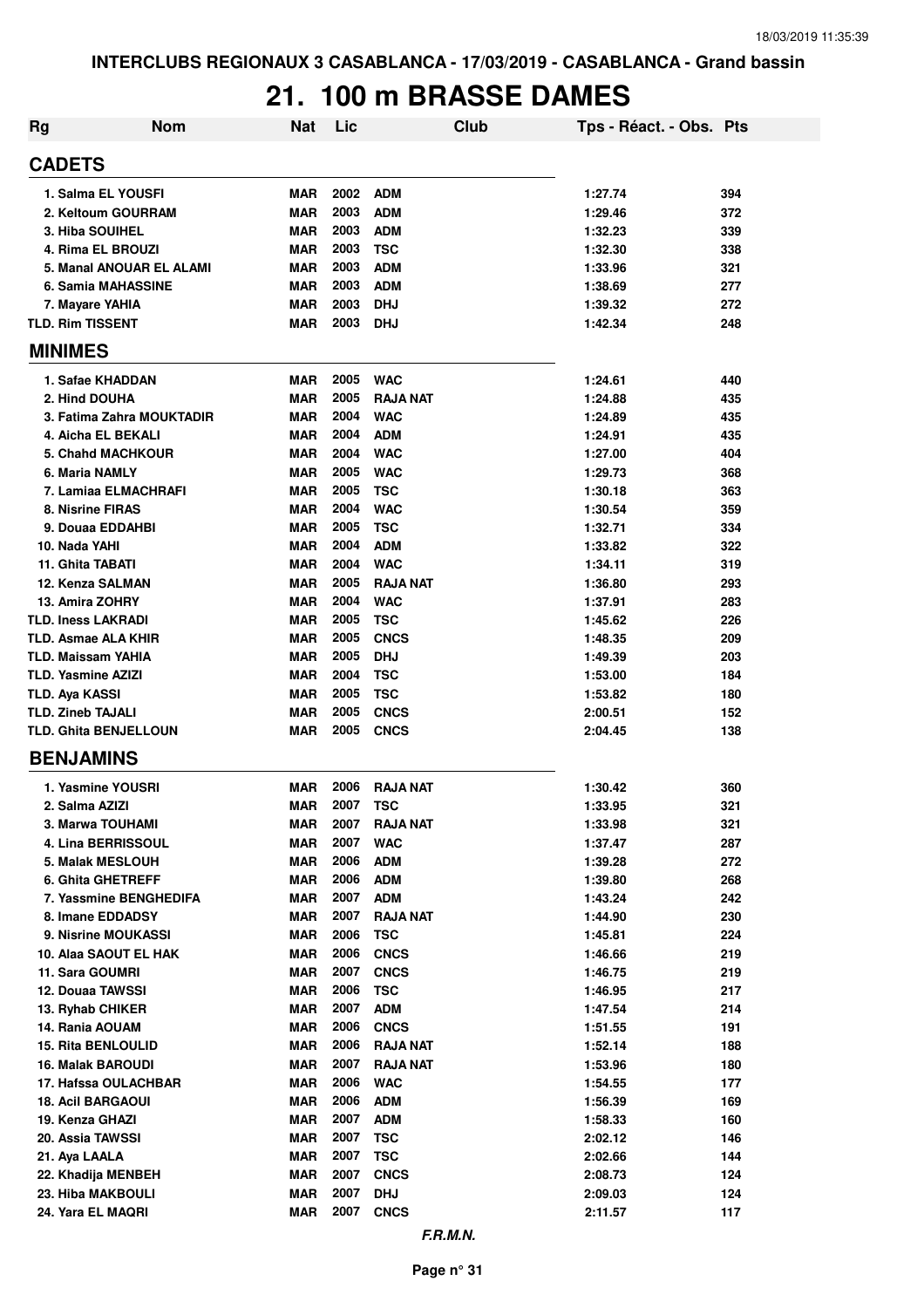# **22. 100 m BRASSE MESSIEURS**

| <b>Rg</b>                                          | <b>Nom</b>                                   | <b>Nat</b>               | Lic          | Club                       | Tps - Réact. - Obs. Pts |            |
|----------------------------------------------------|----------------------------------------------|--------------------------|--------------|----------------------------|-------------------------|------------|
| <b>JUNIORS</b>                                     |                                              |                          |              |                            |                         |            |
|                                                    | 1. Ahmed Yassine FLIYOU                      | <b>MAR</b>               | 2001         | <b>RAJA NAT</b>            | 1:11.38                 | 549        |
|                                                    | 2. Reyane ENNABTY                            | <b>MAR</b>               | 2001         | <b>ADM</b>                 | 1:16.54                 | 445        |
| <b>CADETS</b>                                      |                                              |                          |              |                            |                         |            |
| 1. Younes REDA                                     |                                              | <b>MAR</b>               | 2002         | <b>WAC</b>                 | 1:11.50                 | 546        |
| 2. Sami KIBAL                                      |                                              | <b>MAR</b>               | 2002         | <b>WAC</b>                 | 1:15.17                 | 470        |
|                                                    | <b>3. Ghali IRAQUI HOUSSEINI</b>             | <b>MAR</b>               | 2003         | <b>RAJA NAT</b>            | 1:15.38                 | 466        |
| 4. Idriss AZHAR                                    |                                              | <b>MAR</b>               | 2003         | <b>RAJA NAT</b>            | 1:16.65                 | 443        |
| 5. Ali KAMIL                                       |                                              | <b>MAR</b>               | 2002         | <b>WAC</b>                 | 1:18.32                 | 415        |
|                                                    | 6. Saad LAKHLALKI                            | <b>MAR</b>               | 2002         | <b>CSE</b>                 | 1:18.75                 | 409        |
|                                                    | 7. Youssef BENJELLOUN                        | <b>MAR</b>               | 2003         | <b>ADM</b>                 | 1:21.70                 | 366        |
|                                                    | 8. Mohamed Reda MAMI                         | <b>MAR</b>               | 2002         | <b>TSC</b>                 | 1:22.61                 | 354        |
| 9. Daoud HAYDADI                                   |                                              | <b>MAR</b><br><b>MAR</b> | 2003<br>2003 | <b>DHJ</b><br><b>TSC</b>   | 1:29.68<br>1:29.80      | 277        |
| <b>TLD. Mouad BOUSLAMTI</b>                        | 10. Houssam HOUARI                           | <b>MAR</b>               | 2003         | <b>TSC</b>                 | 1:30.20                 | 275<br>272 |
| <b>TLD. Aymane MESLOUH</b>                         |                                              | <b>MAR</b>               | 2002         | <b>ADM</b>                 | 1:31.23                 | 263        |
| <b>TLD. Fahd LAHMIDI</b>                           |                                              | <b>MAR</b>               | 2003         | <b>DHJ</b>                 | 1:41.05                 | 193        |
| <b>MINIMES</b>                                     |                                              |                          |              |                            |                         |            |
|                                                    |                                              |                          |              |                            |                         |            |
|                                                    | 1. Abdellatif HIMMECH<br>2. Soulaymane MOUJI | <b>MAR</b><br><b>MAR</b> | 2004<br>2004 | <b>TSC</b><br><b>ADM</b>   | 1:25.84                 | 315        |
| 3. Adam KHALLAD                                    |                                              | <b>MAR</b>               | 2004         | <b>TSC</b>                 | 1:27.50<br>1:27.85      | 298<br>294 |
|                                                    | 4. Rayane BOURZIK                            | <b>MAR</b>               | 2004         | <b>TSC</b>                 | 1:29.38                 | 279        |
|                                                    | 5. Mohamed EL BOUZKRI                        | <b>MAR</b>               | 2005         | <b>CNCS</b>                | 1:29.78                 | 276        |
|                                                    | 6. Mehdi ZEHNOUNI                            | <b>MAR</b>               | 2005         | <b>DHJ</b>                 | 1:31.21                 | 263        |
| 7. Mehdi BOUIRIG                                   |                                              | <b>MAR</b>               | 2004         | <b>ADM</b>                 | 1:32.62                 | 251        |
|                                                    | <b>8. Amr BENATMANE</b>                      | <b>MAR</b>               | 2005         | <b>TSC</b>                 | 1:33.90                 | 241        |
| 9. ilyas LAGSSAIBI                                 |                                              | <b>MAR</b>               | 2004         | <b>RAJA NAT</b>            | 1:34.95                 | 233        |
|                                                    | <b>TLD. Mohammed REGRAGUI</b>                | <b>MAR</b>               | 2005         | <b>CSEJL</b>               | 1:37.17                 | 217        |
|                                                    | <b>TLD. Mohamed EL BAKILI</b>                | <b>MAR</b>               | 2005         | <b>TSC</b>                 | 1:38.02                 | 212        |
| <b>TLD. Idris Rayane MJIDI</b>                     |                                              | <b>MAR</b>               | 2005         | <b>CNCS</b>                | 1:38.78                 | 207        |
| <b>TLD. Mouhssine FALIH</b>                        |                                              | <b>MAR</b>               | 2005         | <b>CSEJL</b>               | 1:38.86                 | 206        |
| <b>TLD. Hamza MAHJOUBI</b>                         |                                              | <b>MAR</b>               | 2005         | <b>CNCS</b>                | 1:40.25                 | 198        |
|                                                    | TLD. Abderrahmane EL KAOUTI                  | <b>MAR</b>               | 2004         | <b>DHJ</b>                 | 1:41.55                 | 190        |
| <b>TLD. Othmane TAHIRI</b>                         |                                              | <b>MAR</b>               | 2005         | <b>TSC</b>                 | 1:45.87                 | 168        |
| <b>TLD. Ziad HOUARI</b>                            |                                              | <b>MAR</b>               | 2005         | <b>TSC</b>                 | 1:47.51                 | 160        |
|                                                    | TLD. Abdelkoddous BOUBKERI                   | <b>MAR</b>               | 2004         | <b>TSC</b>                 | 1:49.26                 | 153        |
| <b>TLD. IIvass NORY</b><br><b>TLD. Amine NACIF</b> |                                              | <b>MAR</b><br><b>MAR</b> | 2004<br>2005 | <b>CNCS</b><br><b>CNCS</b> | 1:56.83<br>2:13.49      | 125<br>83  |
| <b>BENJAMINS</b>                                   |                                              |                          |              |                            |                         |            |
|                                                    | 1. Saif Eddine CHOUAIBI                      | <b>MAR</b>               | 2006         | <b>ADM</b>                 | 1:29.16                 | 281        |
| 2. Fadi ZOUGGARI                                   |                                              | <b>MAR</b>               | 2007         | <b>DHJ</b>                 | 1:34.37                 | 237        |
|                                                    | 3. Youssef HABBANE                           | <b>MAR</b>               | 2006         | <b>WAC</b>                 | 1:37.58                 | 215        |
| 4. Saad ELYOUSFI                                   |                                              | <b>MAR</b>               | 2006         | <b>ADM</b>                 | 1:40.68                 | 195        |
| 5. Ahmed NIDAOUI                                   |                                              | <b>MAR</b>               | 2007         | <b>WAC</b>                 | 1:40.84                 | 194        |
| 6. Yacine MINSAF                                   |                                              | <b>MAR</b>               | 2006         | <b>CNCS</b>                | 1:41.39                 | 191        |
| 7. Achraf AKIL                                     |                                              | <b>MAR</b>               | 2006         | <b>CSEJL</b>               | 1:42.15                 | 187        |
| 8. Mehdi KAMIL                                     |                                              | <b>MAR</b>               | 2006         | <b>WAC</b>                 | 1:42.68                 | 184        |
| 9. Rayane M'GHARI                                  |                                              | <b>MAR</b>               | 2007         | <b>DHJ</b>                 | 1:43.93                 | 177        |
| 10. Yahya ZAGRI                                    |                                              | <b>MAR</b>               | 2006         | <b>ADM</b>                 | 1:44.29                 | 176        |
| 11. Ali EZZAKY                                     |                                              | <b>MAR</b>               | 2007         | <b>CNCS</b>                | 1:44.81                 | 173        |
|                                                    | 12. Mohamed Amine MOKRINI                    | <b>MAR</b>               | 2006         | <b>TSC</b>                 | 1:45.96                 | 167        |
|                                                    | 13. Abdessamad BIHOUSBANE                    | <b>MAR</b>               | 2006         | <b>TSC</b>                 | 1:47.20                 | 162        |
|                                                    | 14. Adam BENMAAZOUZ                          | <b>MAR</b>               | 2006         | <b>WAC</b>                 | 1:47.58                 | 160        |
|                                                    | 15. Abderrazak ZOUHAIR                       | <b>MAR</b>               | 2007         | <b>RAJA NAT</b>            | 1:47.79                 | 159        |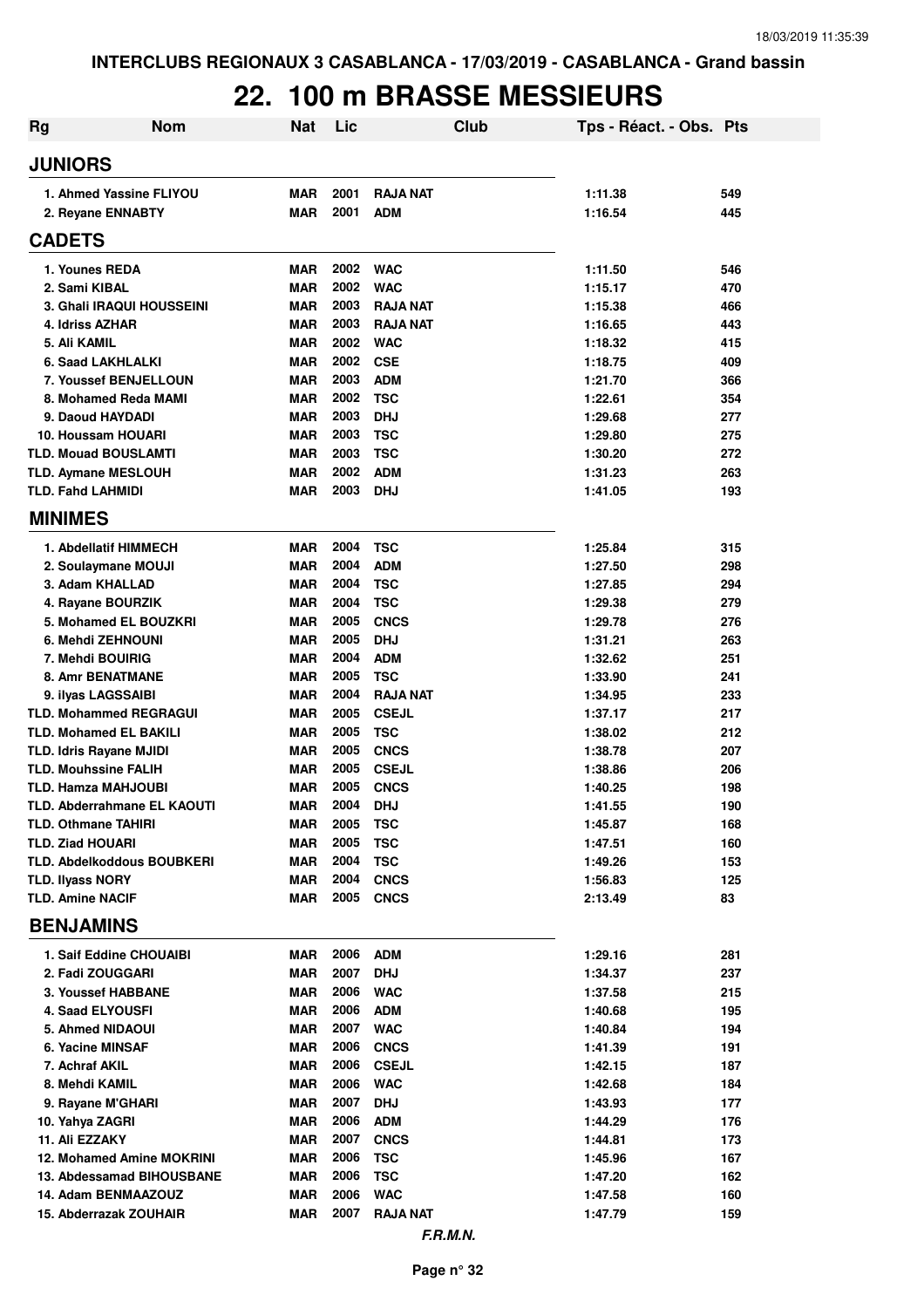### **22. 100 m BRASSE MESSIEURS**

| Rg                          | <b>Nom</b> | <b>Nat</b> | Lic  |                 | Club | Tps - Réact. - Obs. Pts |     |
|-----------------------------|------------|------------|------|-----------------|------|-------------------------|-----|
| <b>BENJAMINS</b>            |            |            |      |                 |      |                         |     |
| <b>16. Ismail LAGSSAIBI</b> |            | <b>MAR</b> | 2007 | <b>RAJA NAT</b> |      | 1:48.11                 | 158 |
| 17. Badr BICHARA            |            | <b>MAR</b> | 2007 | <b>RAJA NAT</b> |      | 1:48.51                 | 156 |
| <b>18. Ali MAAROUF</b>      |            | <b>MAR</b> | 2006 | <b>RAJA NAT</b> |      | 1:48.76                 | 155 |
| 19. Elmehdi HOUIRICH        |            | <b>MAR</b> | 2007 | <b>DHJ</b>      |      | 1:49.02                 | 154 |
| 20. Yasser MAHLI            |            | <b>MAR</b> | 2006 | <b>RAJA NAT</b> |      | 1:49.84                 | 150 |
| 21. Adam SAMMANI            |            | <b>MAR</b> | 2006 | <b>CSE</b>      |      | 1:49.90                 | 150 |
| 22. Soufiane MENBEH         |            | <b>MAR</b> | 2006 | <b>CNCS</b>     |      | 1:50.12                 | 149 |
| 23. Adam FALIH              |            | <b>MAR</b> | 2007 | <b>CSEJL</b>    |      | 1:52.58                 | 140 |
| 24. Othman ZIANE            |            | <b>MAR</b> | 2007 | <b>CNCS</b>     |      | 1:54.57                 | 132 |
| 25. Mohamed KELLA           |            | <b>MAR</b> | 2007 | <b>ADM</b>      |      | 1:54.62                 | 132 |
| 26. Abdelghafour ZOJAJI     |            | <b>MAR</b> | 2007 | <b>CSEJL</b>    |      | 1:55.15                 | 130 |
| 27. Yahya ELKHATIBI         |            | <b>MAR</b> | 2006 | <b>DHJ</b>      |      | 1:55.88                 | 128 |
| 28. Adam TIMOUYASSE         |            | <b>MAR</b> | 2006 | <b>DHJ</b>      |      | 2:01.27                 | 112 |
| 29. Moslim SAGHIR           |            | <b>MAR</b> | 2007 | <b>CNCS</b>     |      | 2:03.20                 | 106 |
| 30. Ayoub MOUFDI            |            | <b>MAR</b> | 2006 | <b>CNCS</b>     |      | 2:05.14                 | 101 |
| 31. Haytham BENKARROUM      |            | <b>MAR</b> | 2007 | <b>TSC</b>      |      | 2:05.20                 | 101 |
| 32. Imad ZOUAKI             |            | <b>MAR</b> | 2007 | <b>DHJ</b>      |      | 2:05.77                 | 100 |
| 33. Abdelmouiz FADEL        |            | <b>MAR</b> | 2007 | <b>CNCS</b>     |      | 2:06.87                 | 97  |
| 34. Omar EZZOUBI            |            | <b>MAR</b> | 2006 | <b>CNCS</b>     |      | 2:09.79                 | 91  |
| <b>35. Nouh BENTOUILA</b>   |            | <b>MAR</b> | 2007 | <b>CSEJL</b>    |      | 2:21.67                 | 70  |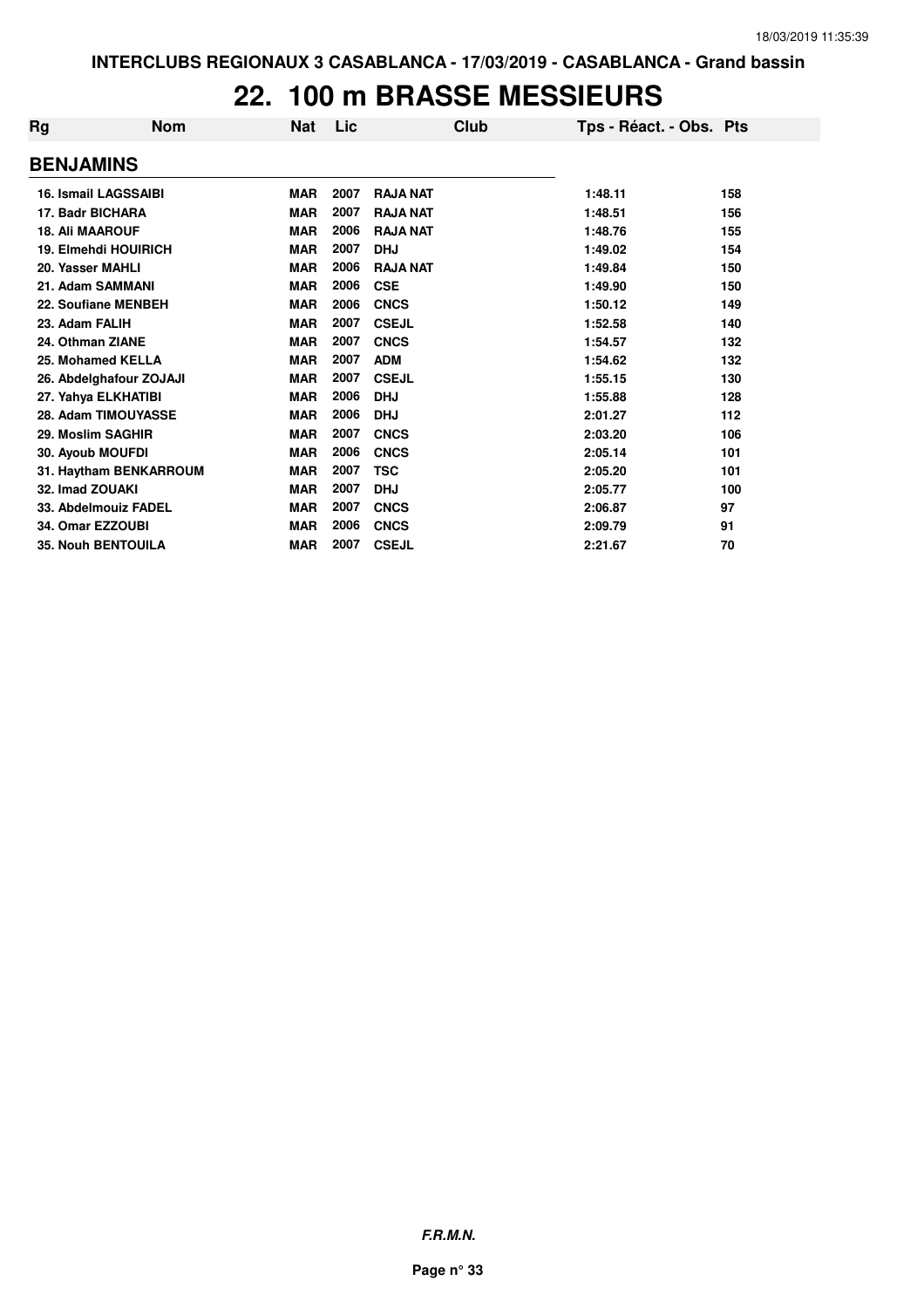## **23. 200 m BRASSE DAMES**

| <b>Rg</b>                 | <b>Nom</b>                | <b>Nat</b> | Lic  | Club            | Tps - Réact. - Obs. Pts |     |
|---------------------------|---------------------------|------------|------|-----------------|-------------------------|-----|
| <b>CADETS</b>             |                           |            |      |                 |                         |     |
|                           | 1. Salma EL YOUSFI        | <b>MAR</b> | 2002 | <b>ADM</b>      | 3:10.43                 | 389 |
|                           | 2. Manal ANOUAR EL ALAMI  | <b>MAR</b> | 2003 | <b>ADM</b>      | 3:27.18                 | 302 |
| <b>MINIMES</b>            |                           |            |      |                 |                         |     |
|                           | 1. Fatima Zahra MOUKTADIR | <b>MAR</b> | 2004 | <b>WAC</b>      | 3:06.78                 | 413 |
| 2. Maria NAMLY            |                           | <b>MAR</b> | 2005 | <b>WAC</b>      | 3:11.66                 | 382 |
| 3. Nisrine FIRAS          |                           | <b>MAR</b> | 2004 | <b>WAC</b>      | 3:21.36                 | 329 |
| 4. Nada YAHI              |                           | <b>MAR</b> | 2004 | <b>ADM</b>      | 3:28.03                 | 299 |
| 5. Amira ZOHRY            |                           | <b>MAR</b> | 2004 | <b>WAC</b>      | 3:30.63                 | 288 |
| <b>TLD. Iness LAKRADI</b> |                           | <b>MAR</b> | 2005 | <b>TSC</b>      | 3:41.28                 | 248 |
| <b>BENJAMINS</b>          |                           |            |      |                 |                         |     |
|                           | 1. Yassmine DRAYEF        | <b>MAR</b> | 2006 | <b>ADM</b>      | 3:06.23                 | 416 |
|                           | 2. Camelia AMRANI         | <b>MAR</b> | 2006 | <b>TSC</b>      | 3:15.94                 | 357 |
| 3. Salma AZIZI            |                           | <b>MAR</b> | 2007 | <b>TSC</b>      | 3:20.64                 | 333 |
|                           | 4. Kawtar MIRHLAMI        | <b>MAR</b> | 2007 | <b>DHJ</b>      | 3:28.01                 | 299 |
|                           | 5. Lina BERRISSOUL        | <b>MAR</b> | 2007 | <b>WAC</b>      | 3:29.17                 | 294 |
|                           | 6. Yassmine BENGHEDIFA    | <b>MAR</b> | 2007 | <b>ADM</b>      | 3:32.66                 | 279 |
| 7. Rihab ZARGANI          |                           | <b>MAR</b> | 2006 | <b>CNCS</b>     | 3:35.92                 | 267 |
|                           | 8. Imane EDDADSY          | <b>MAR</b> | 2007 | <b>RAJA NAT</b> | 3:38.93                 | 256 |
|                           | 9. Nada MOSSADDIK         | <b>MAR</b> | 2006 | <b>CNCS</b>     | 3:42.55                 | 244 |
| 10. Rania AOUAM           |                           | <b>MAR</b> | 2006 | <b>CNCS</b>     | 4:01.24                 | 191 |
| 11. Assia TAWSSI          |                           | <b>MAR</b> | 2007 | TSC             | 4:35.09                 | 129 |

**F.R.M.N.**

**Page n° 34**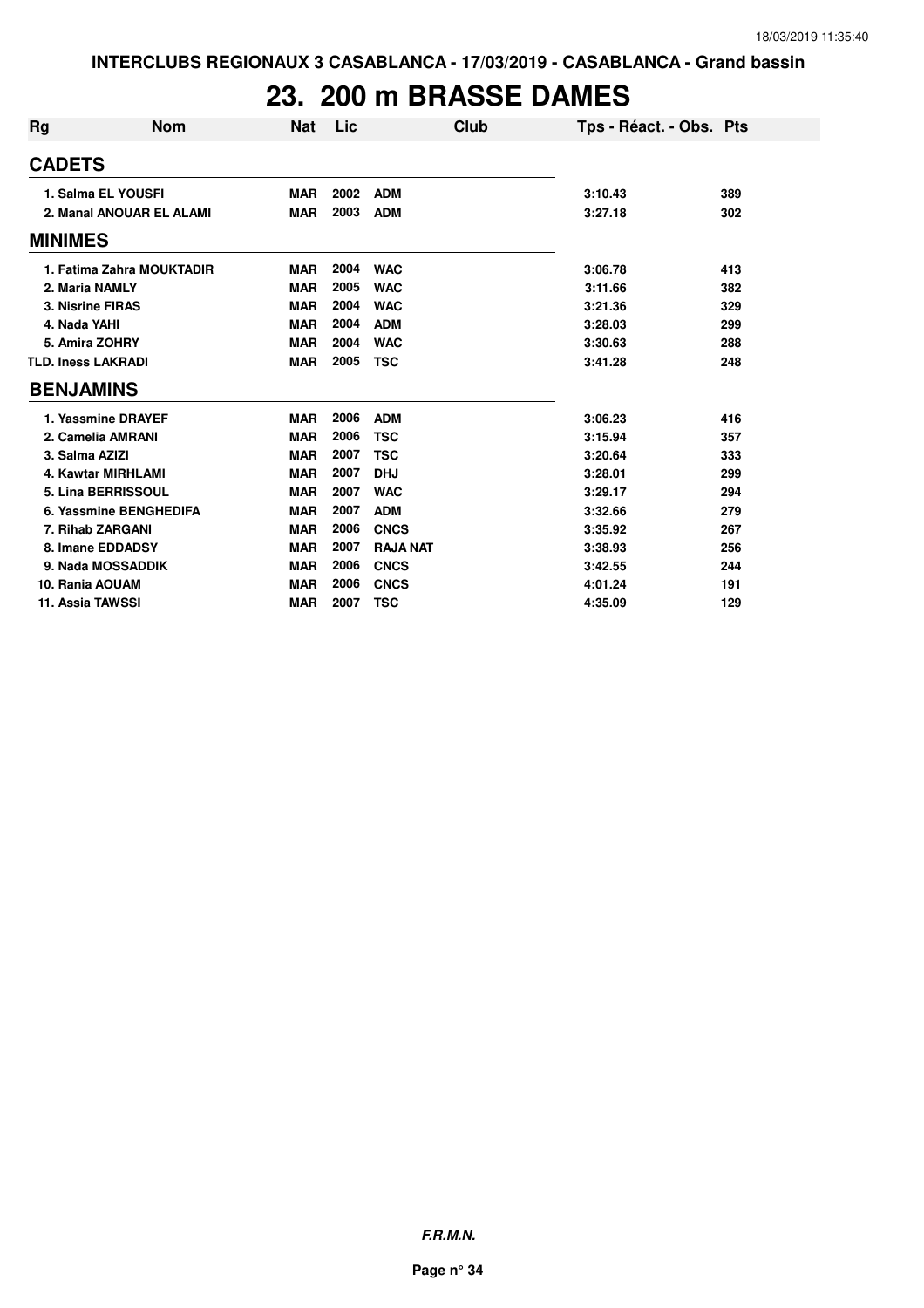# **24. 200 m BRASSE MESSIEURS**

| <b>Rg</b>                          | <b>Nom</b>                | <b>Nat</b> | Lic  | <b>Club</b>     | Tps - Réact. - Obs. Pts |     |
|------------------------------------|---------------------------|------------|------|-----------------|-------------------------|-----|
| <b>SENIORS</b>                     |                           |            |      |                 |                         |     |
| 1. Almehdi EL BOUHTOURI            |                           | <b>MAR</b> | 1995 | <b>RAJA NAT</b> | 2:48.38                 | 429 |
| <b>JUNIORS</b>                     |                           |            |      |                 |                         |     |
| 1. Reyane ENNABTY                  |                           | MAR        | 2001 | <b>ADM</b>      | 2:52.22                 | 401 |
| <b>CADETS</b>                      |                           |            |      |                 |                         |     |
| 1. Azzedine EL BADRE               |                           | <b>MAR</b> | 2003 | <b>CSE</b>      | 2:44.77                 | 458 |
| 2. Sami KIBAL                      |                           | <b>MAR</b> | 2002 | <b>WAC</b>      | 2:44.91                 | 456 |
| 3. Ghali IRAQUI HOUSSEINI          |                           | <b>MAR</b> | 2003 | <b>RAJA NAT</b> | 2:45.28                 | 453 |
| <b>4. Youssef BENJELLOUN</b>       |                           | <b>MAR</b> | 2003 | <b>ADM</b>      | 2:59.62                 | 353 |
| 5. Houssam HOUARI                  |                           | <b>MAR</b> | 2003 | <b>TSC</b>      | 3:10.70                 | 295 |
| <b>TLD. Mouad BOUSLAMTI</b>        |                           | <b>MAR</b> | 2003 | <b>TSC</b>      | 3:20.34                 | 254 |
| <b>MINIMES</b>                     |                           |            |      |                 |                         |     |
| 1. Abdellatif HIMMECH              |                           | <b>MAR</b> | 2004 | <b>TSC</b>      | 3:06.54                 | 315 |
| 2. Adam KHALLAD                    |                           | <b>MAR</b> | 2004 | <b>TSC</b>      | 3:07.24                 | 312 |
|                                    | 3. Mohamed Amine HAMDAOUI | <b>MAR</b> | 2004 | <b>TSC</b>      | 3:11.67                 | 290 |
| <b>TLD. Othmane CHADIDE</b>        |                           | <b>MAR</b> | 2005 | <b>CSE</b>      | 3:31.35                 | 217 |
| <b>TLD. Taha MAFTAH EL KASSIMY</b> |                           | <b>MAR</b> | 2005 | <b>ADM</b>      | 3:47.93                 | 173 |
| <b>BENJAMINS</b>                   |                           |            |      |                 |                         |     |
| 1. Mohamed MALKI                   |                           | <b>MAR</b> | 2007 | <b>WAC</b>      | 3:17.33                 | 266 |
| 2. Saad ELYOUSFI                   |                           | <b>MAR</b> | 2006 | <b>ADM</b>      | 3:28.33                 | 226 |
| 3. Youssef HABBANE                 |                           | <b>MAR</b> | 2006 | <b>WAC</b>      | 3:31.77                 | 215 |
| 4. Rayane M'GHARI                  |                           | <b>MAR</b> | 2007 | <b>DHJ</b>      | 3:35.37                 | 205 |
| 5. Abdessamad BIHOUSBANE           |                           | <b>MAR</b> | 2006 | <b>TSC</b>      | 3:39.46                 | 193 |
| 6. Mehdi KAMIL                     |                           | <b>MAR</b> | 2006 | <b>WAC</b>      | 3:44.55                 | 180 |
| 7. Yacine MINSAF                   |                           | <b>MAR</b> | 2006 | <b>CNCS</b>     | 3:45.86                 | 177 |
| 8. Ziad BOURAOUD                   |                           | <b>MAR</b> | 2007 | <b>RAJA NAT</b> | 4:04.01                 | 141 |
| 9. Diyaa LAFKIHI                   |                           | <b>MAR</b> | 2007 | <b>TSC</b>      | 4:12.50                 | 127 |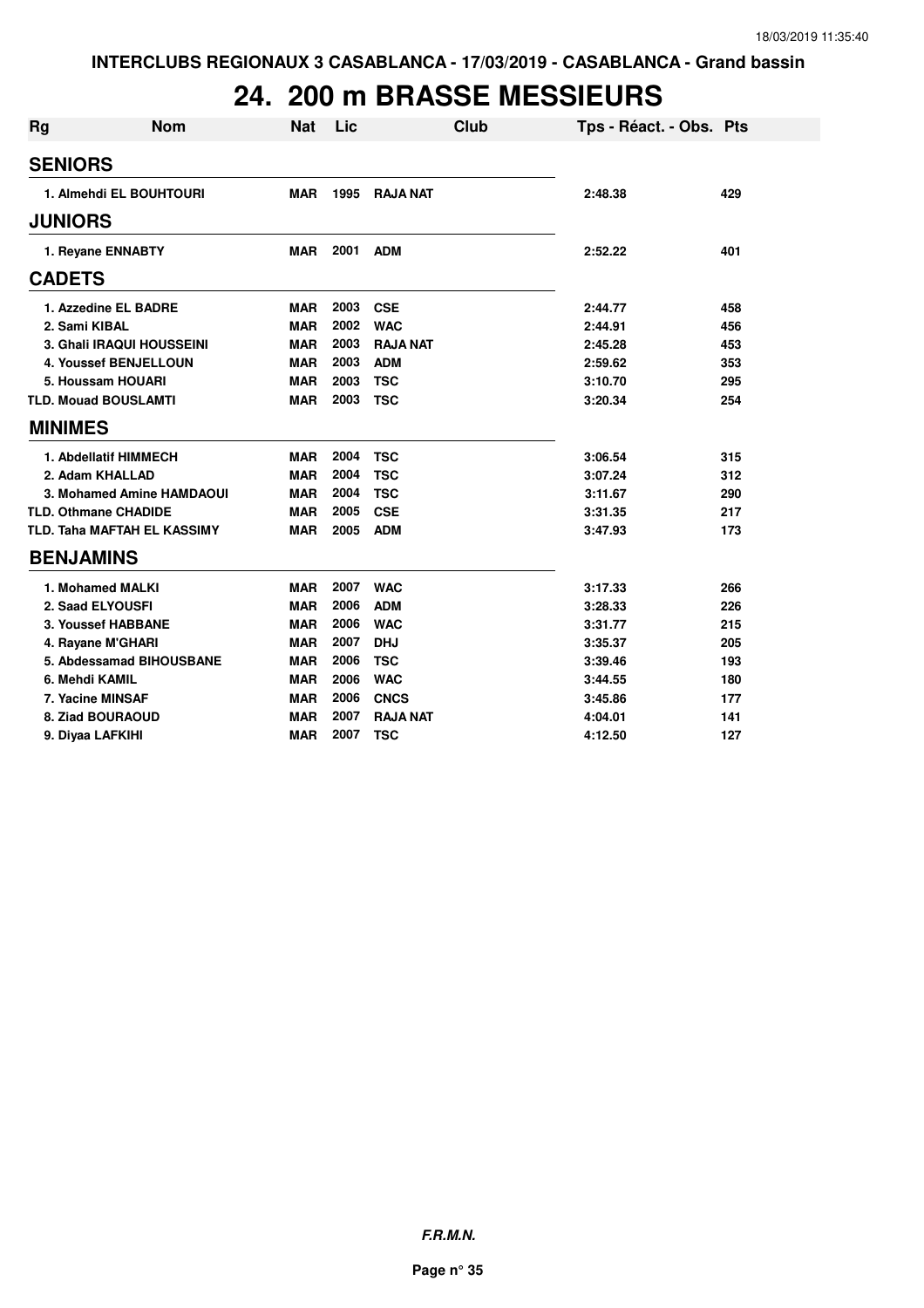### **25. 50 m PAPILLON DAMES**

| <b>Rg</b> | <b>Nom</b>                 | <b>Nat</b> | Lic  | <b>Club</b>     | Tps - Réact. - Obs. Pts |     |
|-----------|----------------------------|------------|------|-----------------|-------------------------|-----|
|           | <b>CADETS</b>              |            |      |                 |                         |     |
|           | 1. Hiba SOUIHEL            | <b>MAR</b> | 2003 | <b>ADM</b>      | 32.40                   | 428 |
|           | 2. Rim BOUJNANE            | <b>MAR</b> | 2003 | <b>CSE</b>      | 33.80                   | 377 |
|           | 3. Nora RGUIB              | <b>MAR</b> | 2003 | <b>ADM</b>      | 34.42                   | 357 |
|           | 4. Hafssa AMMOUMOU         | MAR        | 2003 | <b>ADM</b>      | 36.00                   | 312 |
|           | <b>TLD. Ranya DOUK</b>     | <b>MAR</b> | 2003 | <b>DHJ</b>      | 51.00                   | 109 |
|           | <b>MINIMES</b>             |            |      |                 |                         |     |
|           | 1. Ghita TABATI            | <b>MAR</b> | 2004 | <b>WAC</b>      | 33.94                   | 373 |
|           | 2. Nada JALAL              | <b>MAR</b> | 2004 | <b>RAJA NAT</b> | 34.13                   | 366 |
|           | 3. Douaa EDDAHBI           | <b>MAR</b> | 2005 | <b>TSC</b>      | 34.60                   | 352 |
|           | 4. Ibtissam RACHID         | <b>MAR</b> | 2004 | <b>RAJA NAT</b> | 34.84                   | 344 |
|           | 5. Sara MAKY               | <b>MAR</b> | 2004 | <b>TSC</b>      | 36.18                   | 307 |
|           | 6. Ines EL AZHAR           | <b>MAR</b> | 2004 | <b>TSC</b>      | 36.48                   | 300 |
|           | 7. Fatima Zahra MOUKTADIR  | <b>MAR</b> | 2004 | <b>WAC</b>      | 37.34                   | 280 |
|           | 8. Maria NAMLY             | <b>MAR</b> | 2005 | <b>WAC</b>      | 37.56                   | 275 |
|           | 9. Yassmine LABYAD         | <b>MAR</b> | 2005 | <b>CSE</b>      | 39.72                   | 232 |
|           | 10. Salma BOULAHIA         | <b>MAR</b> | 2005 | <b>CNCS</b>     | 40.89                   | 213 |
|           | <b>TLD. Hiba MALKI</b>     | <b>MAR</b> | 2005 | <b>WAC</b>      | 44.14                   | 169 |
|           | <b>TLD. Zineb RAMLI</b>    | <b>MAR</b> | 2005 | <b>TSC</b>      | 44.42                   | 166 |
|           | <b>TLD. Aya KASSI</b>      | <b>MAR</b> | 2005 | <b>TSC</b>      | 45.28                   | 157 |
|           | <b>TLD. Douaa HANAFI</b>   | <b>MAR</b> | 2005 | <b>CNCS</b>     | 46.38                   | 146 |
|           |                            |            |      |                 |                         |     |
|           | <b>BENJAMINS</b>           |            |      |                 |                         |     |
|           | 1. Camelia AMRANI          | <b>MAR</b> | 2006 | <b>TSC</b>      | 33.65                   | 382 |
|           | 2. Yasmine YOUSRI          | <b>MAR</b> | 2006 | <b>RAJA NAT</b> | 34.37                   | 359 |
|           | 3. Rim KARIMI              | <b>MAR</b> | 2007 | <b>WAC</b>      | 36.69                   | 295 |
|           | 4. Salma EL YOUSFI         | <b>MAR</b> | 2007 | <b>RAJA NAT</b> | 37.24                   | 282 |
|           | 5. Malak MESLOUH           | <b>MAR</b> | 2006 | <b>ADM</b>      | 37.47                   | 277 |
|           | 6. Zainab IDRISSI          | <b>MAR</b> | 2007 | <b>CNCS</b>     | 38.52                   | 255 |
|           | 7. Marwa TOUHAMI           | <b>MAR</b> | 2007 | <b>RAJA NAT</b> | 38.56                   | 254 |
|           | 8. Israa LAHLAISSI         | <b>MAR</b> | 2006 | <b>TSC</b>      | 38.64                   | 252 |
|           | 9. Hajar LAHLAISSI         | <b>MAR</b> | 2007 | <b>TSC</b>      | 39.49                   | 236 |
|           | 10. Yassmine BENGHEDIFA    | <b>MAR</b> | 2007 | <b>ADM</b>      | 40.34                   | 222 |
|           | 11. Kamilia ATIF           | <b>MAR</b> | 2007 | <b>TSC</b>      | 40.59                   | 218 |
|           | <b>12. Lina BERRISSOUL</b> | <b>MAR</b> | 2007 | <b>WAC</b>      | 41.50                   | 204 |
|           | 13. Nada MOSSADDIK         | <b>MAR</b> | 2006 | <b>CNCS</b>     | 42.44                   | 190 |
|           | <b>14. Lina EL OUADIH</b>  | <b>MAR</b> | 2006 | <b>RAJA NAT</b> | 42.79                   | 186 |
|           | 15. Aya LAALA              | <b>MAR</b> | 2007 | <b>TSC</b>      | 44.67                   | 163 |
|           | <b>16. Rita BENLOULID</b>  | <b>MAR</b> | 2006 | <b>RAJA NAT</b> | 44.72                   | 163 |
|           | 17. Ghita GHETREFF         | <b>MAR</b> | 2006 | <b>ADM</b>      | 44.87                   | 161 |
|           | 18. Imane EDDADSY          | <b>MAR</b> | 2007 | <b>RAJA NAT</b> | 45.22                   | 157 |
|           | <b>19. Acil BARGAOUI</b>   | <b>MAR</b> | 2006 | <b>ADM</b>      | 46.07                   | 149 |
|           | 20. Marwa ELBASSITY        | <b>MAR</b> | 2007 | <b>TSC</b>      | 48.49                   | 127 |
|           | 21. Nisrine MOUKASSI       | <b>MAR</b> | 2006 | <b>TSC</b>      | 50.73                   | 111 |
|           | 22. Soulafa CHAKIB         | <b>MAR</b> | 2006 | <b>TSC</b>      | 51.57                   | 106 |
|           | 23. Khadija BADAINE        | <b>MAR</b> | 2007 | <b>ADM</b>      | 53.38                   | 95  |
|           | 24. Khadija MENBEH         | <b>MAR</b> | 2007 | <b>CNCS</b>     | 53.87                   | 93  |
|           |                            |            |      |                 |                         |     |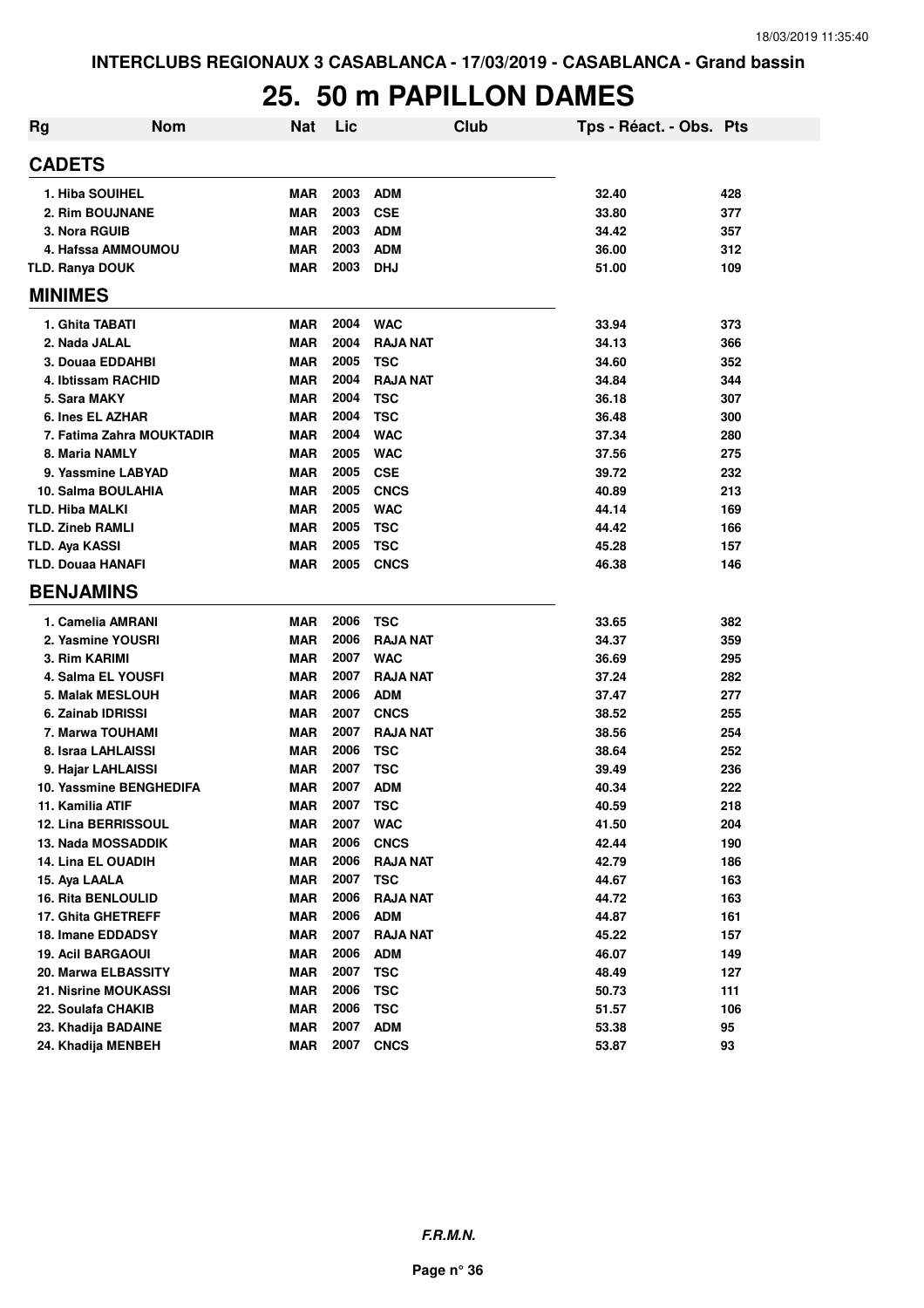# **26. 50 m PAPILLON MESSIEURS**

| Rg                         | <b>Nom</b>                                                | <b>Nat</b>               | Lic          | <b>Club</b>              | Tps - Réact. - Obs. Pts |            |
|----------------------------|-----------------------------------------------------------|--------------------------|--------------|--------------------------|-------------------------|------------|
| <b>SENIORS</b>             |                                                           |                          |              |                          |                         |            |
|                            | 1. Mohamed OUAHMID                                        | <b>MAR</b>               | 1998         | <b>ADM</b>               | 27.88                   | 521        |
|                            | 2. Oussama ZEHNOUNI                                       | <b>MAR</b>               | 1998         | <b>RAJA NAT</b>          | 28.54                   | 485        |
| 3. Hamza EZZAHER           |                                                           | <b>MAR</b>               | 1998         | <b>ADM</b>               | 30.72                   | 389        |
| <b>JUNIORS</b>             |                                                           |                          |              |                          |                         |            |
|                            |                                                           |                          |              |                          |                         |            |
| 1. nizar BANSAR            |                                                           | <b>MAR</b>               | 2001         | <b>RAJA NAT</b>          | 29.88                   | 423        |
|                            | 2. Mohammed HAFIANE                                       | <b>MAR</b>               | 2000         | <b>DHJ</b>               | 32.29                   | 335        |
|                            | <b>TLD. Mohamed ELOUKKAIL</b>                             | <b>MAR</b>               | 2000         | <b>OUM RABII</b>         | 38.49                   | 197        |
| <b>CADETS</b>              |                                                           |                          |              |                          |                         |            |
|                            | 1. Abdelmoughit MAMDOUH                                   | <b>MAR</b>               | 2002         | <b>ADM</b>               | 28.28                   | 499        |
| 2. Adam ZIANE              |                                                           | <b>MAR</b>               | 2002         | <b>WAC</b>               | 28.51                   | 487        |
| 3. Sami KIBAL              |                                                           | <b>MAR</b>               | 2002         | <b>WAC</b>               | 28.58                   | 483        |
|                            | 4. Mohammed CHAFFAA                                       | <b>MAR</b>               | 2003         | <b>CSE</b>               | 29.27                   | 450        |
|                            | 5. Oussama ELMAHBOUBI                                     | <b>MAR</b>               | 2002         | <b>ADM</b>               | 29.70                   | 430        |
| 6. Aymane MESLOUH          |                                                           | <b>MAR</b>               | 2002         | <b>ADM</b>               | 30.03                   | 416        |
| 7. Houssam HOUARI          |                                                           | <b>MAR</b>               | 2003         | <b>TSC</b>               | 30.10                   | 414        |
| 8. El Mehdi LAANAYA        |                                                           | <b>MAR</b>               | 2003         | <b>TSC</b>               | 31.29                   | 368        |
| 9. Fahd LAHMIDI            |                                                           | <b>MAR</b>               | 2003         | <b>DHJ</b>               | 34.42                   | 276        |
| 10. Sami DEFAA             |                                                           | <b>MAR</b>               | 2003         | <b>RAJA NAT</b>          | 36.52                   | 231        |
| <b>MINIMES</b>             |                                                           |                          |              |                          |                         |            |
|                            | 1. Mohamed Badr OUAMMOU                                   | <b>MAR</b>               | 2004         | <b>WAC</b>               | 29.23                   | 452        |
|                            | 2. Mohamed EL BOUZKRI                                     | <b>MAR</b>               | 2005         | <b>CNCS</b>              | 31.90                   | 347        |
|                            | 3. Yassine HASSOUNE                                       | <b>MAR</b>               | 2004         | <b>CNCS</b>              | 31.98                   | 345        |
|                            | 4. Soulaymane MOUJI                                       | <b>MAR</b>               | 2004         | <b>ADM</b>               | 32.80                   | 319        |
| 5. Younes LAALA            |                                                           | <b>MAR</b>               | 2004         | <b>TSC</b>               | 33.12                   | 310        |
| <b>6. Amr BENATMANE</b>    |                                                           | <b>MAR</b>               | 2005         | <b>TSC</b>               | 33.36                   | 304        |
| 7. Ilyas LARABI            |                                                           | <b>MAR</b>               | 2004         | <b>TSC</b>               | 33.81                   | 292        |
| 8. Saad BOUKIOUD           |                                                           | <b>MAR</b>               | 2004         | <b>CNCS</b>              | 33.92                   | 289        |
| 9. Ismail KASSI            |                                                           | <b>MAR</b>               | 2004         | <b>TSC</b>               | 34.63                   | 271        |
| <b>10. Mohamed RAFILI</b>  |                                                           | <b>MAR</b>               | 2004         | <b>RAJA NAT</b>          | 35.00                   | 263        |
| 11. Wahb EL ATLASSI        |                                                           | <b>MAR</b>               | 2004         | <b>CNCS</b>              | 35.02                   | 262        |
| 12. Achraf AOUAM           |                                                           | <b>MAR</b>               | 2004         | <b>CNCS</b>              | 36.40                   | 234        |
|                            | 13. Abderrahmane EL KAOUTI<br><b>14. Mohammed MEDIANE</b> | MAR                      | 2004<br>2005 | <b>DHJ</b><br><b>ADM</b> | 36.56                   | 231        |
| <b>15. Mehdi ZEHNOUNI</b>  |                                                           | <b>MAR</b><br><b>MAR</b> | 2005         | <b>DHJ</b>               | 37.20<br>38.03          | 219<br>205 |
|                            | 16. Amine EL BOUZAIDI                                     | <b>MAR</b>               | 2004         | <b>TSC</b>               | 39.12                   | 188        |
| 17. Othmane CHADIDE        |                                                           | <b>MAR</b>               | 2005         | <b>CSE</b>               | 39.25                   | 186        |
| <b>18. Ilyass BOUCHTI</b>  |                                                           | <b>MAR</b>               | 2004         | <b>TSC</b>               | 40.96                   | 164        |
| <b>TLD. Ziad HOUARI</b>    |                                                           | <b>MAR</b>               | 2005         | <b>TSC</b>               | 41.03                   | 163        |
| <b>TLD. Mohamed QUITAR</b> |                                                           | <b>MAR</b>               | 2005         | <b>ADM</b>               | 45.22                   | 122        |
| <b>BENJAMINS</b>           |                                                           |                          |              |                          |                         |            |
|                            | 1. Saif Eddine CHOUAIBI                                   | MAR                      | 2006         | <b>ADM</b>               | 35.63                   | 249        |
| 2. Mohamed MALKI           |                                                           | <b>MAR</b>               | 2007         | <b>WAC</b>               | 35.95                   | 242        |
|                            | 3. Abdarahman SERHIR                                      | <b>MAR</b>               | 2006         | <b>RAJA NAT</b>          | 36.56                   | 231        |
| 4. Yahya ZAGRI             |                                                           | <b>MAR</b>               | 2006         | <b>ADM</b>               | 37.04                   | 222        |
|                            | 5. Ahmed Rayane NAMLY                                     | <b>MAR</b>               | 2007         | <b>WAC</b>               | 37.05                   | 221        |
|                            | 6. Ismail EL BOUZKRI                                      | <b>MAR</b>               | 2007         | <b>CNCS</b>              | 38.16                   | 203        |
| 7. Fadi ZOUGGARI           |                                                           | <b>MAR</b>               | 2007         | <b>DHJ</b>               | 38.24                   | 201        |
| 8. Yasser MAHLI            |                                                           | <b>MAR</b>               | 2006         | <b>RAJA NAT</b>          | 38.57                   | 196        |
|                            | 9. Elmehdi HOUIRICH                                       | <b>MAR</b>               | 2007         | <b>DHJ</b>               | 38.78                   | 193        |
| 10. Ziad BOURAOUD          |                                                           | <b>MAR</b>               | 2007         | <b>RAJA NAT</b>          | 38.84                   | 192        |
|                            | 11. Mohamed Taha BOUCHANE                                 | <b>MAR</b>               | 2006         | <b>ADM</b>               | 40.75                   | 166        |
|                            |                                                           |                          |              |                          |                         |            |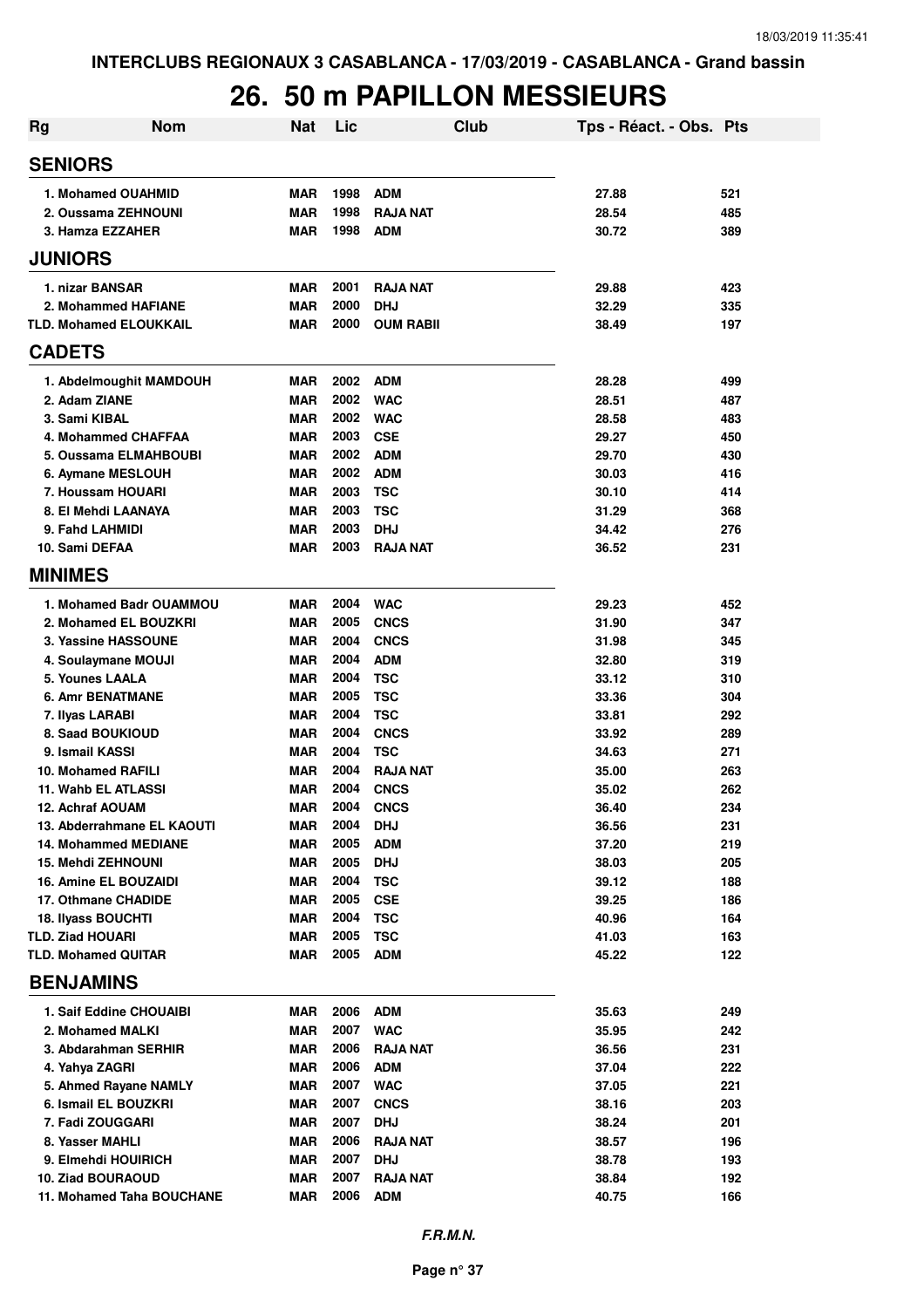### **26. 50 m PAPILLON MESSIEURS**

| Rg | <b>Nom</b>                      | <b>Nat</b> | Lic  | Club         | Tps - Réact. - Obs. Pts |     |
|----|---------------------------------|------------|------|--------------|-------------------------|-----|
|    | <b>BENJAMINS</b>                |            |      |              |                         |     |
|    | 12. Mohammed Reda DAKOUANE      | <b>MAR</b> | 2006 | <b>CSE</b>   | 42.07                   | 151 |
|    | 13. Youssef YAHI                | <b>MAR</b> | 2006 | <b>ADM</b>   | 43.13                   | 140 |
|    | 14. Mohamed Adam DOUKKALI KACHI | <b>MAR</b> | 2006 | <b>DHJ</b>   | 43.58                   | 136 |
|    | <b>15. Achraf BOUJNANE</b>      | <b>MAR</b> | 2006 | <b>CSE</b>   | 43.68                   | 135 |
|    | 16. Adam SAMMANI                | <b>MAR</b> | 2006 | <b>CSE</b>   | 43.84                   | 133 |
|    | 17. Ibrahim AIT ZOULET          | <b>MAR</b> | 2006 | <b>CSEJL</b> | 43.92                   | 133 |
|    | 18. Yacine MINSAF               | <b>MAR</b> | 2006 | <b>CNCS</b>  | 44.45                   | 128 |
|    | 19. Rayane M'GHARI              | <b>MAR</b> | 2007 | <b>DHJ</b>   | 44.48                   | 128 |
|    | 20. Yahya ELKHATIBI             | <b>MAR</b> | 2006 | <b>DHJ</b>   | 44.51                   | 128 |
|    | 21. Yassir BAZZINE              | <b>MAR</b> | 2007 | <b>CNCS</b>  | 44.73                   | 126 |
|    | 22. Haitam KHIALI               | <b>MAR</b> | 2006 | <b>CNCS</b>  | 46.44                   | 112 |
|    | 23. Adam BENMAAZOUZ             | <b>MAR</b> | 2006 | <b>WAC</b>   | 46.51                   | 112 |
|    | 24. Diyaa LAFKIHI               | <b>MAR</b> | 2007 | <b>TSC</b>   | 47.52                   | 105 |
|    | 25. Soufiane MENBEH             | <b>MAR</b> | 2006 | <b>CNCS</b>  | 47.81                   | 103 |
|    | 26. Rayane LARABI               | <b>MAR</b> | 2007 | <b>TSC</b>   | 48.42                   | 99  |
|    | 27. Abdelmouiz FADEL            | <b>MAR</b> | 2007 | <b>CNCS</b>  | 48.83                   | 96  |
|    | 28. Ahmed Amine BELABBES        | <b>MAR</b> | 2006 | <b>DHJ</b>   | 50.73                   | 86  |
|    | 29. Abdelghafour ZOJAJI         | <b>MAR</b> | 2007 | <b>CSEJL</b> | 52.79                   | 76  |
|    | 30. Abdelmajid NAJAH            | <b>MAR</b> | 2007 | <b>CNCS</b>  | 54.44                   | 69  |
|    | <b>31. Nouh BENTOUILA</b>       | <b>MAR</b> | 2007 | <b>CSEJL</b> | 1:08.20                 | 35  |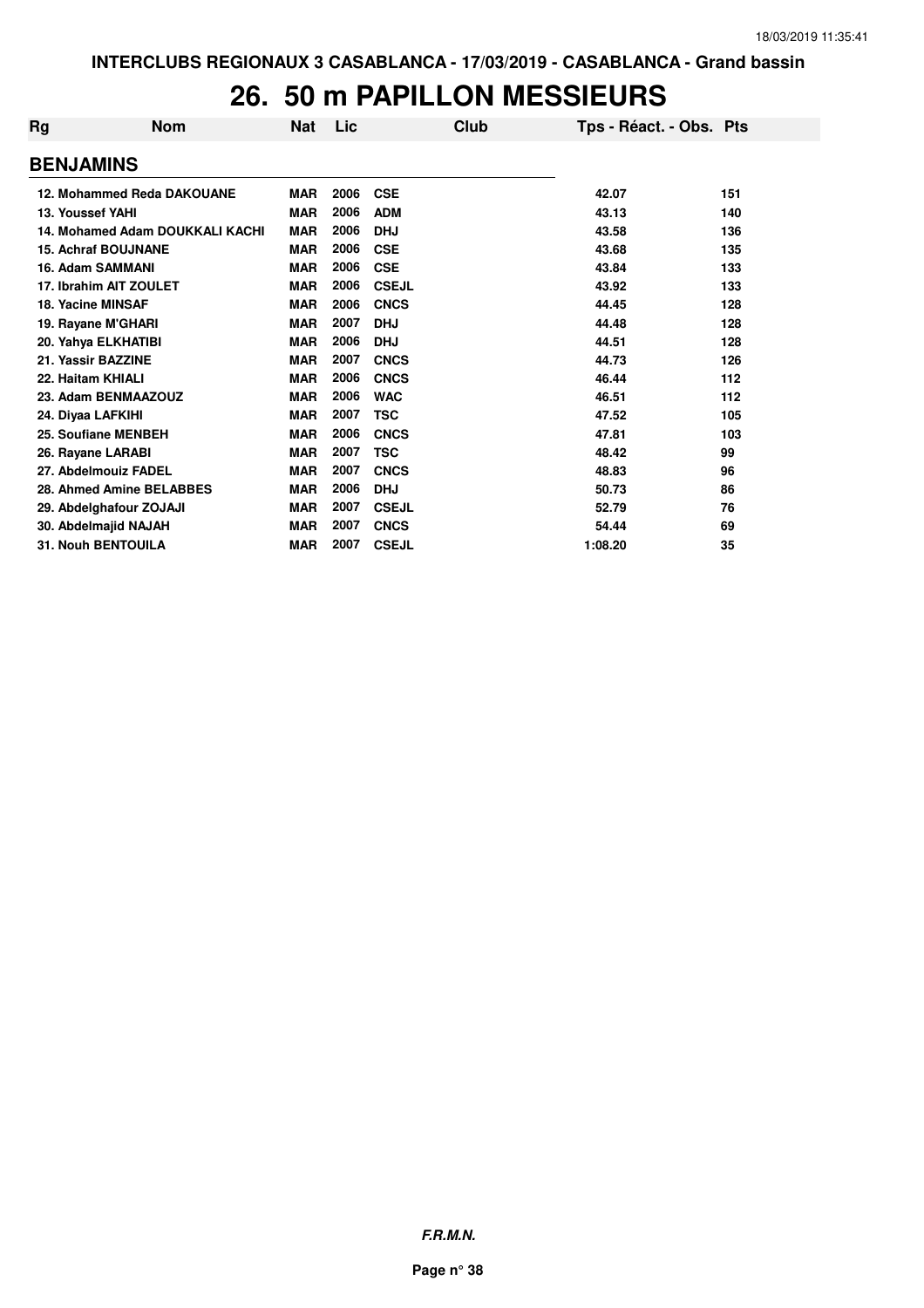# **27. 100 m PAPILLON DAMES**

| Rg               | <b>Nom</b>             | <b>Nat</b> | Lic  | Club            | Tps - Réact. - Obs. Pts |     |
|------------------|------------------------|------------|------|-----------------|-------------------------|-----|
| <b>CADETS</b>    |                        |            |      |                 |                         |     |
| 1. Hiba SOUIHEL  |                        | <b>MAR</b> | 2003 | <b>ADM</b>      | 1:15.15                 | 413 |
| 2. Nora RGUIB    |                        | <b>MAR</b> | 2003 | <b>ADM</b>      | 1:20.68                 | 334 |
| <b>MINIMES</b>   |                        |            |      |                 |                         |     |
|                  | 1. Aicha EL BEKALI     | <b>MAR</b> | 2004 | <b>ADM</b>      | 1:14.17                 | 430 |
| 2. Hind DOUHA    |                        | <b>MAR</b> | 2005 | <b>RAJA NAT</b> | 1:16.66                 | 389 |
|                  | 3. Douaa EDDAHBI       | <b>MAR</b> | 2005 | <b>TSC</b>      | 1:17.63                 | 375 |
| 4. Ines EL AZHAR |                        | <b>MAR</b> | 2004 | <b>TSC</b>      | 1:29.59                 | 244 |
| <b>BENJAMINS</b> |                        |            |      |                 |                         |     |
|                  | 1. Yasmine YOUSRI      | <b>MAR</b> | 2006 | <b>RAJA NAT</b> | 1:18.59                 | 361 |
|                  | 2. Camelia AMRANI      | <b>MAR</b> | 2006 | TSC             | 1:18.69                 | 360 |
|                  | 3. Salma EL YOUSFI     | <b>MAR</b> | 2007 | <b>RAJA NAT</b> | 1:27.22                 | 264 |
|                  | 4. Hajar LAHLAISSI     | <b>MAR</b> | 2007 | TSC             | 1:29.86                 | 241 |
|                  | 5. Israa LAHLAISSI     | <b>MAR</b> | 2006 | <b>TSC</b>      | 1:32.57                 | 221 |
|                  | 6. Yassmine BENGHEDIFA | <b>MAR</b> | 2007 | <b>ADM</b>      | 1:33.29                 | 216 |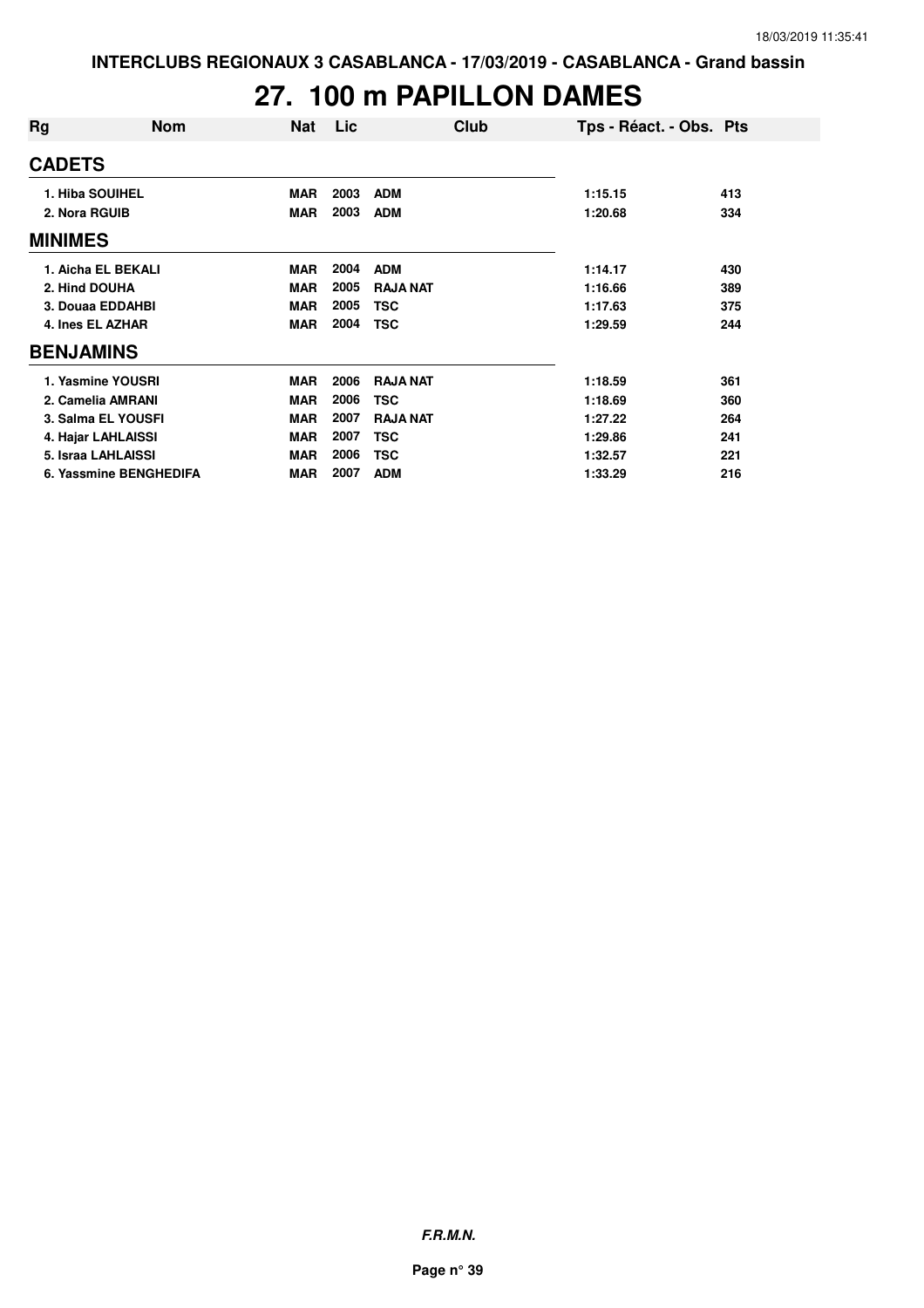## **28. 100 m PAPILLON MESSIEURS**

| <b>Rg</b>      | <b>Nom</b>                    | <b>Nat</b> | Lic  | Club            | Tps - Réact. - Obs. Pts |     |
|----------------|-------------------------------|------------|------|-----------------|-------------------------|-----|
| <b>SENIORS</b> |                               |            |      |                 |                         |     |
|                | 1. Mehdi EL HAZZAZ            | <b>MAR</b> | 1991 | <b>ADM</b>      | 59.69                   | 581 |
| <b>JUNIORS</b> |                               |            |      |                 |                         |     |
|                | <b>TLD. Mohammed HAFIANE</b>  | <b>MAR</b> | 2000 | <b>DHJ</b>      | 1:21.78                 | 226 |
| <b>CADETS</b>  |                               |            |      |                 |                         |     |
|                | 1. Younes REDA                | <b>MAR</b> | 2002 | <b>WAC</b>      | 1:02.07                 | 517 |
|                | 2. Sami KIBAL                 | <b>MAR</b> | 2002 | <b>WAC</b>      | 1:02.99                 | 494 |
|                | 3. Houssam HOUARI             | <b>MAR</b> | 2003 | <b>TSC</b>      | 1:07.49                 | 402 |
|                | 4. Aymen TAJEDDINE            | <b>MAR</b> | 2003 | <b>WAC</b>      | 1:12.56                 | 323 |
|                | <b>TLD. Fahd LAHMIDI</b>      | <b>MAR</b> | 2003 | <b>DHJ</b>      | 1:28.06                 | 181 |
| <b>MINIMES</b> |                               |            |      |                 |                         |     |
|                | 1. Ismail EL YOUSFI           | <b>MAR</b> | 2004 | <b>RAJA NAT</b> | 1:07.46                 | 402 |
|                | 2. Mohamed EL BOUZKRI         | <b>MAR</b> | 2005 | <b>CNCS</b>     | 1:14.37                 | 300 |
|                | 3. Yassine HASSOUNE           | <b>MAR</b> | 2004 | <b>CNCS</b>     | 1:14.63                 | 297 |
|                | 4. Soulaymane MOUJI           | <b>MAR</b> | 2004 | <b>ADM</b>      | 1:15.44                 | 288 |
|                | <b>5. Amr BENATMANE</b>       | <b>MAR</b> | 2005 | <b>TSC</b>      | 1:17.96                 | 261 |
|                | 6. Ismail KASSI               | <b>MAR</b> | 2004 | <b>TSC</b>      | 1:21.42                 | 229 |
|                | 7. Wahb EL ATLASSI            | <b>MAR</b> | 2004 | <b>CNCS</b>     | 1:24.82                 | 202 |
|                | <b>TLD. Mohammed MEDIANE</b>  | <b>MAR</b> | 2005 | <b>ADM</b>      | 1:30.06                 | 169 |
|                | <b>TLD. Amine EL BOUZAIDI</b> | <b>MAR</b> | 2004 | <b>TSC</b>      | 1:31.92                 | 159 |
|                | <b>BENJAMINS</b>              |            |      |                 |                         |     |
|                | 1. Yahya ZAGRI                | <b>MAR</b> | 2006 | <b>ADM</b>      | 1:23.59                 | 211 |
|                | 2. Mohamed MALKI              | <b>MAR</b> | 2007 | <b>WAC</b>      | 1:23.79                 | 210 |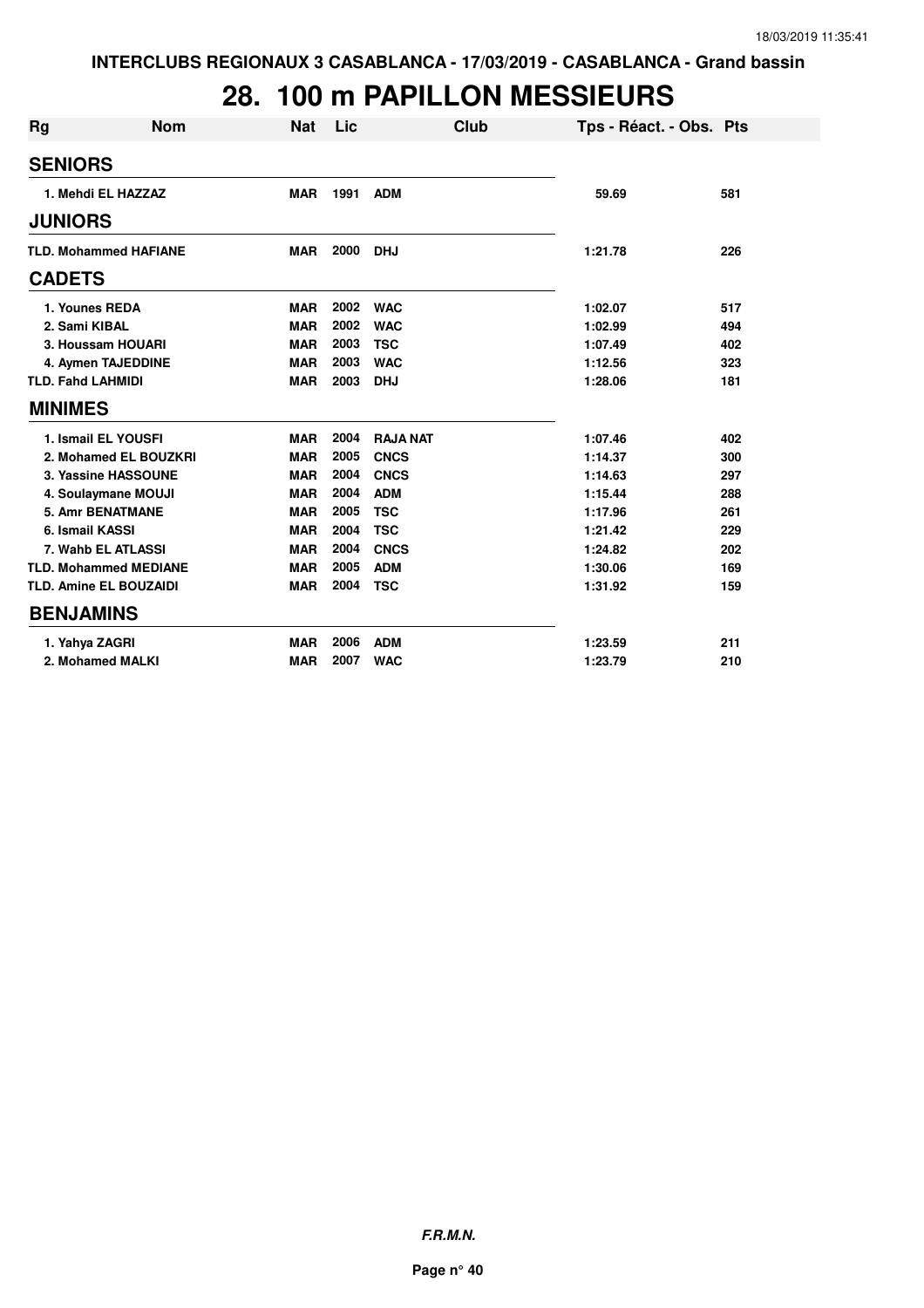# **29. 200 m PAPILLON DAMES**

| Rg                     | <b>Nom</b> | <b>Nat</b> | Lic  | Club            | Tps - Réact. - Obs. Pts |     |
|------------------------|------------|------------|------|-----------------|-------------------------|-----|
| <b>CADETS</b>          |            |            |      |                 |                         |     |
| <b>1. Rim BOUJNANE</b> |            | <b>MAR</b> | 2003 | <b>CSE</b>      | 2:57.72                 | 322 |
| <b>MINIMES</b>         |            |            |      |                 |                         |     |
| 1. Aicha EL BEKALI     |            | <b>MAR</b> | 2004 | <b>ADM</b>      | 2:48.12                 | 380 |
| 2. Kamilia MAALOUF     |            | <b>MAR</b> | 2004 | <b>RAJA NAT</b> | 3:01.12                 | 304 |
| <b>BENJAMINS</b>       |            |            |      |                 |                         |     |
| 1. Camelia AMRANI      |            | <b>MAR</b> | 2006 | <b>TSC</b>      | 3:04.99                 | 285 |
| 2. Hajar LAHLAISSI     |            | <b>MAR</b> | 2007 | <b>TSC</b>      | 3:24.83                 | 210 |
| 3. Israa LAHLAISSI     |            | <b>MAR</b> | 2006 | <b>TSC</b>      | 3:27.99                 | 200 |
| 4. Kamilia ATIF        |            | <b>MAR</b> | 2007 | <b>TSC</b>      | 3:31.42                 | 191 |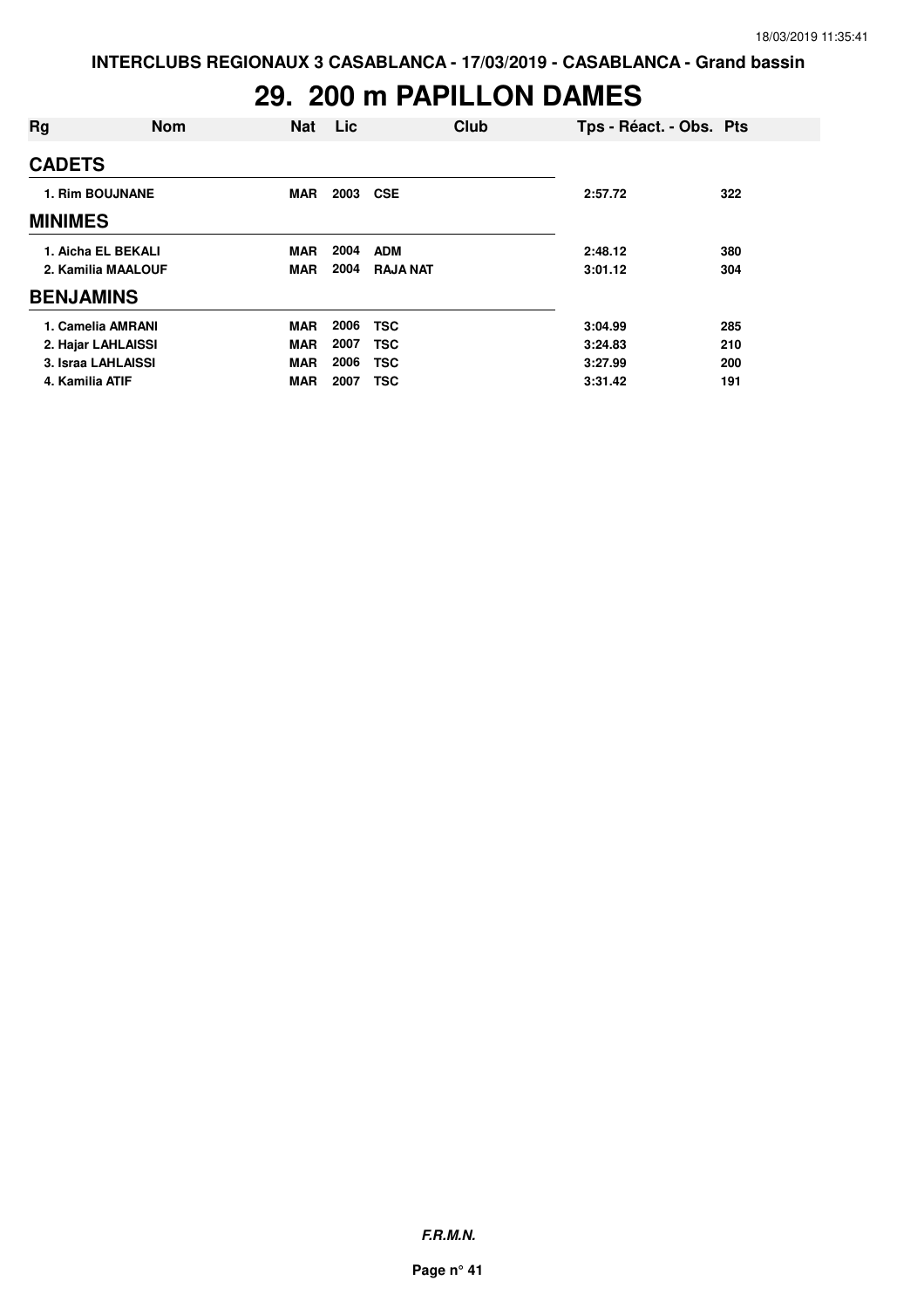### **30. 200 m PAPILLON MESSIEURS**

| Rg               | <b>Nom</b>                | <b>Nat</b> | Lic  | Club            | Tps - Réact. - Obs. Pts |     |
|------------------|---------------------------|------------|------|-----------------|-------------------------|-----|
| <b>CADETS</b>    |                           |            |      |                 |                         |     |
|                  | 1. Houssam HOUARI         | <b>MAR</b> | 2003 | TSC             | 2:36.97                 | 358 |
| <b>MINIMES</b>   |                           |            |      |                 |                         |     |
|                  | 1. Ismail EL YOUSFI       | <b>MAR</b> | 2004 | <b>RAJA NAT</b> | 2:38.32                 | 349 |
| <b>BENJAMINS</b> |                           |            |      |                 |                         |     |
|                  | 1. Mohamed MALKI          | <b>MAR</b> | 2007 | <b>WAC</b>      | 3:08.49                 | 207 |
|                  | 2. Mohamed Amine ENNHAILI | <b>MAR</b> | 2007 | <b>WAC</b>      | 3:28.55                 | 152 |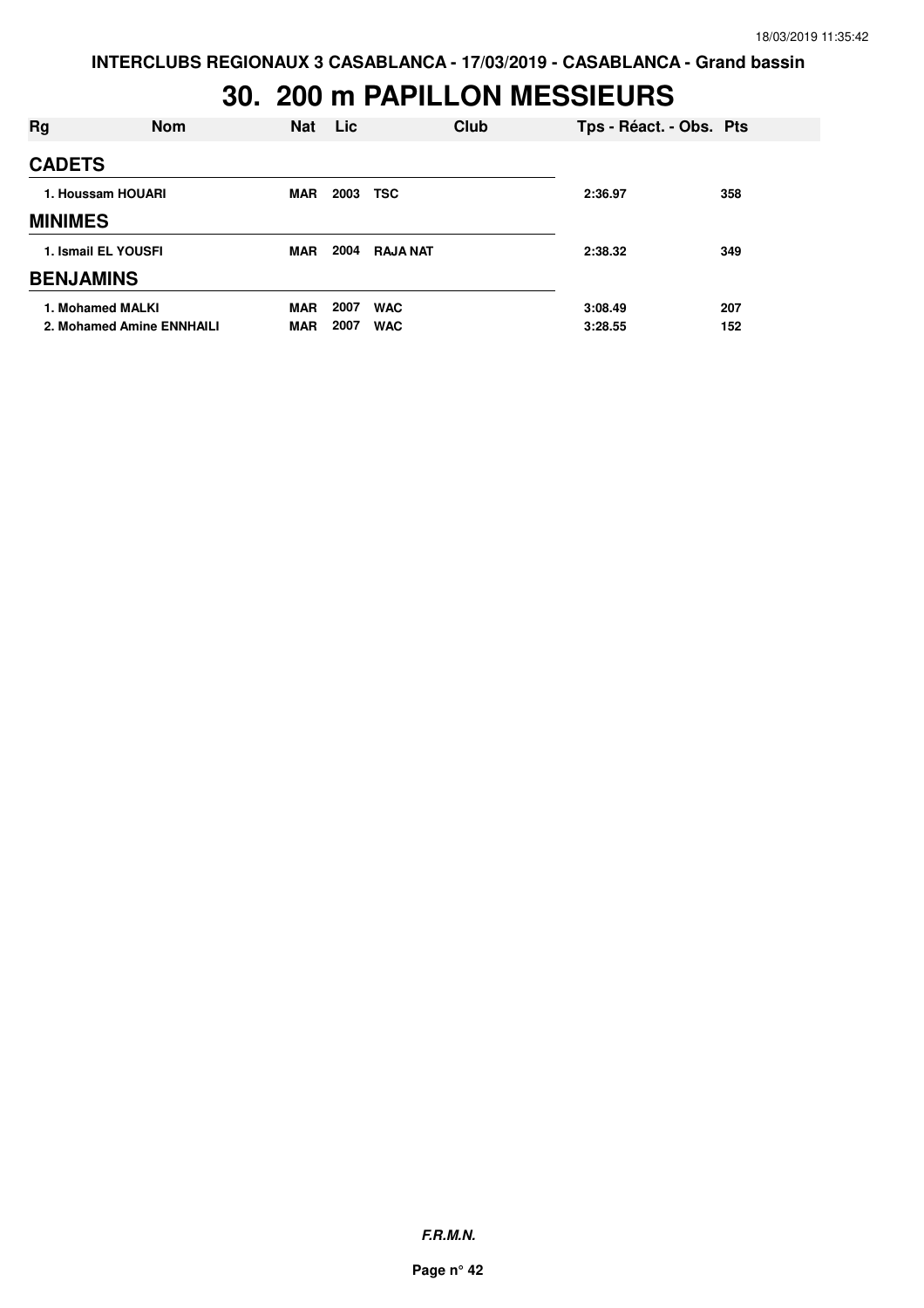# **31. 200 m 4 NAGES DAMES**

| Rg                     | <b>Nom</b>                 | <b>Nat</b> | Lic  | <b>Club</b>     | Tps - Réact. - Obs. Pts |     |
|------------------------|----------------------------|------------|------|-----------------|-------------------------|-----|
| <b>SENIORS</b>         |                            |            |      |                 |                         |     |
|                        | <b>TLD. Zineb ZOUHAIRI</b> | <b>MAR</b> | 1997 | <b>RAJA NAT</b> | 3:00.85                 | 339 |
| <b>CADETS</b>          |                            |            |      |                 |                         |     |
|                        | 1. Rim BOUJNANE            | <b>MAR</b> | 2003 | <b>CSE</b>      | 2:51.08                 | 400 |
| <b>MINIMES</b>         |                            |            |      |                 |                         |     |
|                        | 1. Aicha EL BEKALI         | <b>MAR</b> | 2004 | <b>ADM</b>      | 2:43.54                 | 459 |
|                        | 2. Safae KHADDAN           | <b>MAR</b> | 2005 | <b>WAC</b>      | 2:44.93                 | 447 |
|                        | 3. Kamilia MAALOUF         | <b>MAR</b> | 2004 | <b>RAJA NAT</b> | 2:48.52                 | 419 |
| 4. Ghita TABATI        |                            | <b>MAR</b> | 2004 | <b>WAC</b>      | 2:51.98                 | 394 |
| 5. Aya ICHOU           |                            | <b>MAR</b> | 2004 | <b>RAJA NAT</b> | 2:52.34                 | 392 |
|                        | 6. Fatima Zahra MOUKTADIR  | <b>MAR</b> | 2004 | <b>WAC</b>      | 2:58.08                 | 355 |
| 7. Sara MAKY           |                            | <b>MAR</b> | 2004 | <b>TSC</b>      | 2:59.29                 | 348 |
|                        | 8. Maria NAMLY             | <b>MAR</b> | 2005 | <b>WAC</b>      | 3:04.14                 | 321 |
| <b>TLD. Hiba MALKI</b> |                            | <b>MAR</b> | 2005 | <b>WAC</b>      | 3:25.76                 | 230 |
|                        | <b>TLD. Asmae ALA KHIR</b> | <b>MAR</b> | 2005 | <b>CNCS</b>     | 3:35.33                 | 201 |
| <b>BENJAMINS</b>       |                            |            |      |                 |                         |     |
|                        | 1. Yasmine YOUSRI          | <b>MAR</b> | 2006 | <b>RAJA NAT</b> | 2:47.80                 | 424 |
|                        | 2. Marwa TOUHAMI           | <b>MAR</b> | 2007 | <b>RAJA NAT</b> | 2:59.47                 | 347 |
| 3. Rim KARIMI          |                            | <b>MAR</b> | 2007 | <b>WAC</b>      | 3:02.41                 | 330 |
|                        | <b>4. Zainab IDRISSI</b>   | <b>MAR</b> | 2007 | <b>CNCS</b>     | 3:12.75                 | 280 |
|                        | 5. Kawtar MIRHLAMI         | <b>MAR</b> | 2007 | <b>DHJ</b>      | 3:15.94                 | 266 |
|                        | <b>6. Ghita GHETREFF</b>   | <b>MAR</b> | 2006 | <b>ADM</b>      | 3:21.55                 | 245 |
|                        | 7. Imane EDDADSY           | <b>MAR</b> | 2007 | <b>RAJA NAT</b> | 3:22.40                 | 242 |
|                        | 8. Nada MOSSADDIK          | <b>MAR</b> | 2006 | <b>CNCS</b>     | 3:23.36                 | 238 |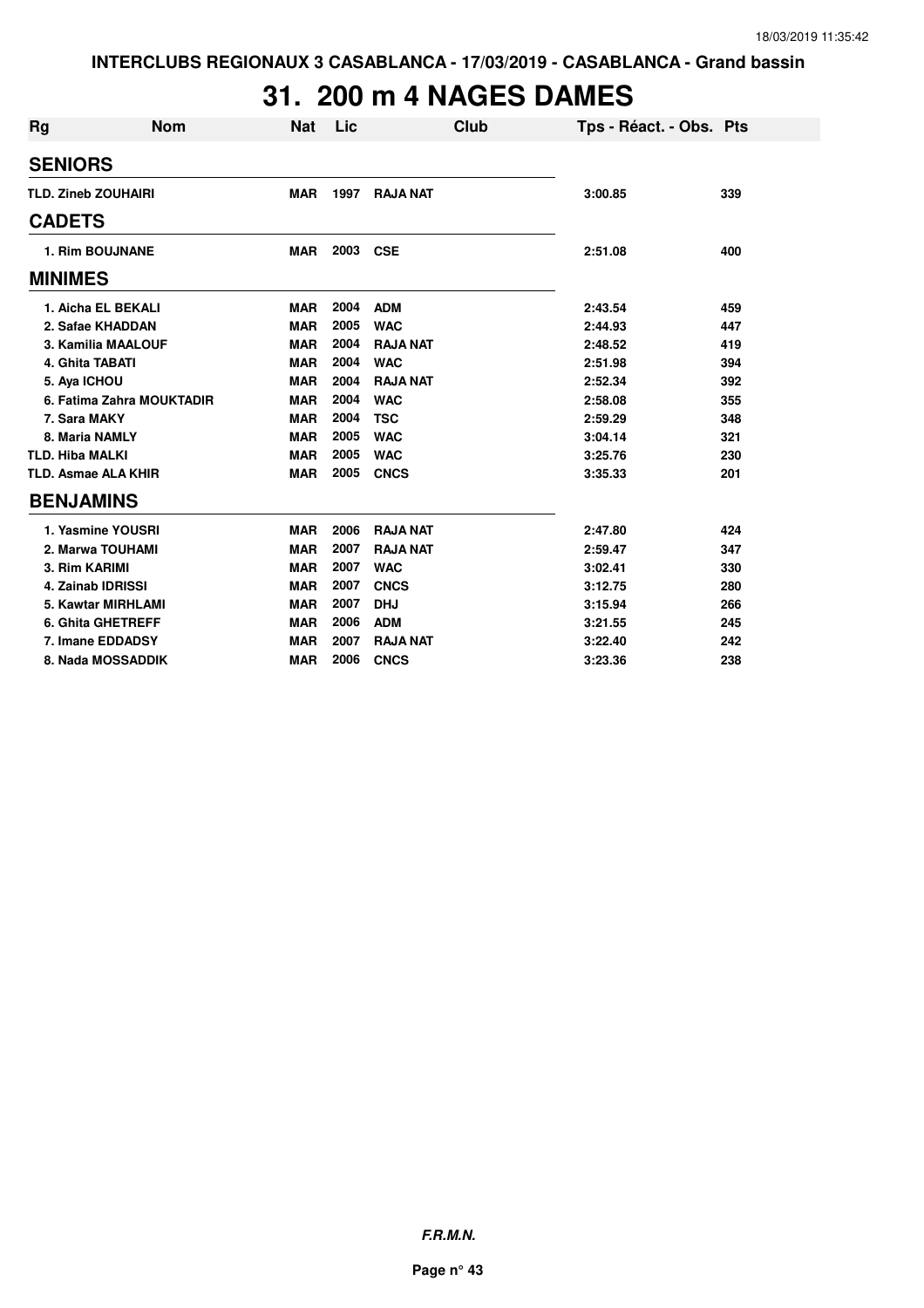# **32. 200 m 4 NAGES MESSIEURS**

| <b>Rg</b> | <b>Nom</b>                    | Nat        | Lic  | <b>Club</b>     | Tps - Réact. - Obs. Pts |     |
|-----------|-------------------------------|------------|------|-----------------|-------------------------|-----|
|           | <b>SENIORS</b>                |            |      |                 |                         |     |
|           | 1. Yasser KATAYFJI            | <b>MAR</b> | 1999 | <b>RAJA NAT</b> | 2:31.01                 | 434 |
|           | 2. Driss SNIKY                | <b>MAR</b> | 1999 | <b>WAC</b>      | 2:31.36                 | 431 |
|           | 3. Zouhair EL KHALFI          | <b>MAR</b> | 1993 | <b>RAJA NAT</b> | 2:36.12                 | 393 |
|           | <b>CADETS</b>                 |            |      |                 |                         |     |
|           | 1. Mohamed Reda MAMI          | <b>MAR</b> | 2002 | <b>TSC</b>      | 2:44.39                 | 336 |
|           | <b>TLD. Khalil BAKADOUR</b>   | <b>MAR</b> | 2003 | <b>DHJ</b>      | 3:12.38                 | 210 |
|           | <b>MINIMES</b>                |            |      |                 |                         |     |
|           | 1. Saad BOUKIOUD              | <b>MAR</b> | 2004 | <b>CNCS</b>     | 2:43.65                 | 341 |
|           | 2. Rayane BOURZIK             | <b>MAR</b> | 2004 | <b>TSC</b>      | 2:52.03                 | 293 |
|           | 3. Adam KHALLAD               | <b>MAR</b> | 2004 | <b>TSC</b>      | 2:55.85                 | 275 |
|           | <b>TLD. Mehdi ZEHNOUNI</b>    | <b>MAR</b> | 2005 | <b>DHJ</b>      | 3:07.95                 | 225 |
|           | <b>TLD. Othmane CHADIDE</b>   | <b>MAR</b> | 2005 | <b>CSE</b>      | 3:08.51                 | 223 |
|           | TLD. Ayman BOUAKIL EL IDRISSI | <b>MAR</b> | 2005 | <b>CNCS</b>     | 3:27.51                 | 167 |
|           | <b>BENJAMINS</b>              |            |      |                 |                         |     |
|           | 1. Mohamed MALKI              | <b>MAR</b> | 2007 | <b>WAC</b>      | 2:53.74                 | 285 |
|           | 2. Saif Eddine CHOUAIBI       | <b>MAR</b> | 2006 | <b>ADM</b>      | 2:57.75                 | 266 |
|           | 3. Ahmed Rayane NAMLY         | <b>MAR</b> | 2007 | <b>WAC</b>      | 3:01.38                 | 250 |
|           | 4. Saad SLIM                  | <b>MAR</b> | 2006 | <b>RAJA NAT</b> | 3:01.63                 | 249 |
|           | 5. Fadi ZOUGGARI              | <b>MAR</b> | 2007 | <b>DHJ</b>      | 3:05.53                 | 234 |
|           | 6. Ismail EL BOUZKRI          | <b>MAR</b> | 2007 | <b>CNCS</b>     | 3:07.50                 | 226 |
|           | <b>7. Saad ELYOUSFI</b>       | <b>MAR</b> | 2006 | <b>ADM</b>      | 3:07.85                 | 225 |
|           | 8. Ziad BOURAOUD              | <b>MAR</b> | 2007 | <b>RAJA NAT</b> | 3:15.13                 | 201 |
|           | 9. Ahmed NIDAOUI              | <b>MAR</b> | 2007 | <b>WAC</b>      | 3:15.42                 | 200 |
|           | 10. Elmehdi HOUIRICH          | <b>MAR</b> | 2007 | <b>DHJ</b>      | 3:17.22                 | 194 |
|           | 11. Ibrahim AIT ZOULET        | <b>MAR</b> | 2006 | <b>CSEJL</b>    | 3:18.92                 | 190 |
|           | 12. Yassir BAZZINE            | <b>MAR</b> | 2007 | <b>CNCS</b>     | 3:24.77                 | 174 |
|           | <b>13. Achraf BOUJNANE</b>    | <b>MAR</b> | 2006 | <b>CSE</b>      | 3:24.80                 | 174 |
|           | 14. Achraf AKIL               | <b>MAR</b> | 2006 | <b>CSEJL</b>    | 3:28.08                 | 166 |
|           | <b>15. Ismail LAGSSAIBI</b>   | <b>MAR</b> | 2007 | <b>RAJA NAT</b> | 3:30.72                 | 159 |
|           | 16. Zakaria ELKHATIBI         | <b>MAR</b> | 2007 | <b>DHJ</b>      | 3:30.78                 | 159 |
|           | 17. Ahmed Amine BELABBES      | <b>MAR</b> | 2006 | <b>DHJ</b>      | 3:33.92                 | 152 |
|           | 18. Haitam KHIALI             | <b>MAR</b> | 2006 | <b>CNCS</b>     | 3:34.13                 | 152 |
|           | 19. Yahya ELKHATIBI           | <b>MAR</b> | 2006 | <b>DHJ</b>      | 3:36.49                 | 147 |
|           | 20. Diyaa LAFKIHI             | <b>MAR</b> | 2007 | <b>TSC</b>      | 3:52.77                 | 118 |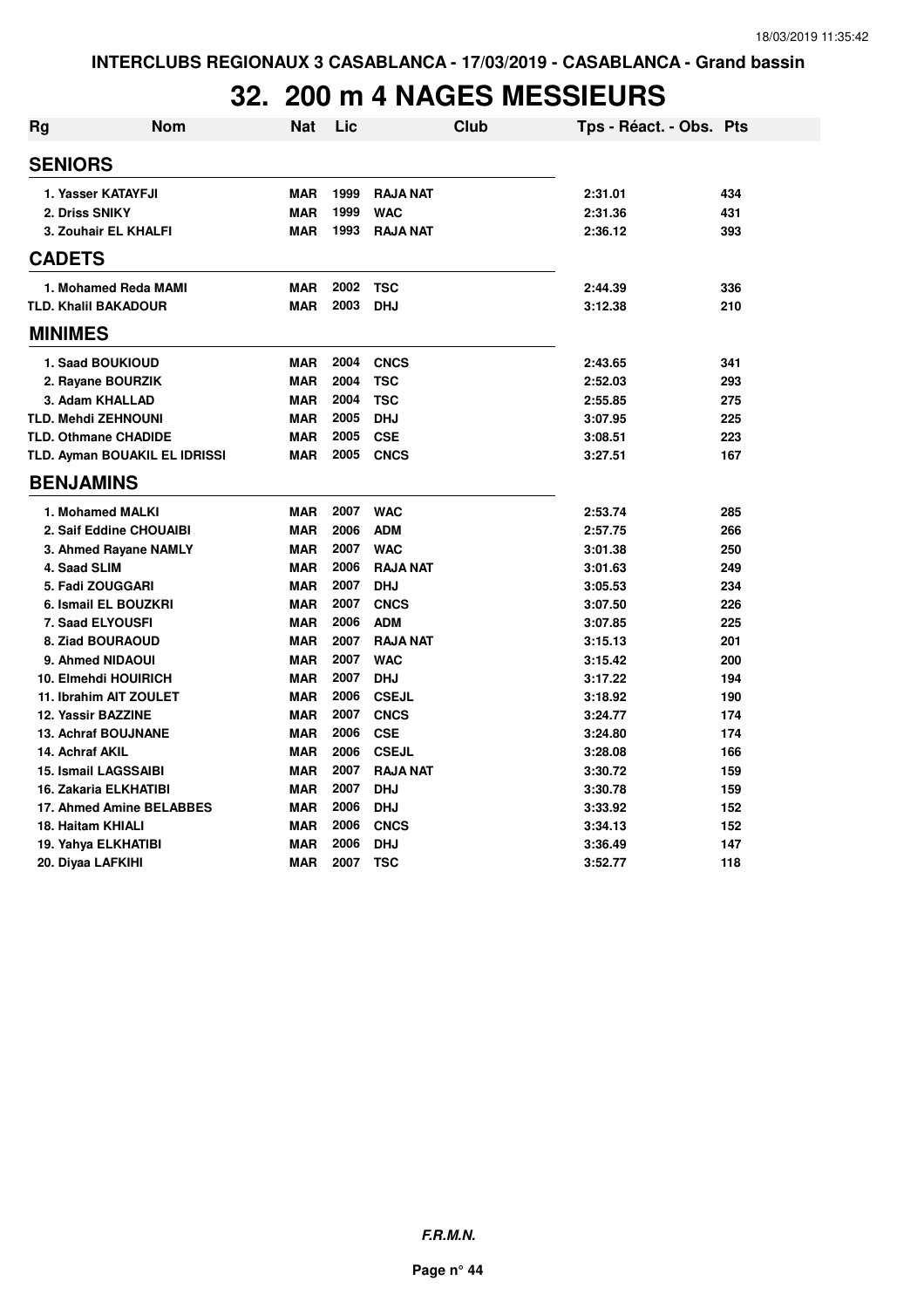# **33. 400 m 4 NAGES DAMES**

| Rg                                  | <b>Nom</b> | Nat                      | <b>Lic</b>   | Club                               | Tps - Réact. - Obs. Pts |            |
|-------------------------------------|------------|--------------------------|--------------|------------------------------------|-------------------------|------------|
| <b>CADETS</b>                       |            |                          |              |                                    |                         |            |
| 1. Samia MAHASSINE                  |            | <b>MAR</b>               | 2003         | <b>ADM</b>                         | 6:22.03                 | 346        |
| <b>MINIMES</b>                      |            |                          |              |                                    |                         |            |
| 1. Hind DOUHA<br>2. Kamilia MAALOUF |            | <b>MAR</b><br><b>MAR</b> | 2005<br>2004 | <b>RAJA NAT</b><br><b>RAJA NAT</b> | 5:41.95<br>6:04.90      | 483<br>398 |

**F.R.M.N.**

**Page n° 45**